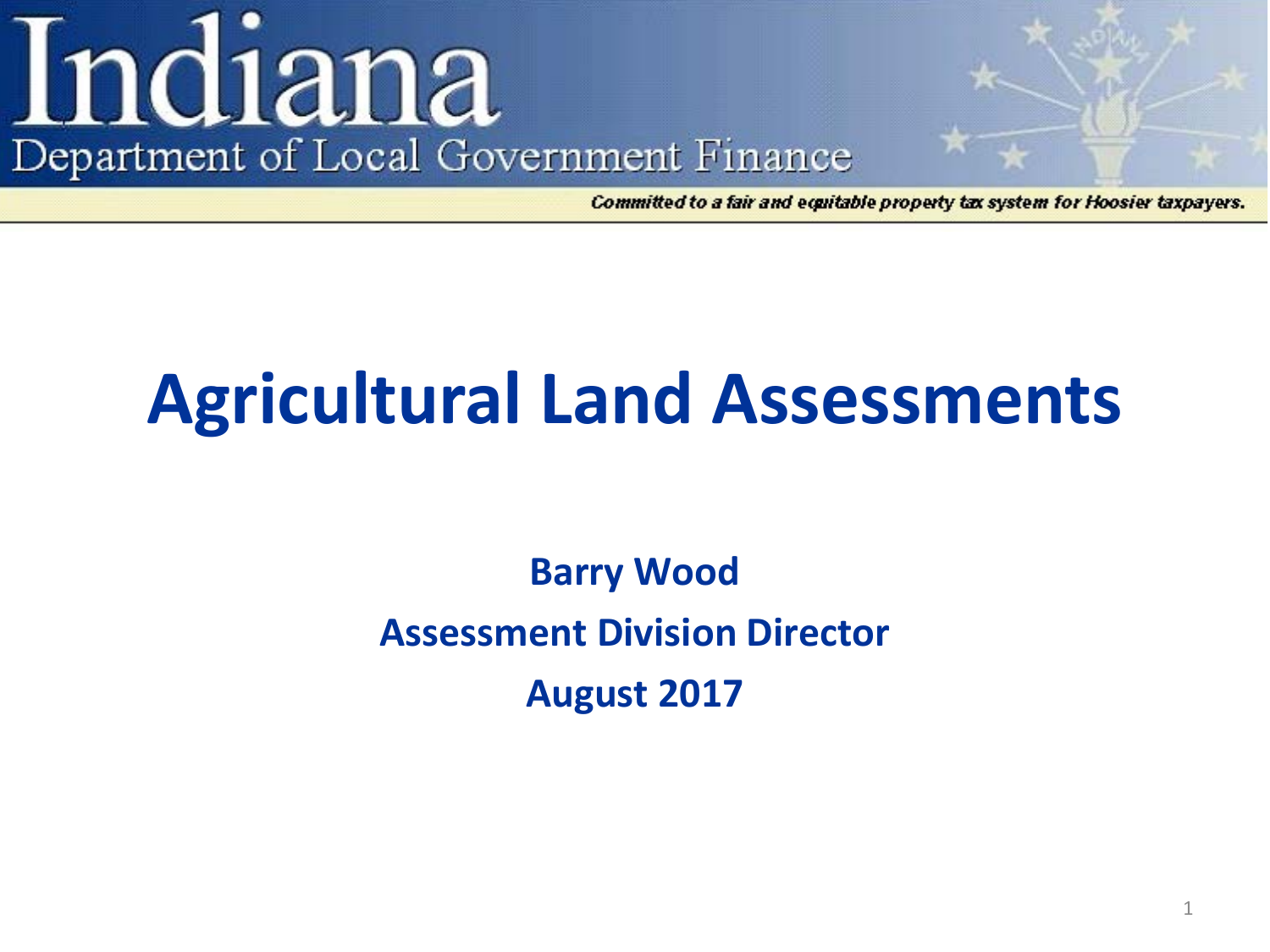

# Today's class will cover

- Review of IC 6-1.1-4-13
- Valuing Agricultural Land
- FAQ's
- **Resources**
- **Questions**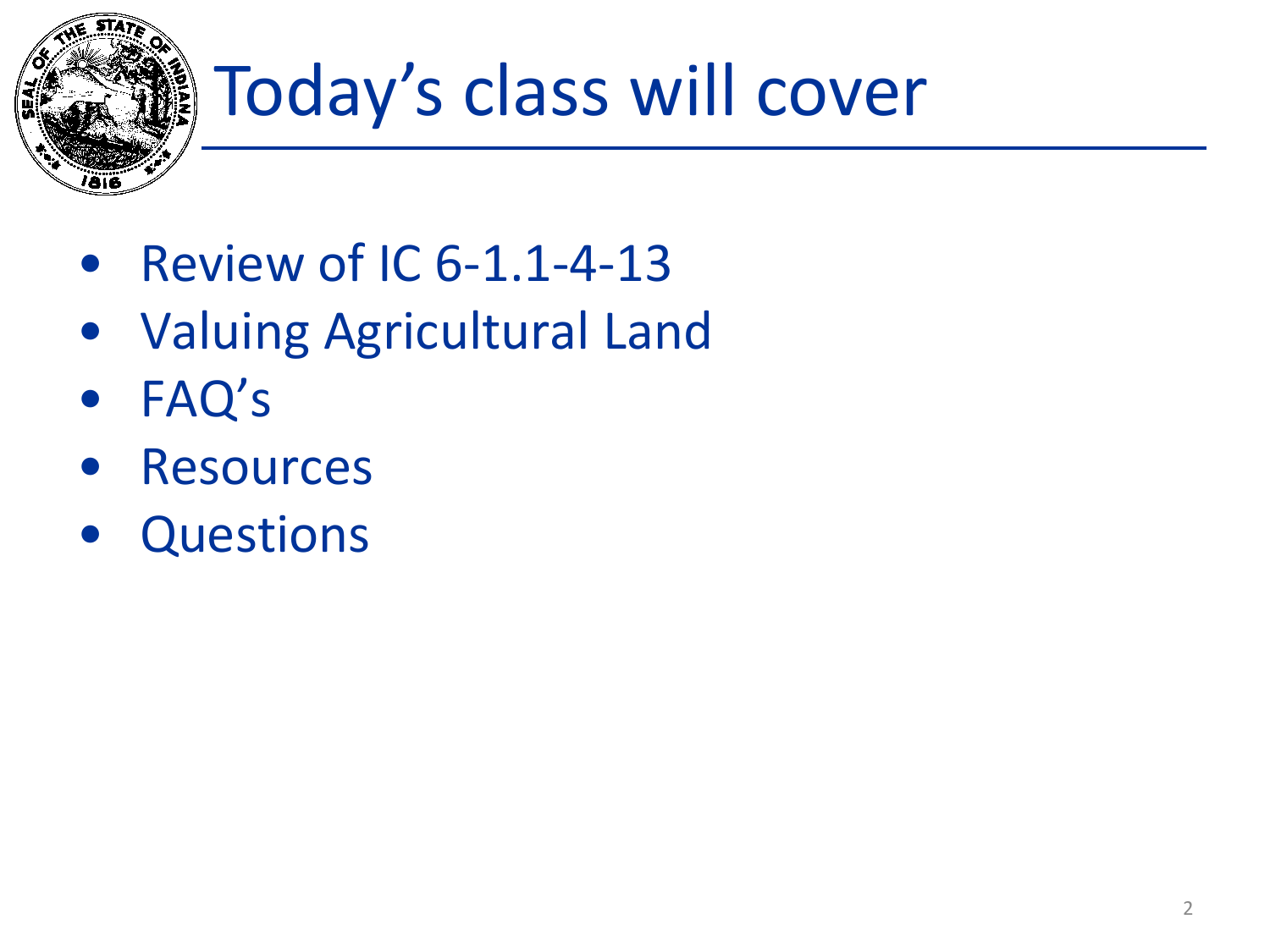

- **IC 6-1.1-4-13**
- **Agricultural land; assessment; soil productivity factors**
- Sec. 13. (a) In assessing or reassessing land, the land shall be assessed as agricultural land only when it is devoted to agricultural use. (b) For purposes of this section, and in addition to any other land considered devoted to agricultural use, any: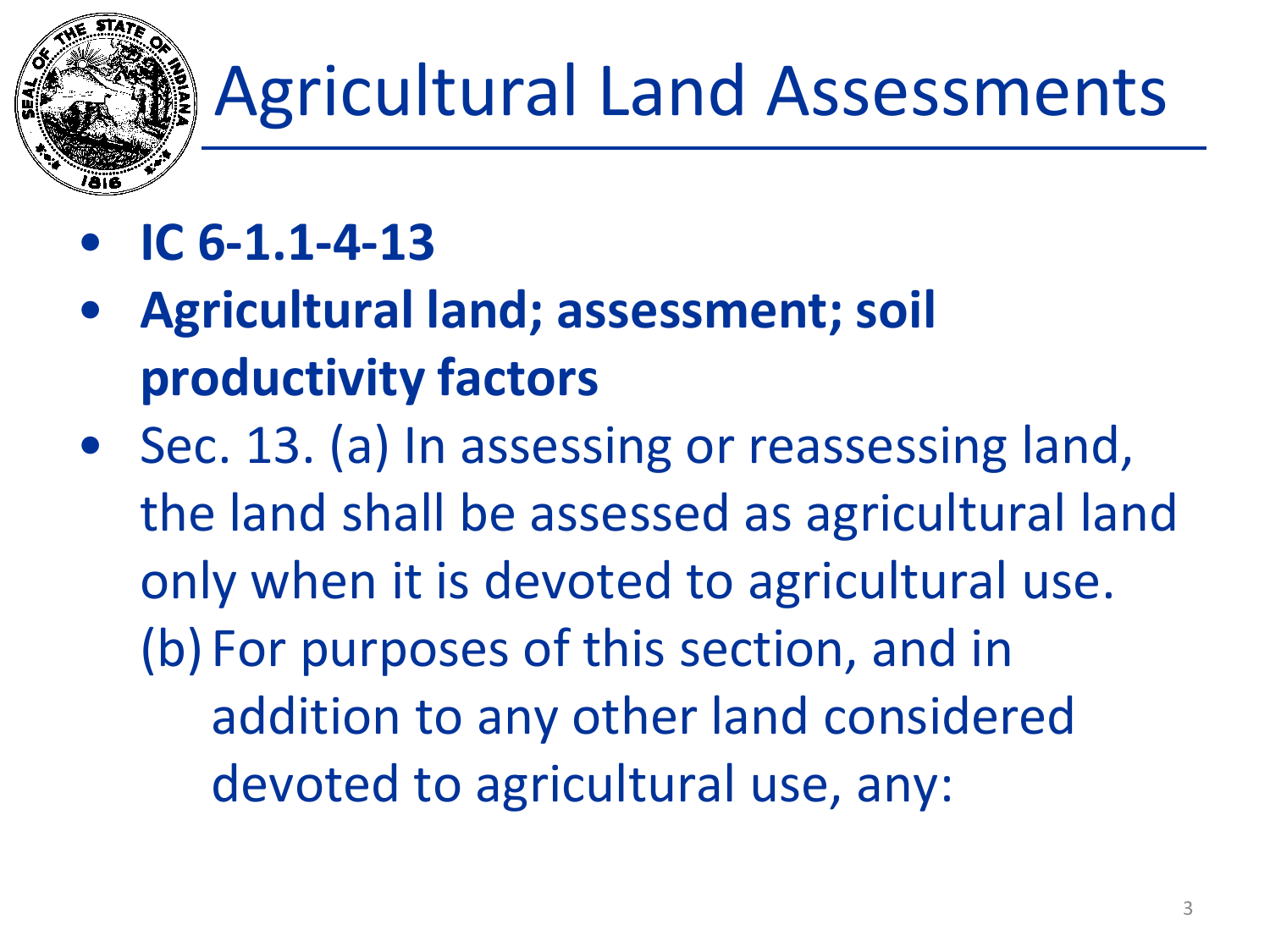

(1) land enrolled in:

(A)a land conservation or reserve program administered by the United States Department of Agriculture; (B)a land conservation program administered by the United States Department of Agriculture's Farm Service Agency; or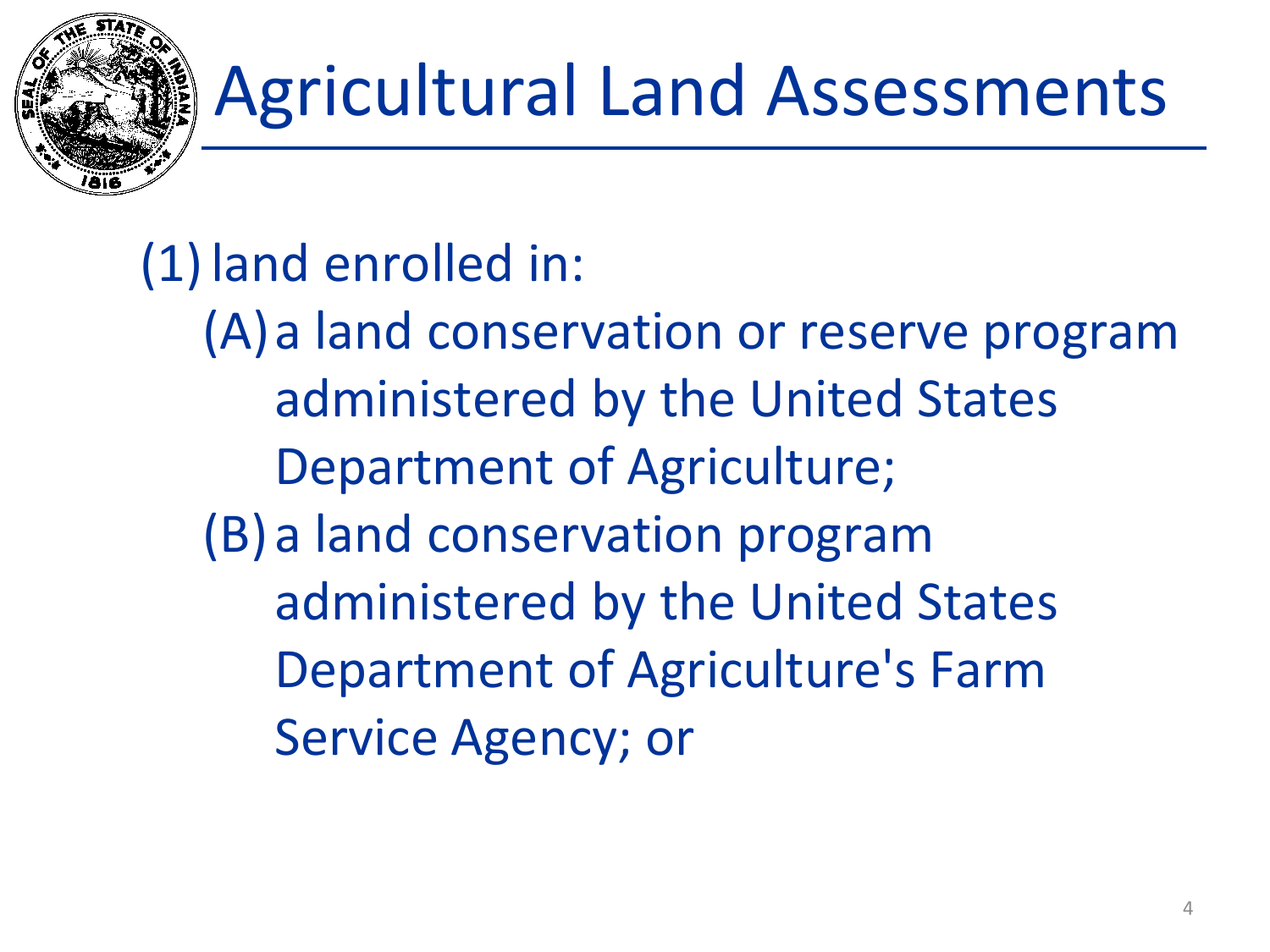

(C) a conservation reserve program or agricultural easement program administered by the United States Department of Agriculture's National Resources Conservation Service; (2) land enrolled in the department of natural resources' classified forest and wildlands program (or any similar or successor program);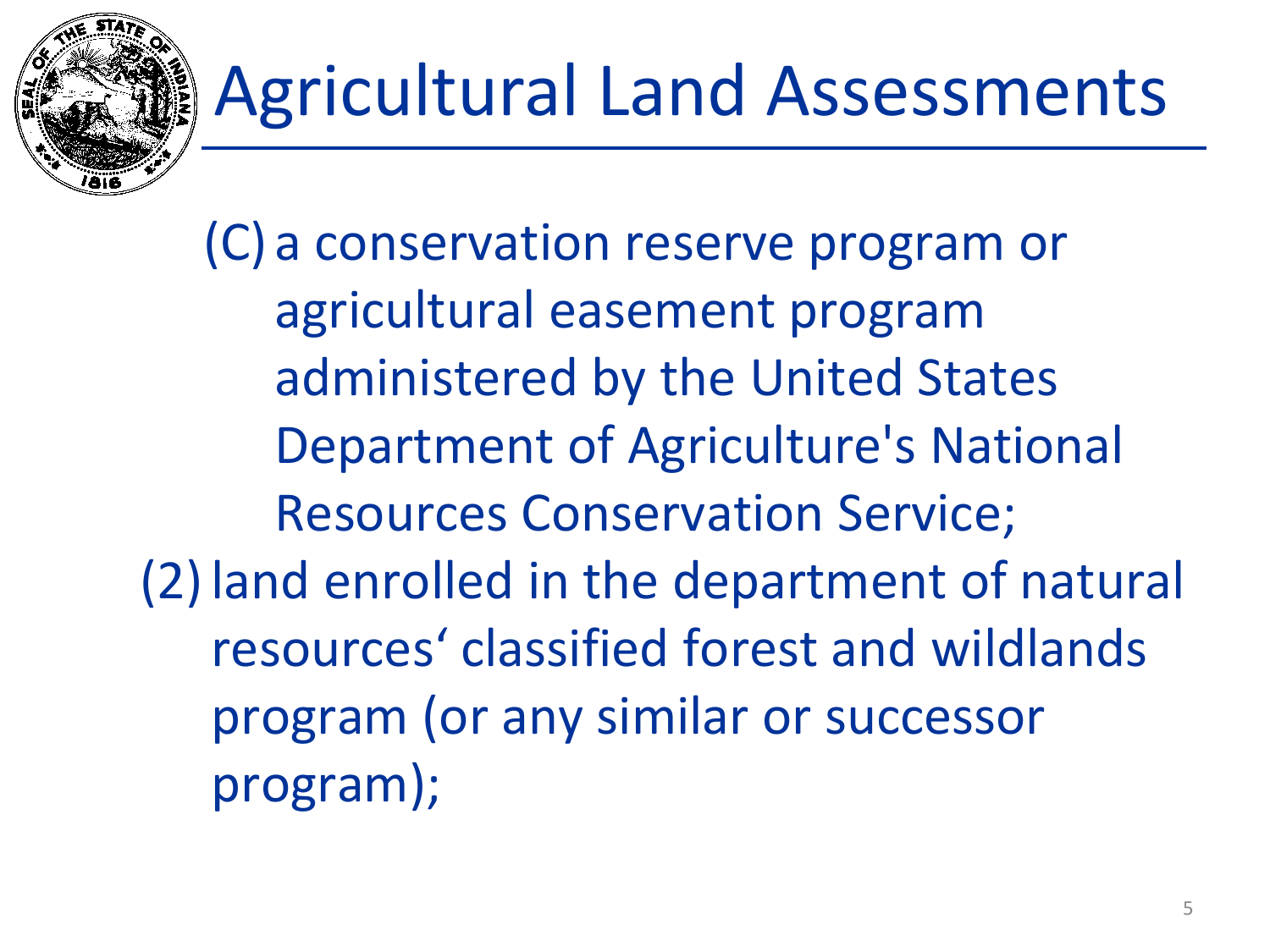

(3) land classified in the category of other agriculture use, as provided in the department of local government finance's real property assessment guidelines; or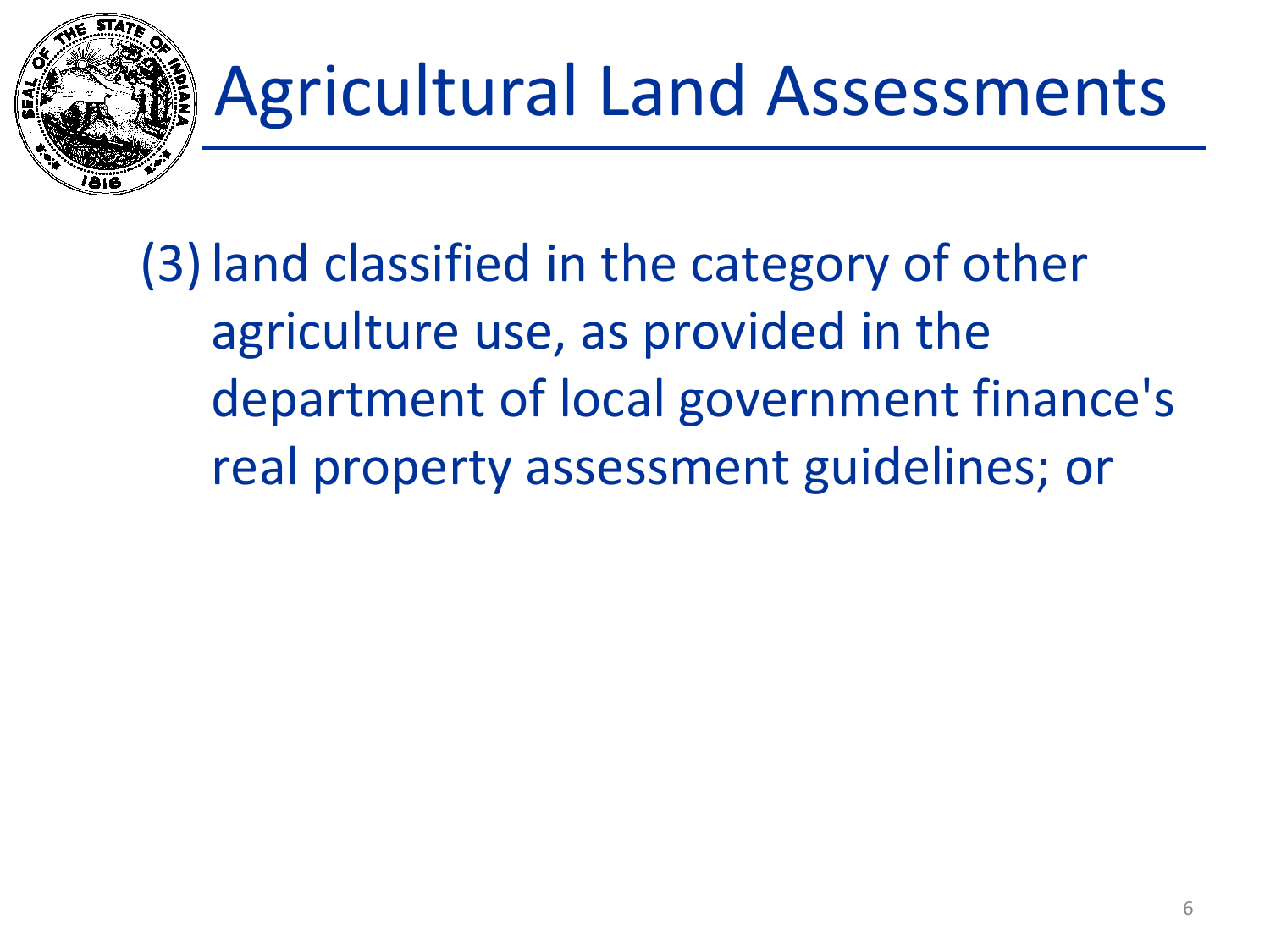(4) land devoted to the harvesting of hardwood timber; is considered to be devoted to agricultural use. Agricultural use for purposes of this section includes but is not limited to the uses included in the definition of "agricultural use" in IC 36-7-4-616(b), such as the production of livestock or livestock products, commercial aquaculture, equine or equine products, land designated as a conservation reserve plan, pastureland, poultry or poultry products, horticultural or nursery stock, fruit, vegetables, forage, grains, timber, trees, bees and apiary products, tobacco, other agricultural crops, general farming operation purposes, native timber lands, or land that lays fallow.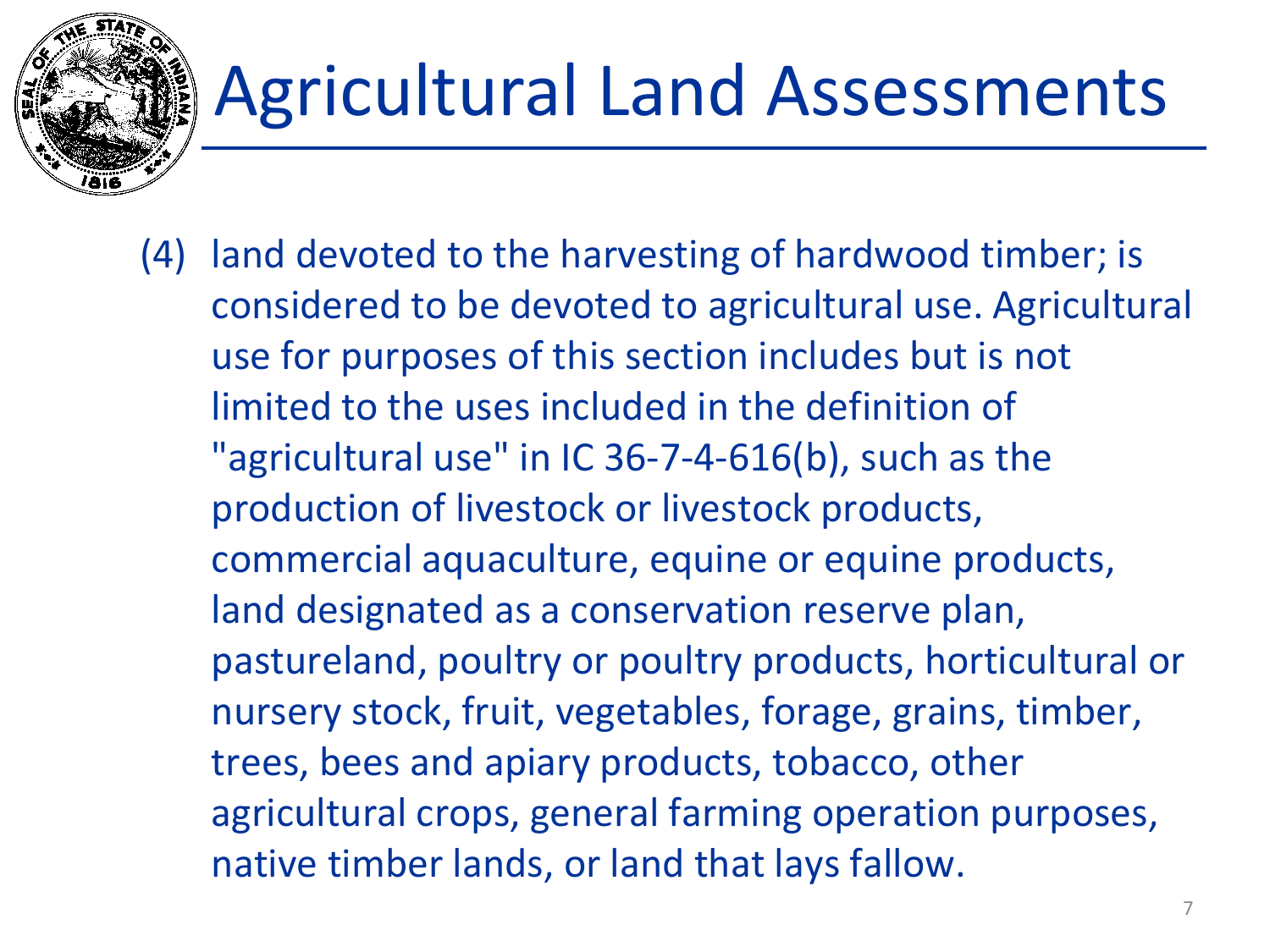

Agricultural use may not be determined by the size of a parcel or size of a part of the parcel. This subsection does not affect the assessment of any real property assessed under IC 6-1.1-6 (assessment of certain forest lands), IC 6-1.1-6.2 (assessment of certain windbreaks), or IC 6-1.1- 6.7 (assessment of filter strips). (c) The department of local government finance shall

give written notice to each county assessor of: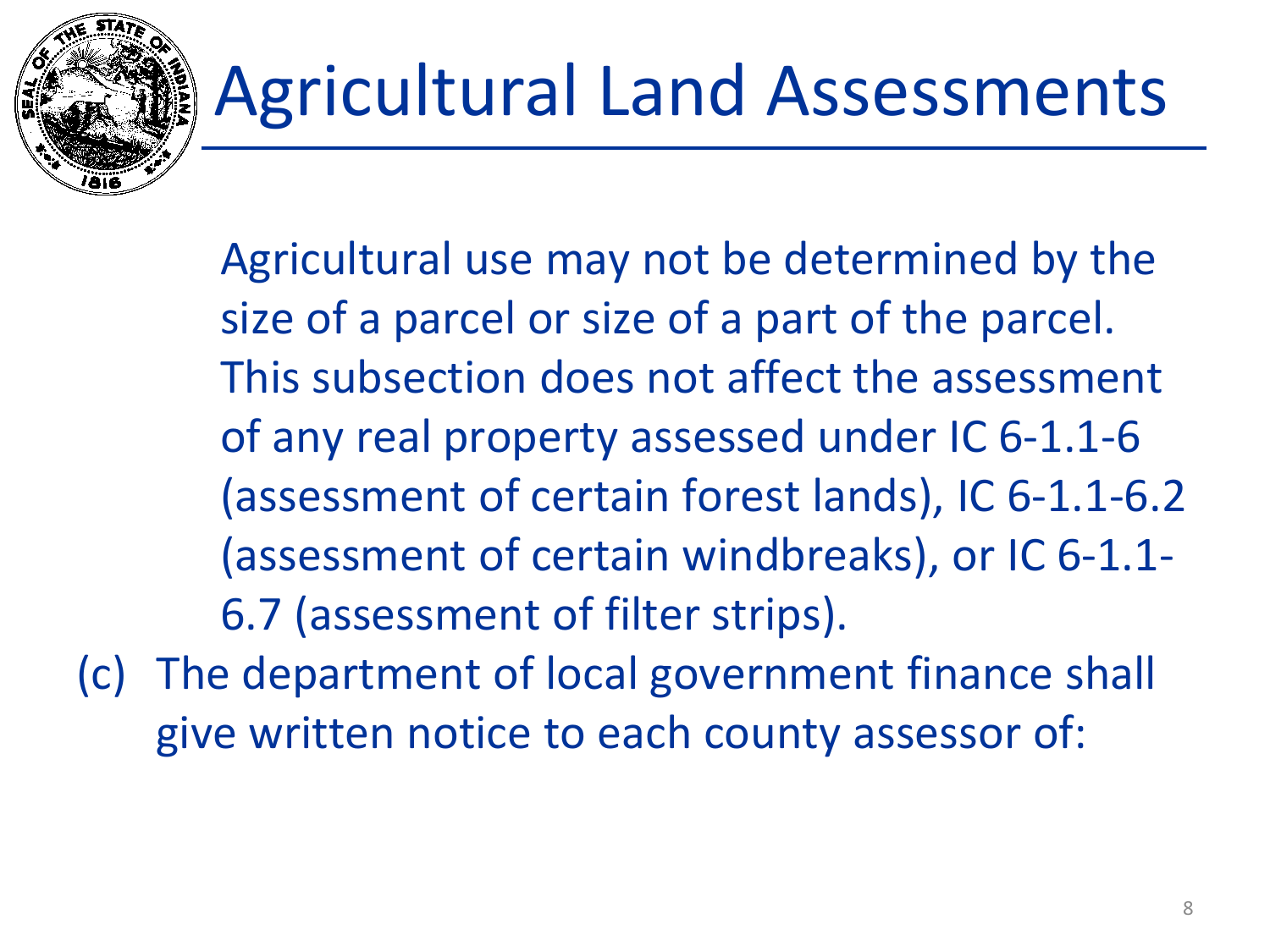

(1) the availability of the United States Department of Agriculture's soil survey data; and (2) the appropriate soil productivity factor for each type or classification of soil shown on the United States Department of Agriculture's soil survey map.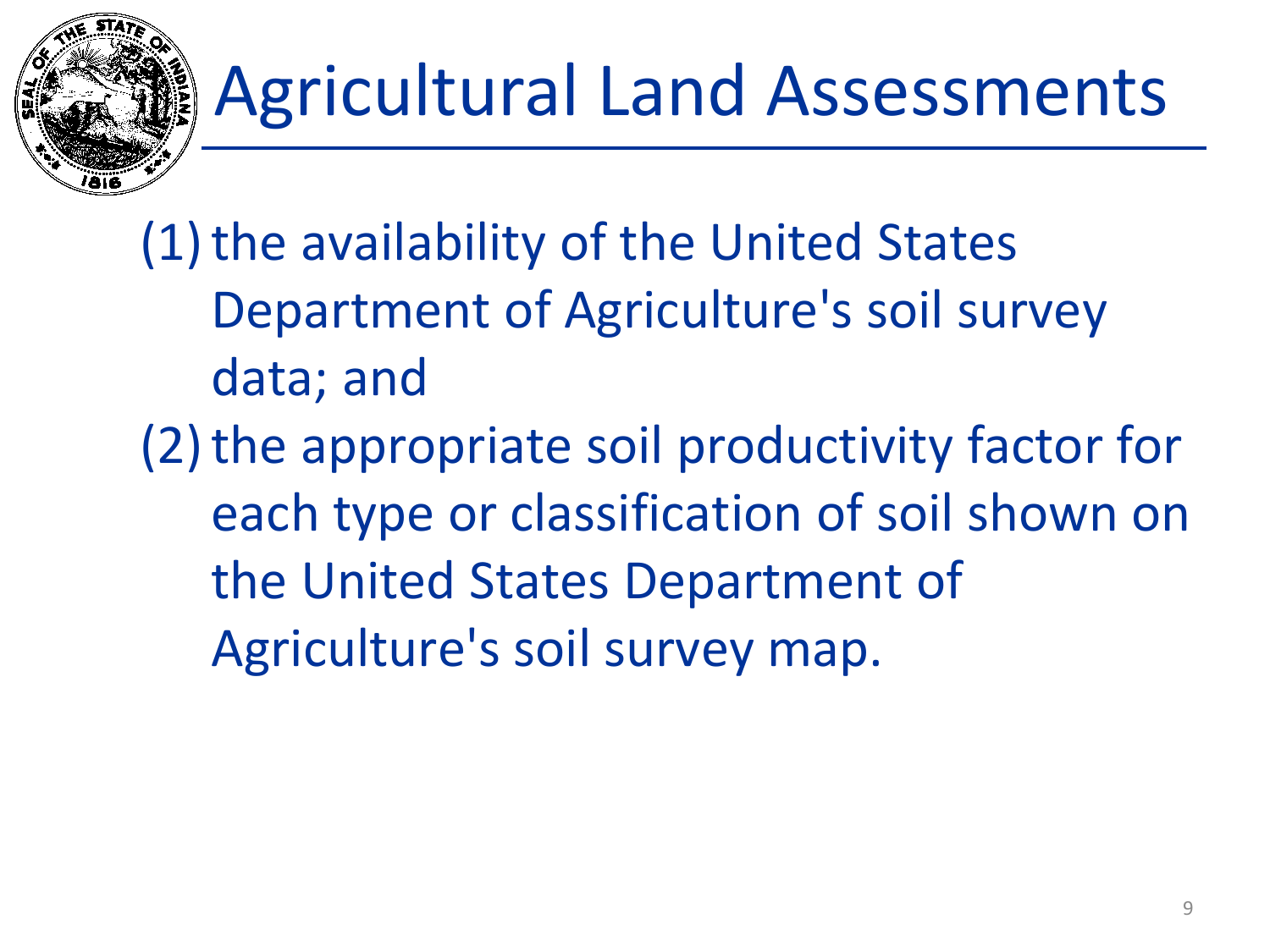

All assessing officials and the property tax assessment board of appeals shall use the data in determining the true tax value of agricultural land. However, notwithstanding the availability of new soil productivity factors and the department of local government finance's notice of the appropriate soil productivity factor for each type or classification of soil shown on the United States Department of Agriculture's soil survey map for the March 1, 2012, assessment date, the soil productivity factors used for the March 1, 2011, assessment date shall be used for the January 1, 2016, assessment date and each assessment date thereafter.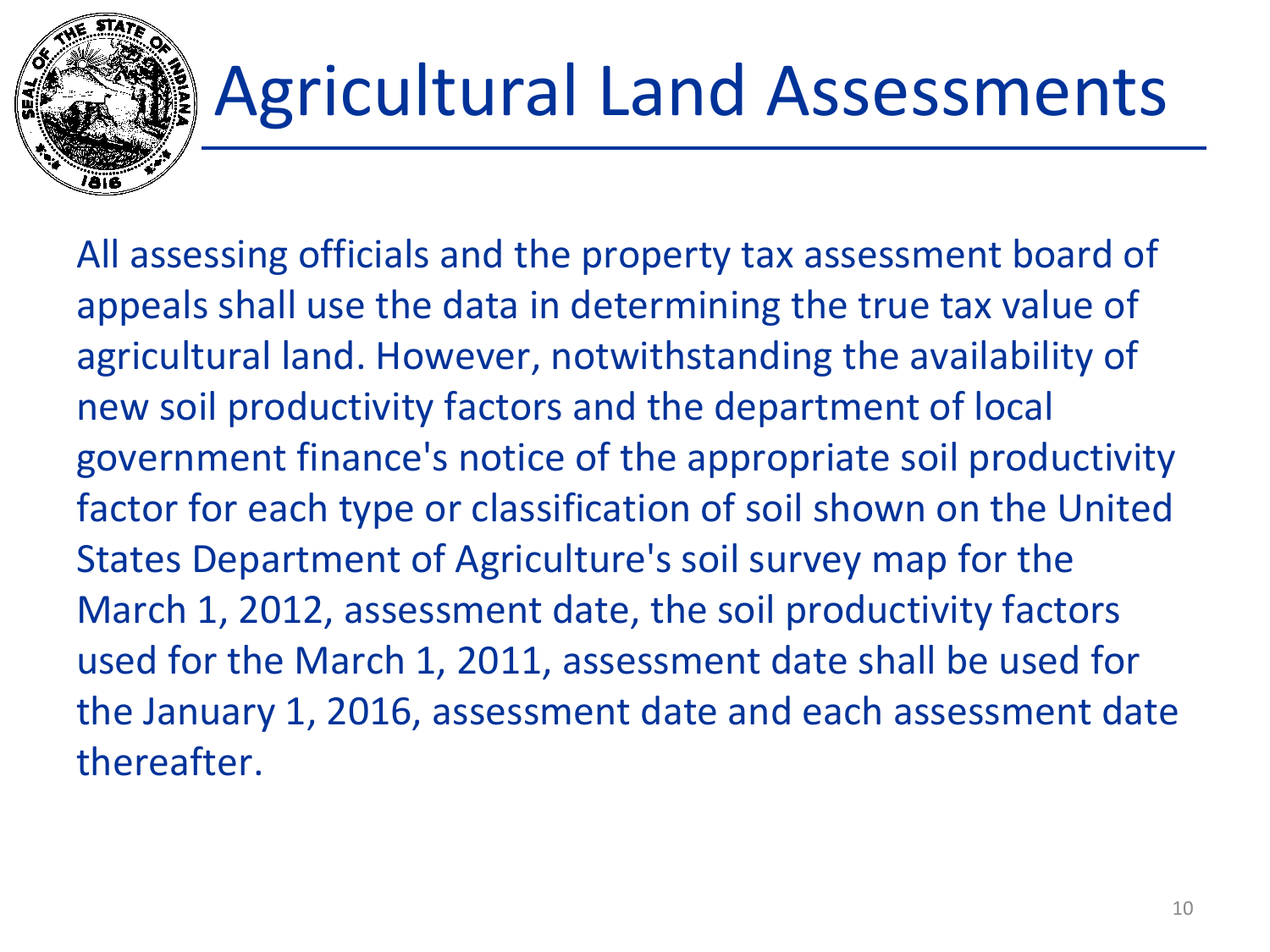

(d) The department of local government finance shall by rule provide for the method for determining the true tax value of each parcel of agricultural land.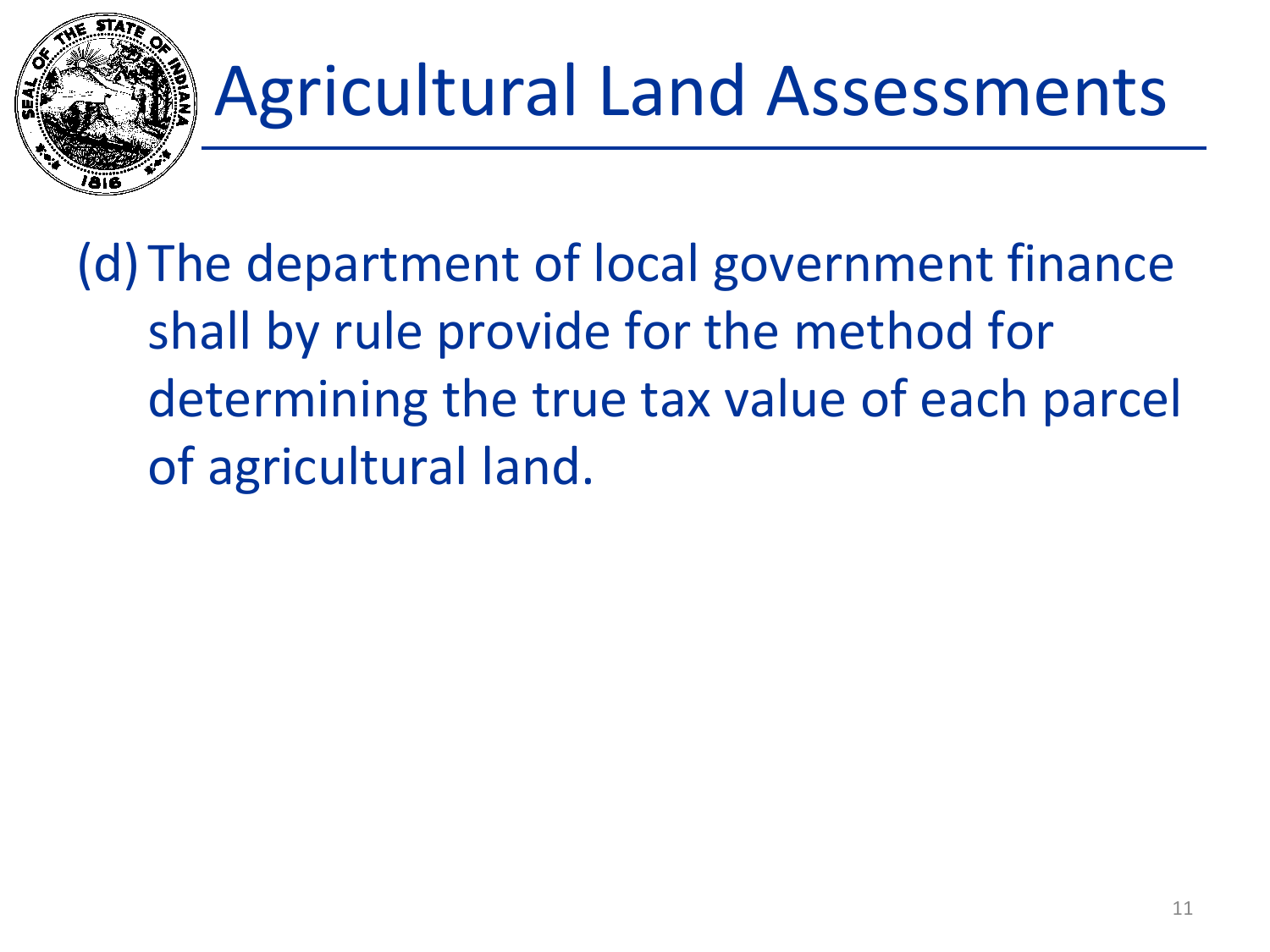

(e) This section does not apply to land purchased for industrial or commercial uses. (Formerly: Acts 1975, P.L.47, SEC.1.) As amended by P.L.63-1983, SEC.1; P.L.24-1986, SEC.6; P.L.75-1987, SEC.1; P.L.6-1997, SEC.14; P.L.90-2002, SEC.36; P.L.178-2002, SEC.5; P.L.112-2012, SEC.9; P.L.1-2013, SEC.1; P.L.85-2014, SEC.1; P.L.249-2015, SEC.6; P.L.180-2016, SEC.3.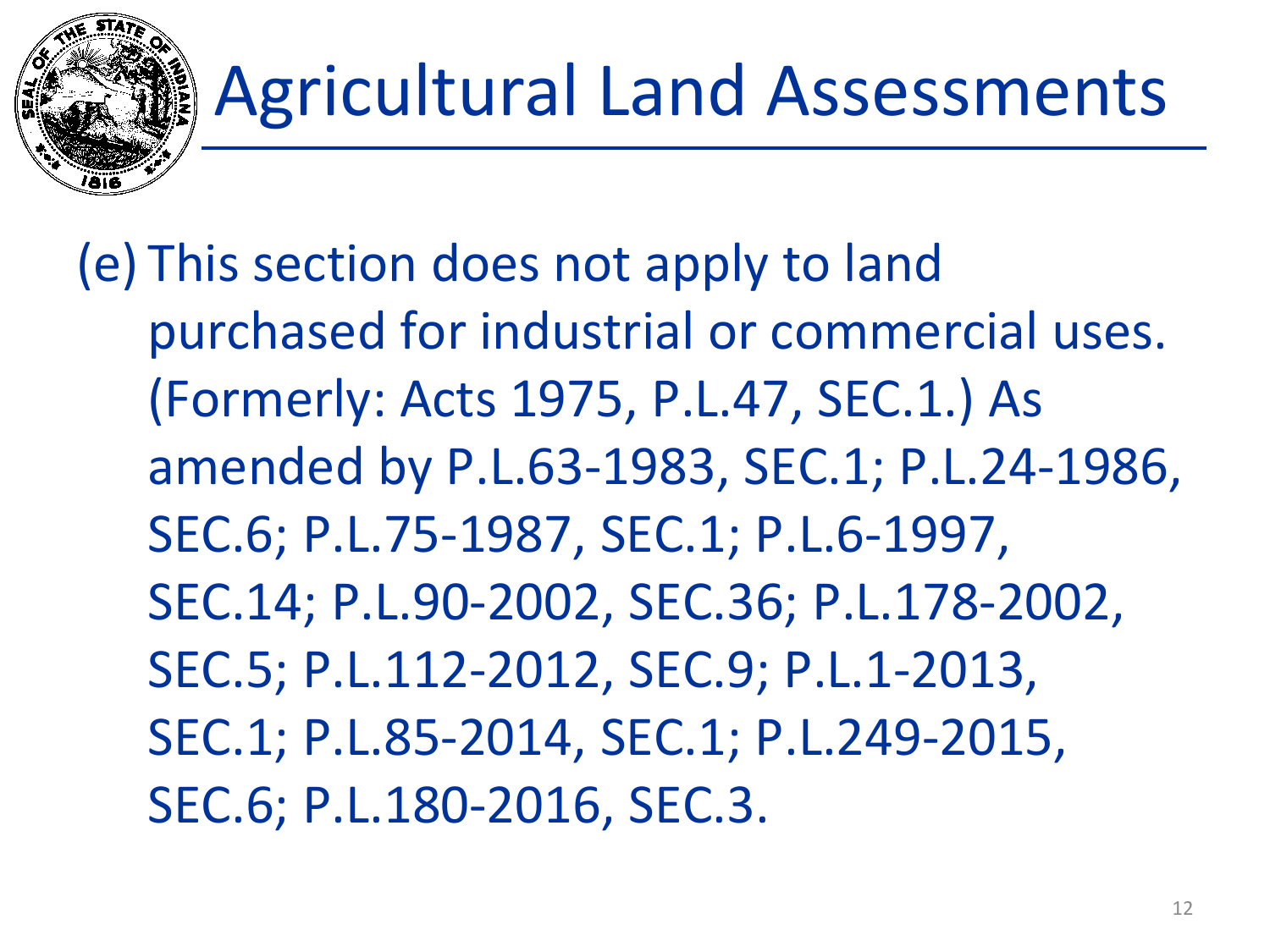

## **Valuing Agricultural Land:**

- http://www.in.gov/dlgf/files/2011 Chapter 2\_Final.pdf
- The agricultural land assessment formula involves the identification of agricultural tracts using data from detailed soil maps, aerial photography, and local plat maps.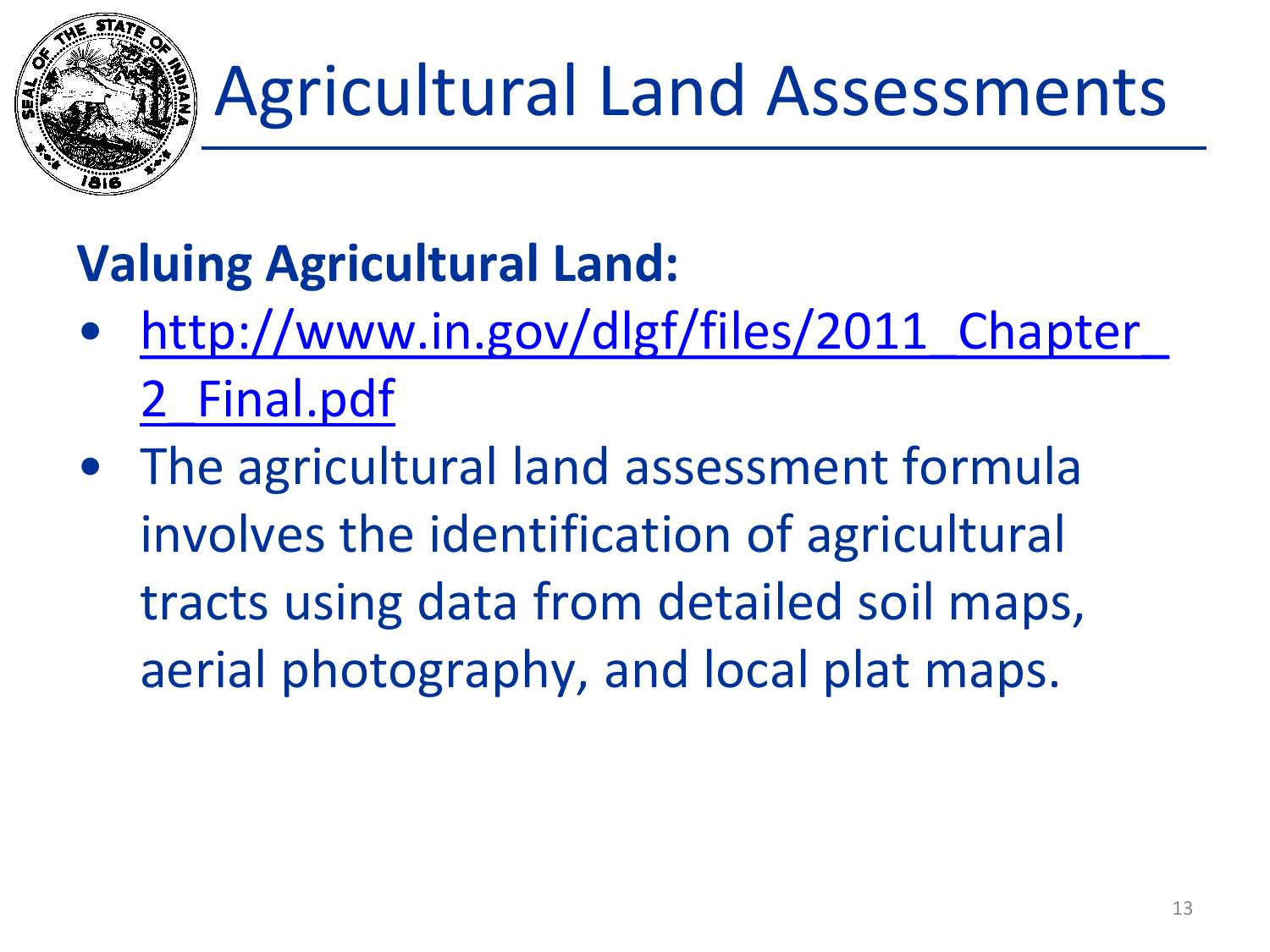

Each variable in the land assessment formula is measured using appropriate devices to determine its size and effect on the parcel's assessment. Uniformity is maintained in the assessment of agricultural land through the proper use of soil maps, interpreted data, and unit values.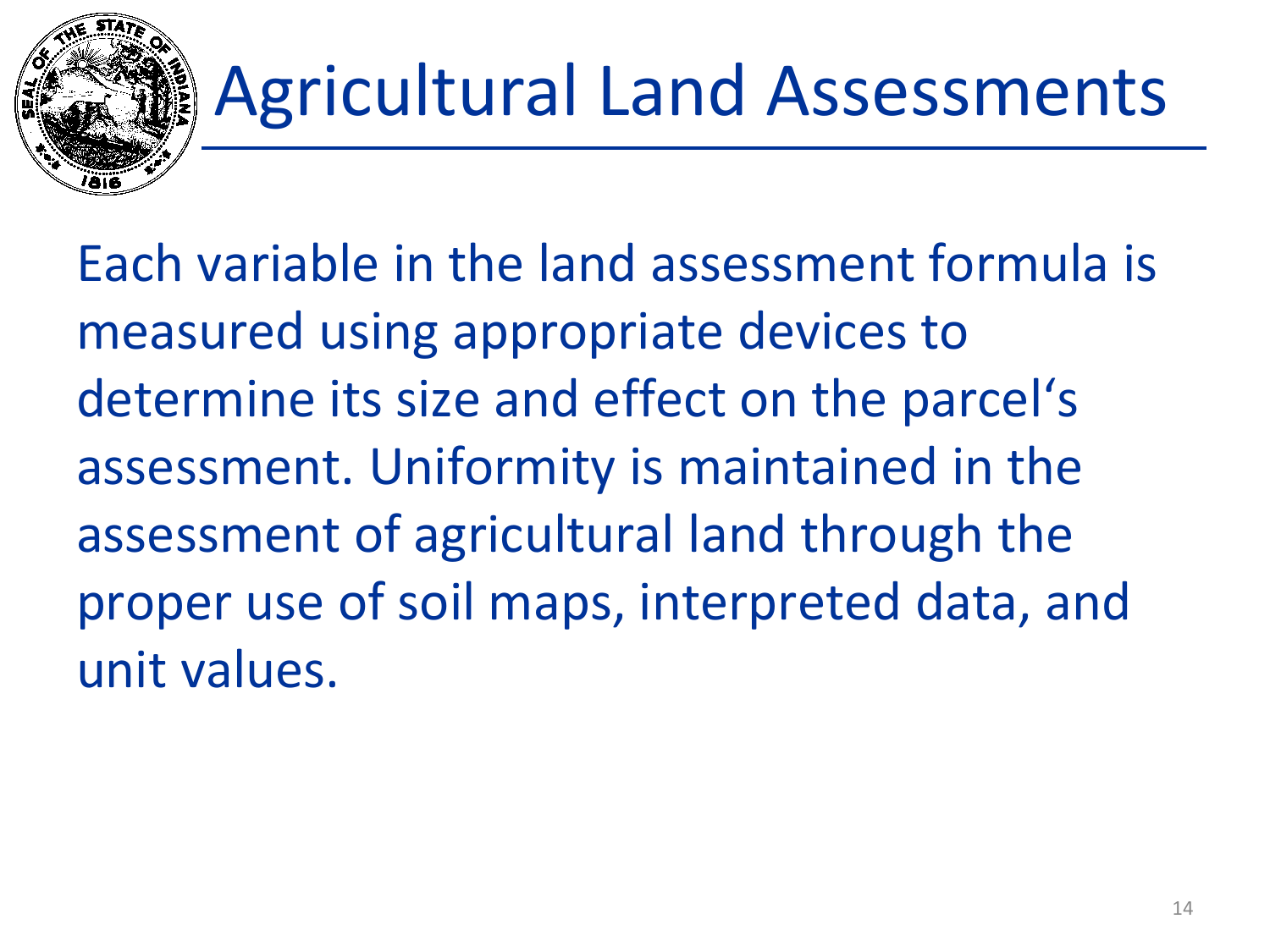

As illustrated in the following equation, the market value of agricultural land is calculated by dividing the net income of each acre by the appropriate capitalization rate.

**Market value = Net Income ÷ Capitalization Rate**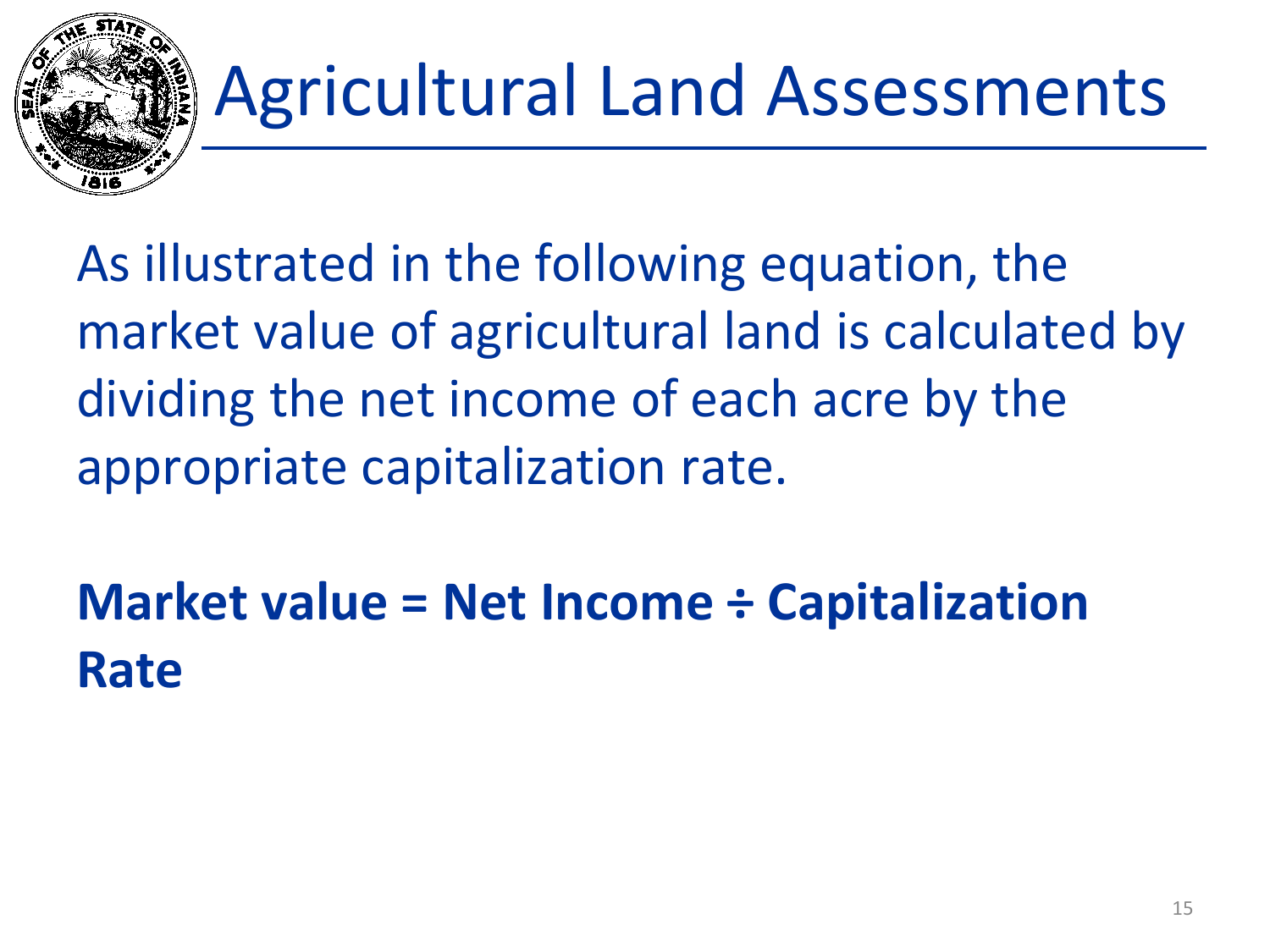

There is a subtle distinction between residential acreage tracts and land valued using the agricultural soil productivity method. The basis for this distinction is the different valuation methods used to determine land value for the two types of land.

- Agricultural land is valued using a statewide base rate and a soil productivity index system. All land utilized for agricultural purposes is valued in this manner.
- Residential land is land that is utilized or zoned for residential purposes.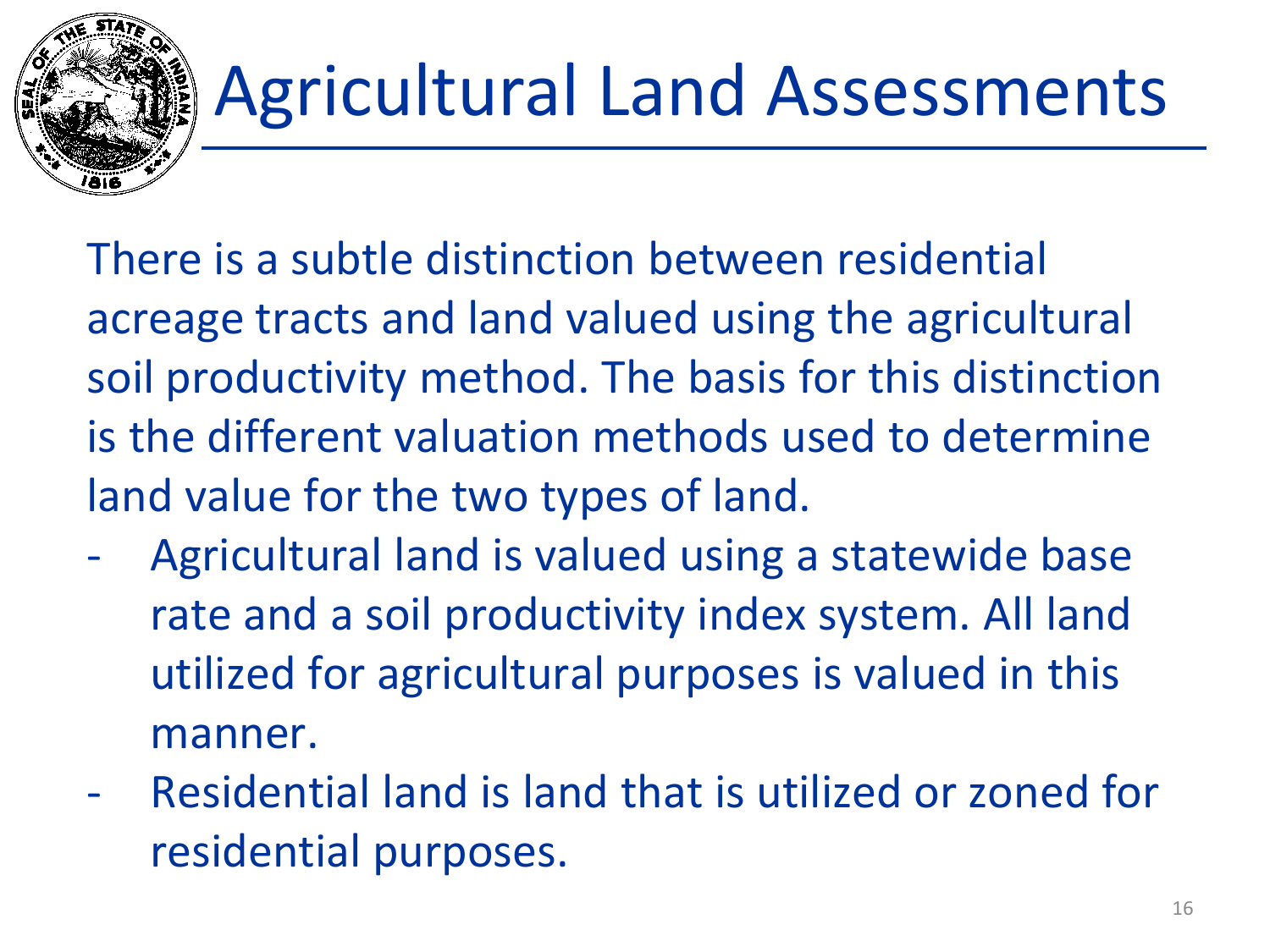

Assessors are directed that all acres enrolled in programs of the United States Department of Agriculture (USDA), Farm Services Agency, and Natural Resources Conservation Service and have received a - farm number are eligible for classification as - agricultural. Those acres have been determined by those administering federal programs to be a part of an - agricultural operation. This applies to non-homestead acreage.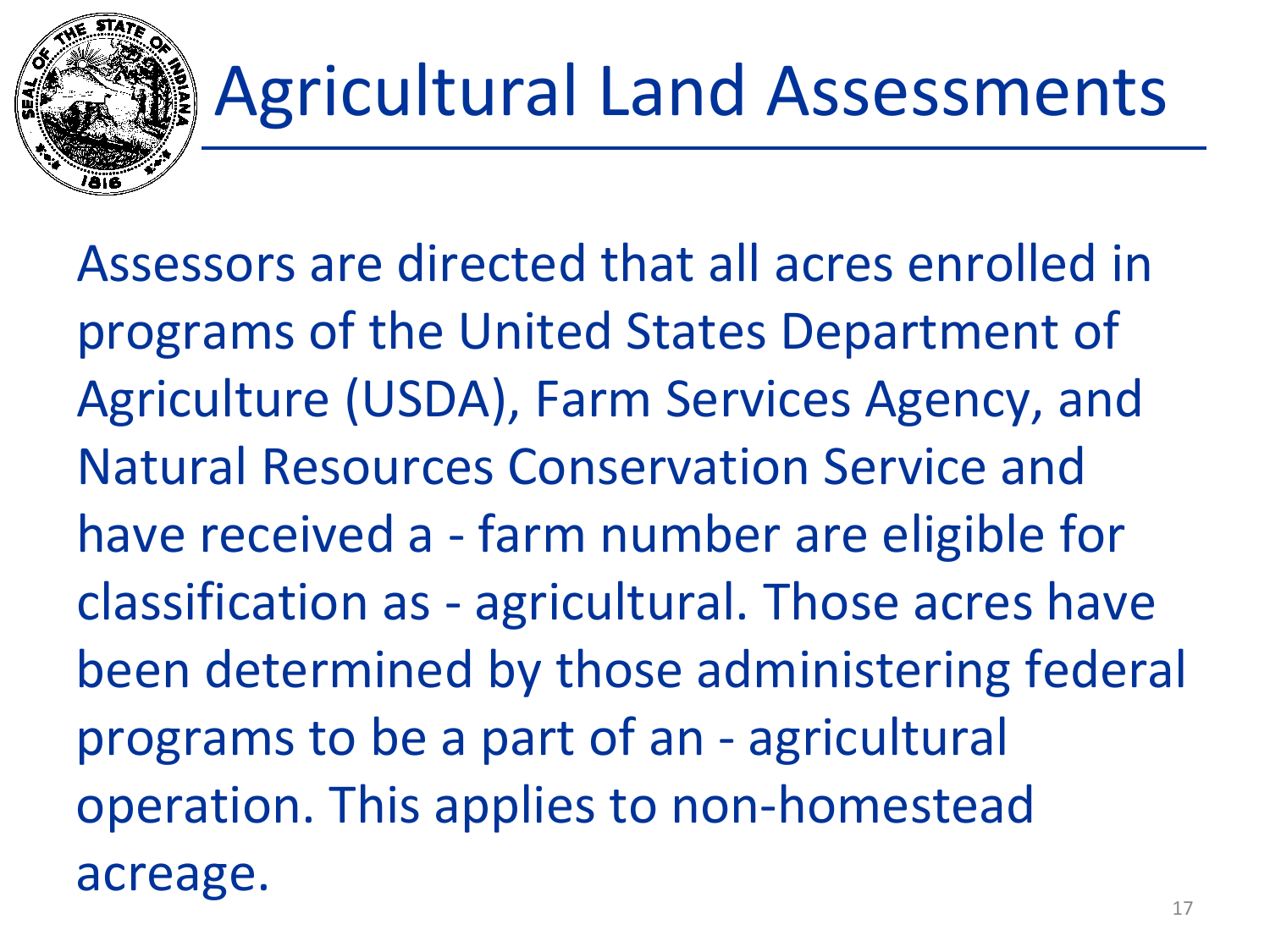

### **Parcel Size:**

The issue of parcel size has no bearing on the appropriate classification or pricing method of agricultural land, whether the parcel is wooded or used for other agricultural activities.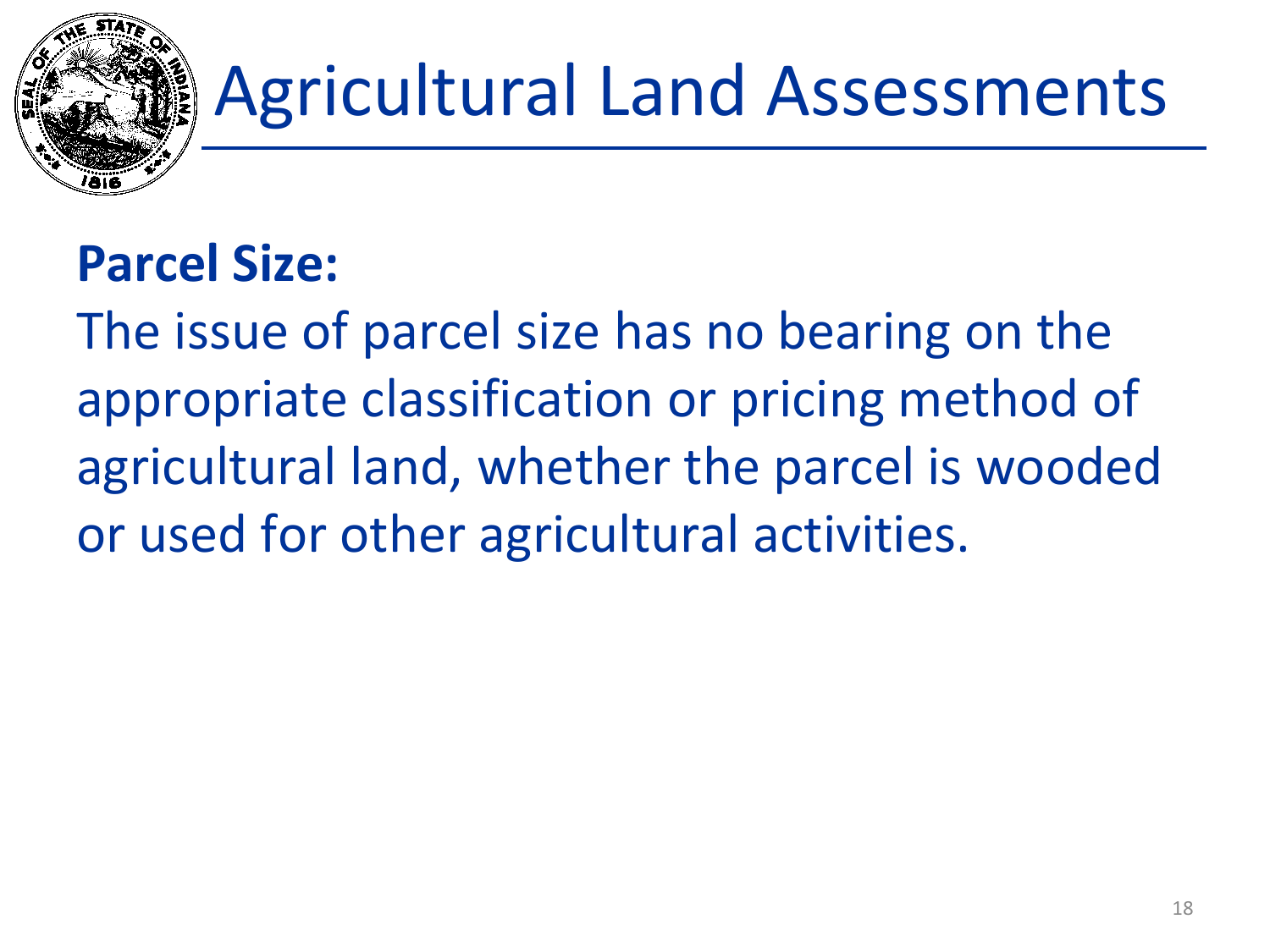

- Agricultural land is categorized according to its land use type and soil identification. The following land use types, described in the sections below, apply to agricultural acreage:
- Type 2—classified land
- Type 4—tillable land
- Type 5—nontillable land
- Type 6—woodland
- Type 7—other farmland
- Type 8—agricultural support land
- Type 9—homesite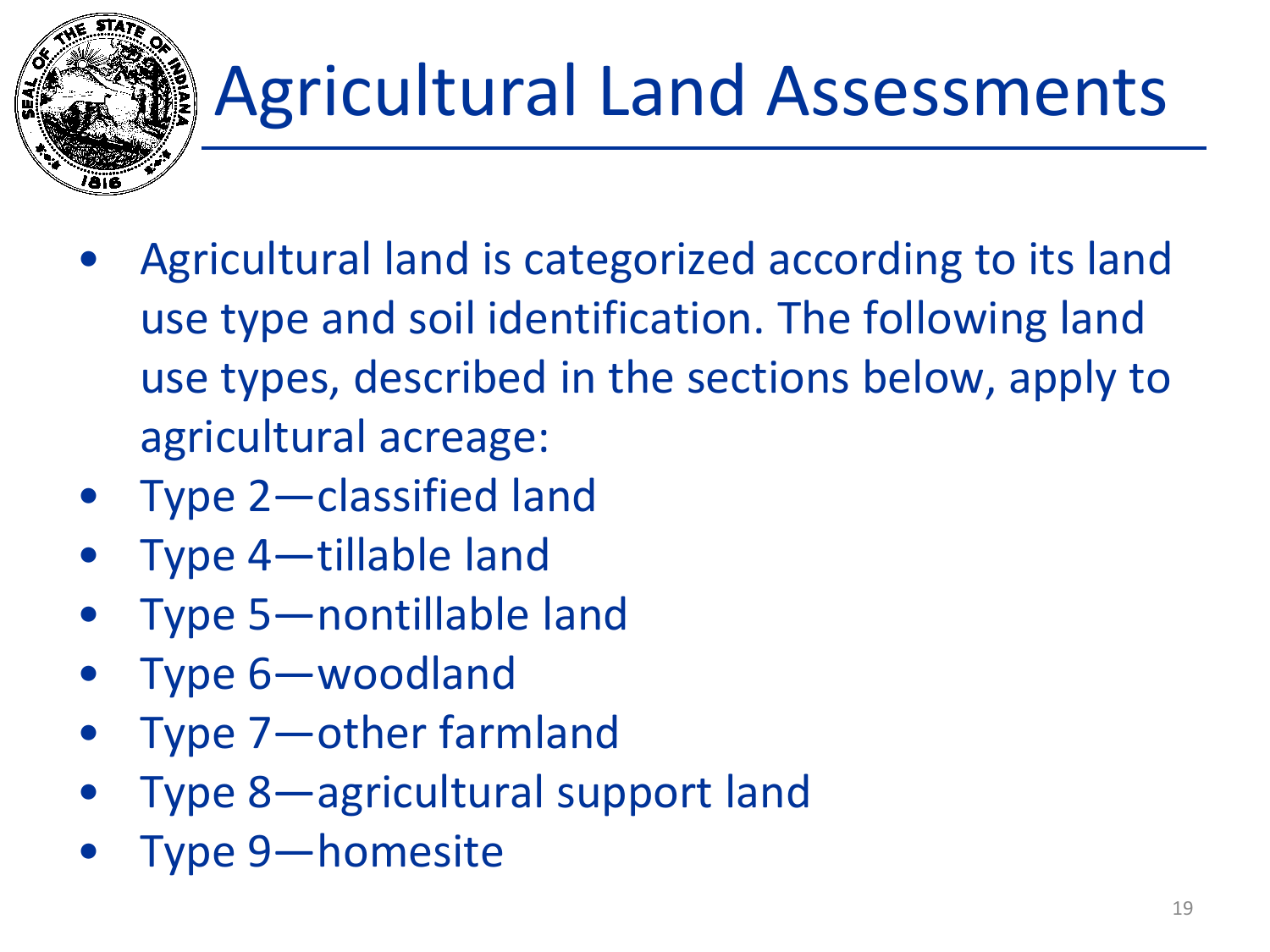

## **Type 2—Classified Land:**

Classified land is land that has been applied for and approved for specific programs administered by the Indiana Department of Natural Resources (DNR) or the county surveyor. A 100% influence factor deduction applies to classified land. The following table describes the subtypes of classified land.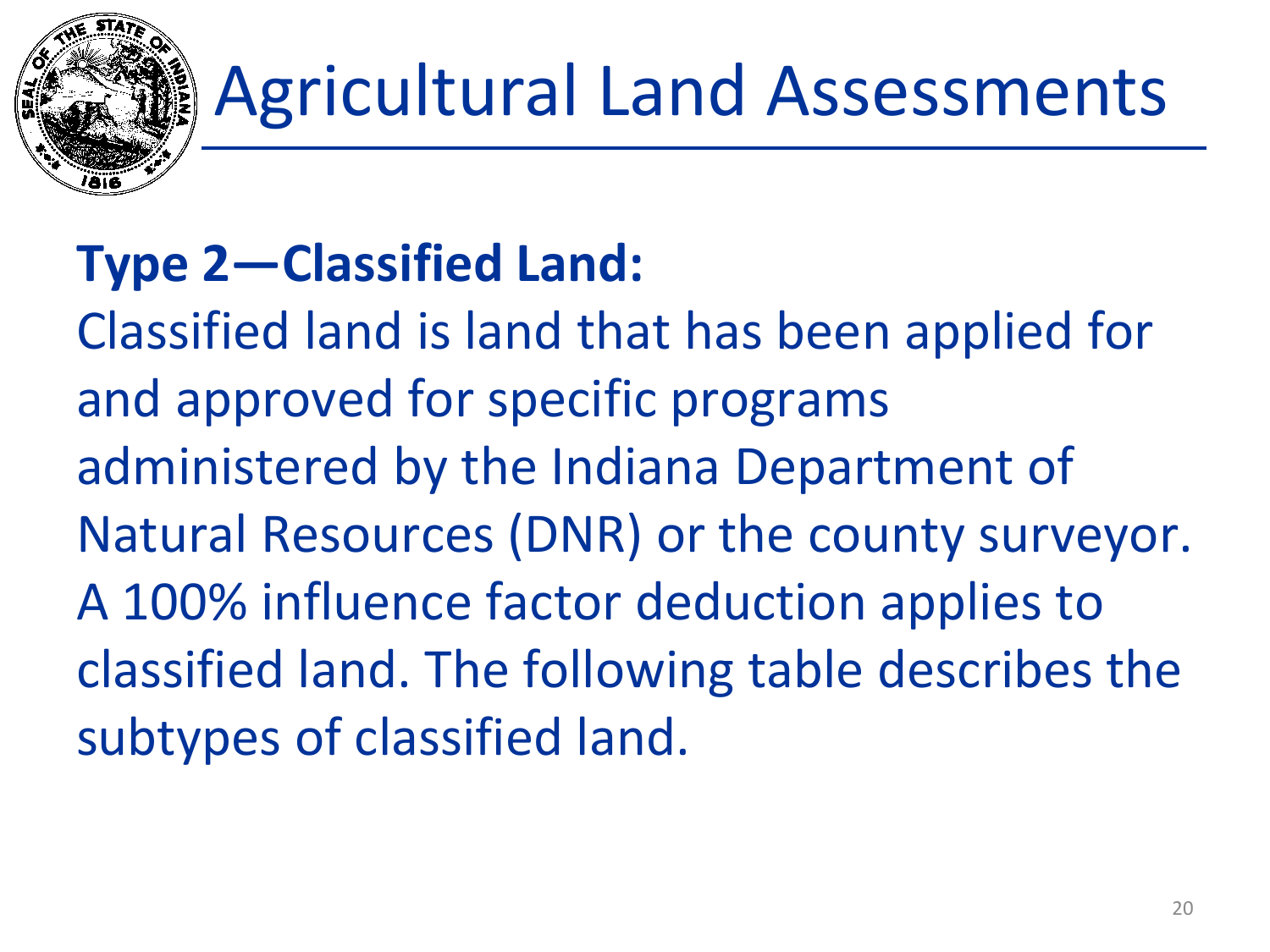

- **Table 2-20. Classified Land Subtypes**
- This subtype Indicates
- 
- 
- 
- Type 25 Filter strip
- 
- Type 21 Classified forest
- Type 22 Wildlands
	- Type 24 Windbreak
		-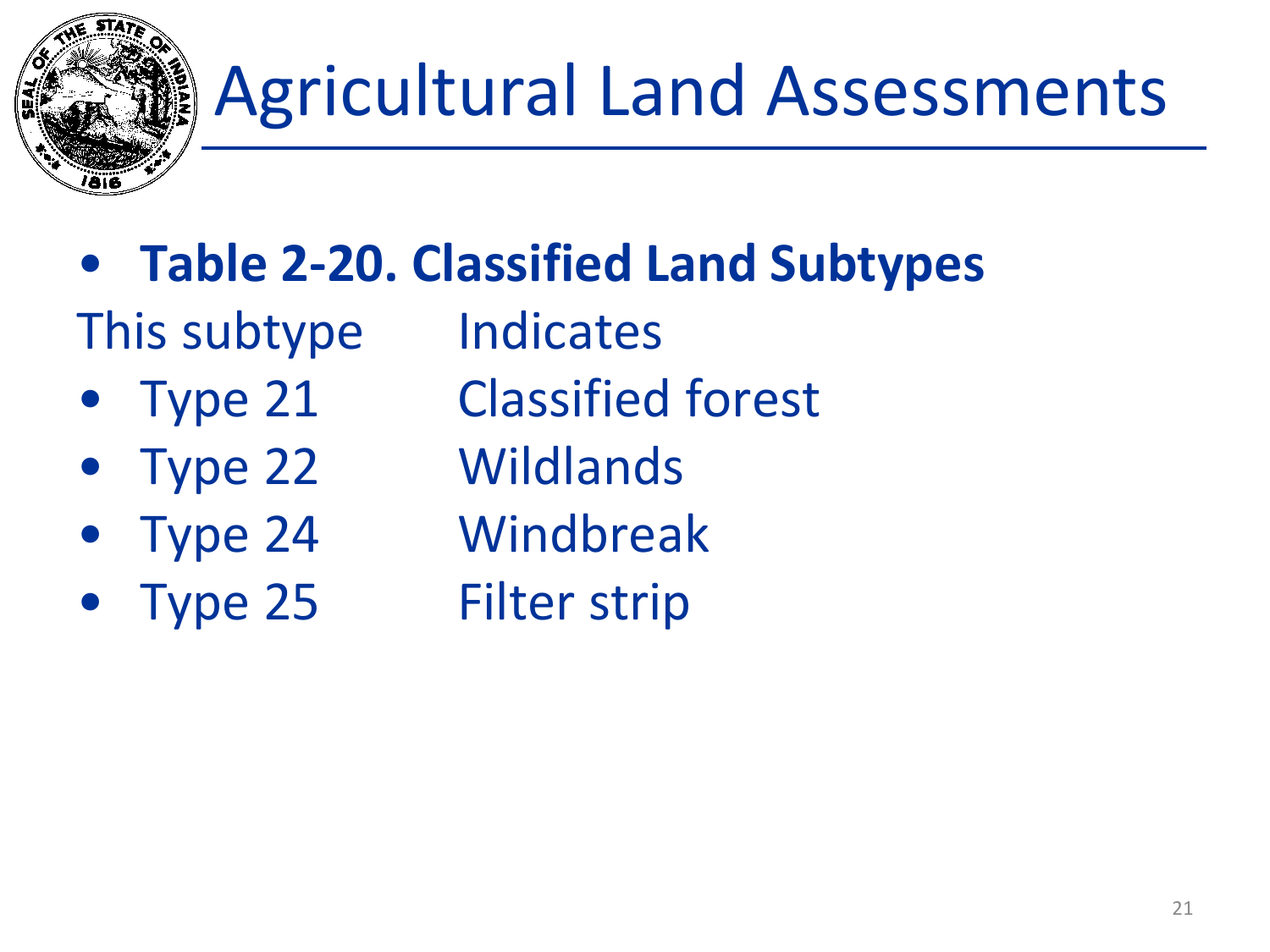

Type 4—Tillable Land: Tillable land is land used for cropland or pasture that has no impediments to routine tillage. Cropland is:

- land used for production of grain or horticultural crops such as:
	- corn
	- soybeans
	- wheat
	- rotation pasture
	- hay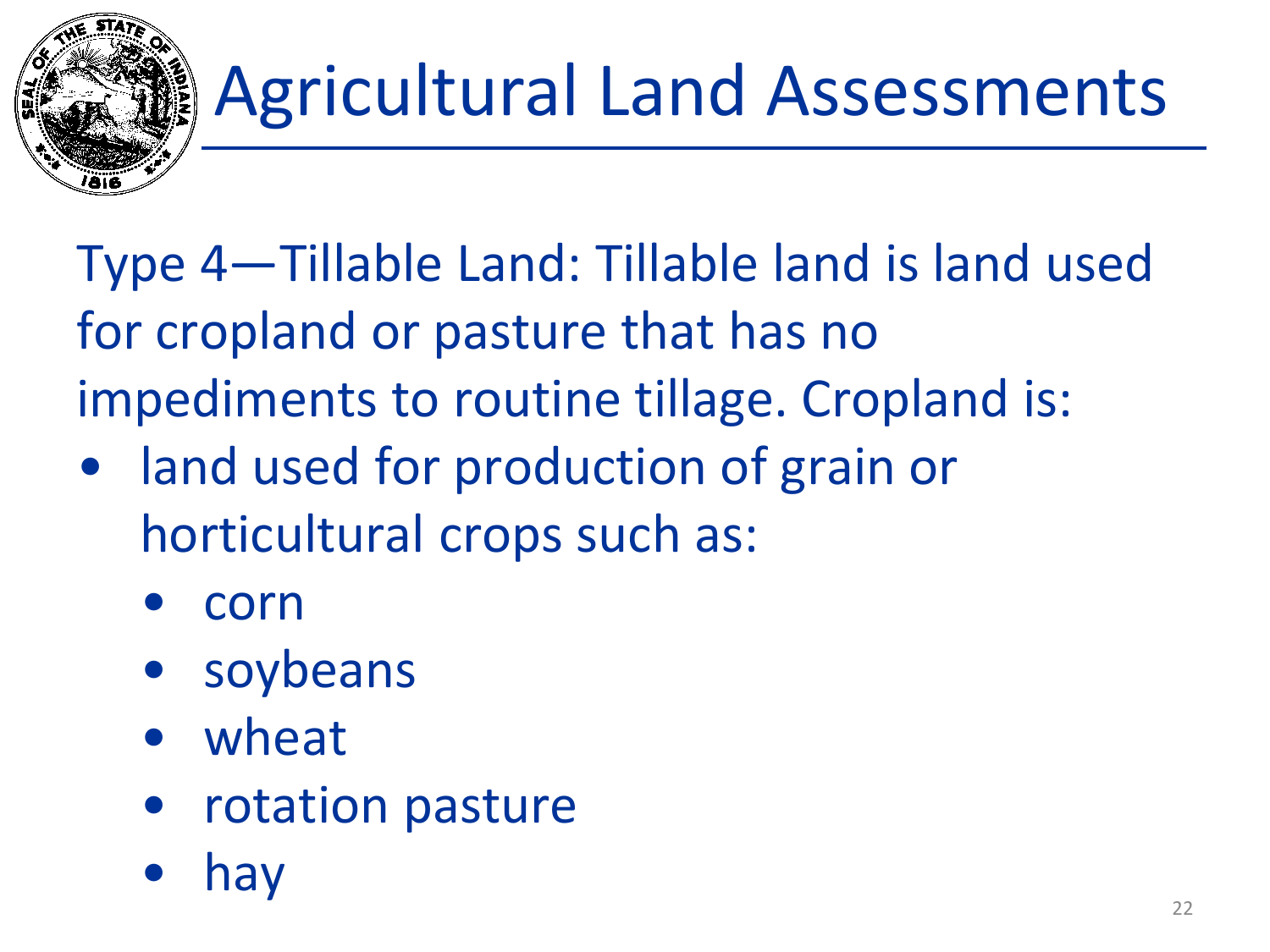

- vegetables
- orchard crops
- land used for cover crops
- land in summer fallow
- idle cropland
- land used for Christmas tree plantations
- land used for nursery plantings.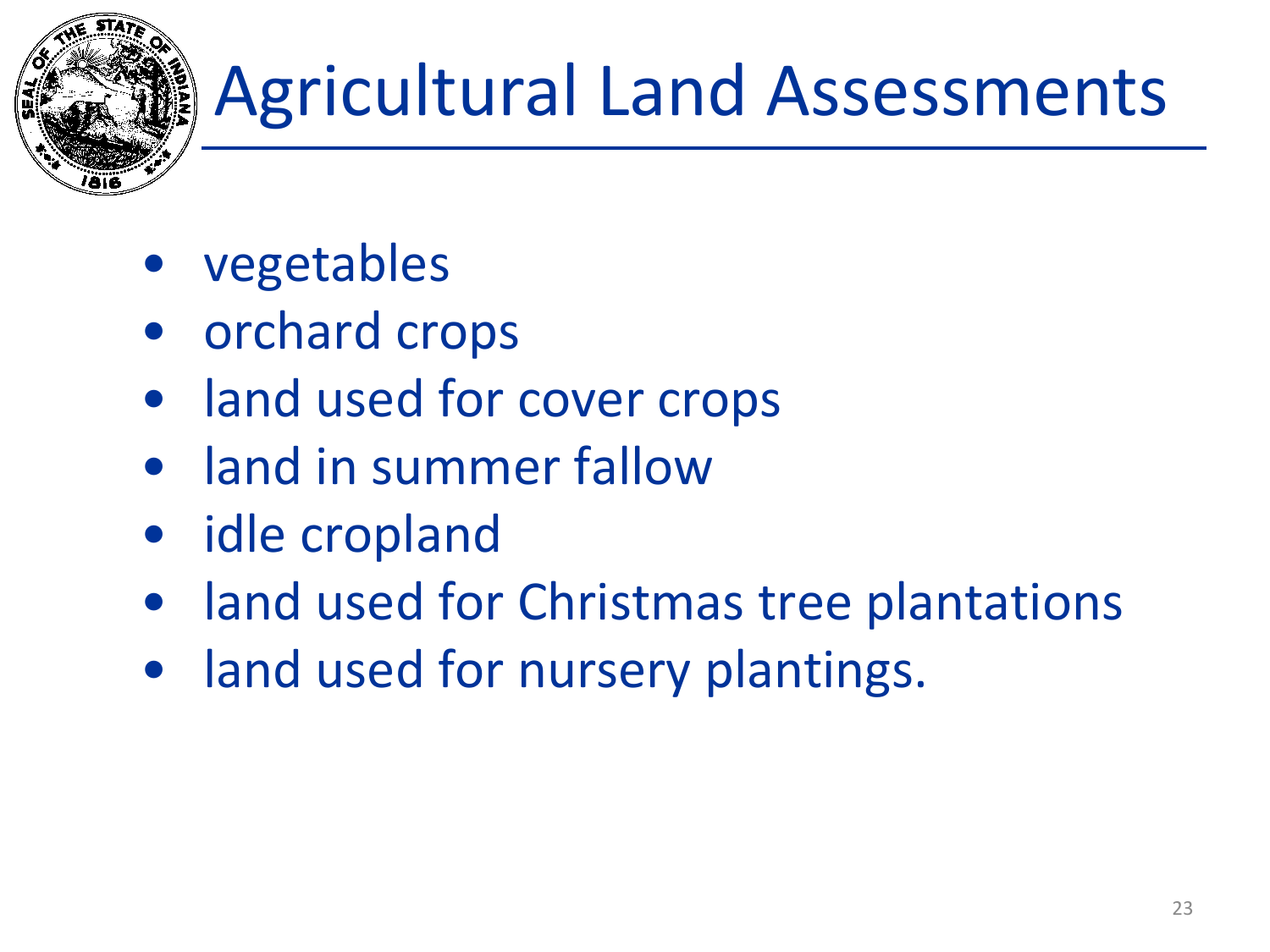

- **Table 2-21. Tillable Land Subtypes**  This subtype Indicates
- Type 41 Land flooded occasionally damaging floods occur two to four times in a ten-year period. A 30% influence factor deduction applies to this land use type.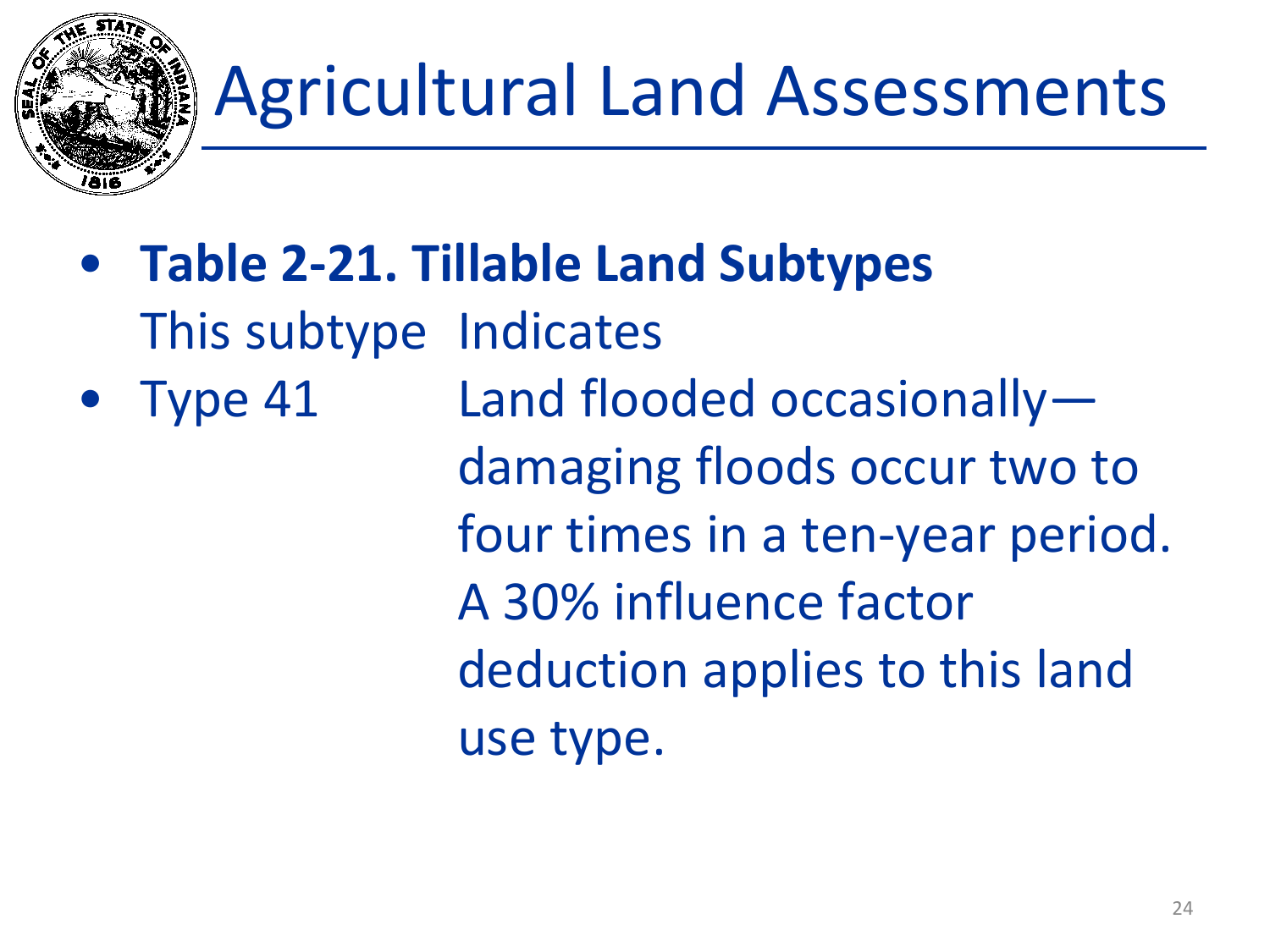

- **Table 2-21. Tillable Land Subtypes**  This subtype Indicates
- Type 42 Land flooded severely damaging floods occur five times or more in a ten-year period. A 50% influence factor deduction applies to this land use type.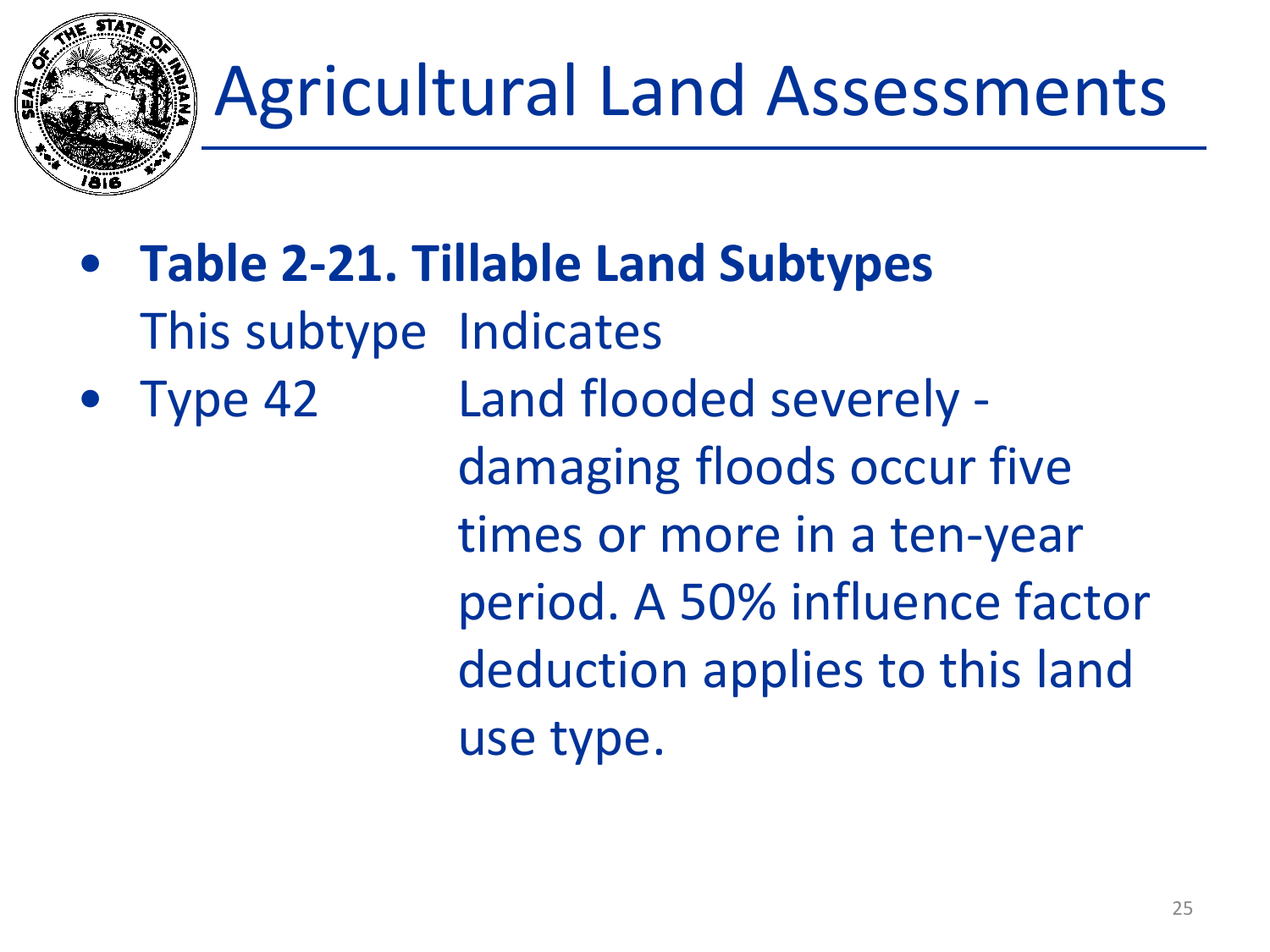

- **Table 2-21. Tillable Land Subtypes**  This subtype Indicates
- Type 43 Farmed wetlands—land that the U.S. Department of Agriculture has designated as farmed wetlands. This land type applies only to areas of contiguous land measuring 2.5 acres or more.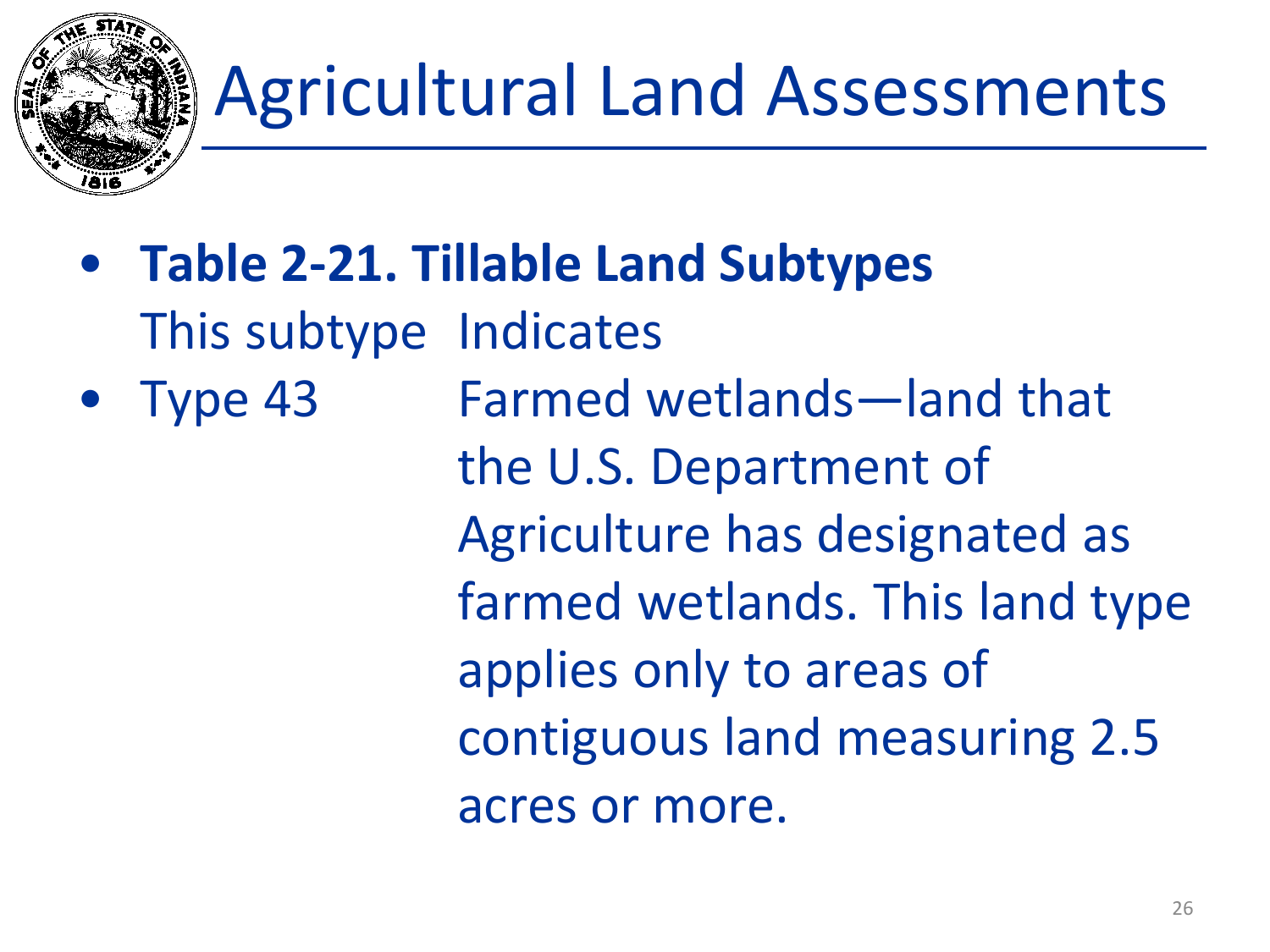

- **Table 2-21. Tillable Land Subtypes**  This subtype Indicates
- Type 43 This land use type must be verified through records obtained from the U.S. Department of Agriculture, Farm Service Agency. A 50% influence factor deduction applies to this land use type.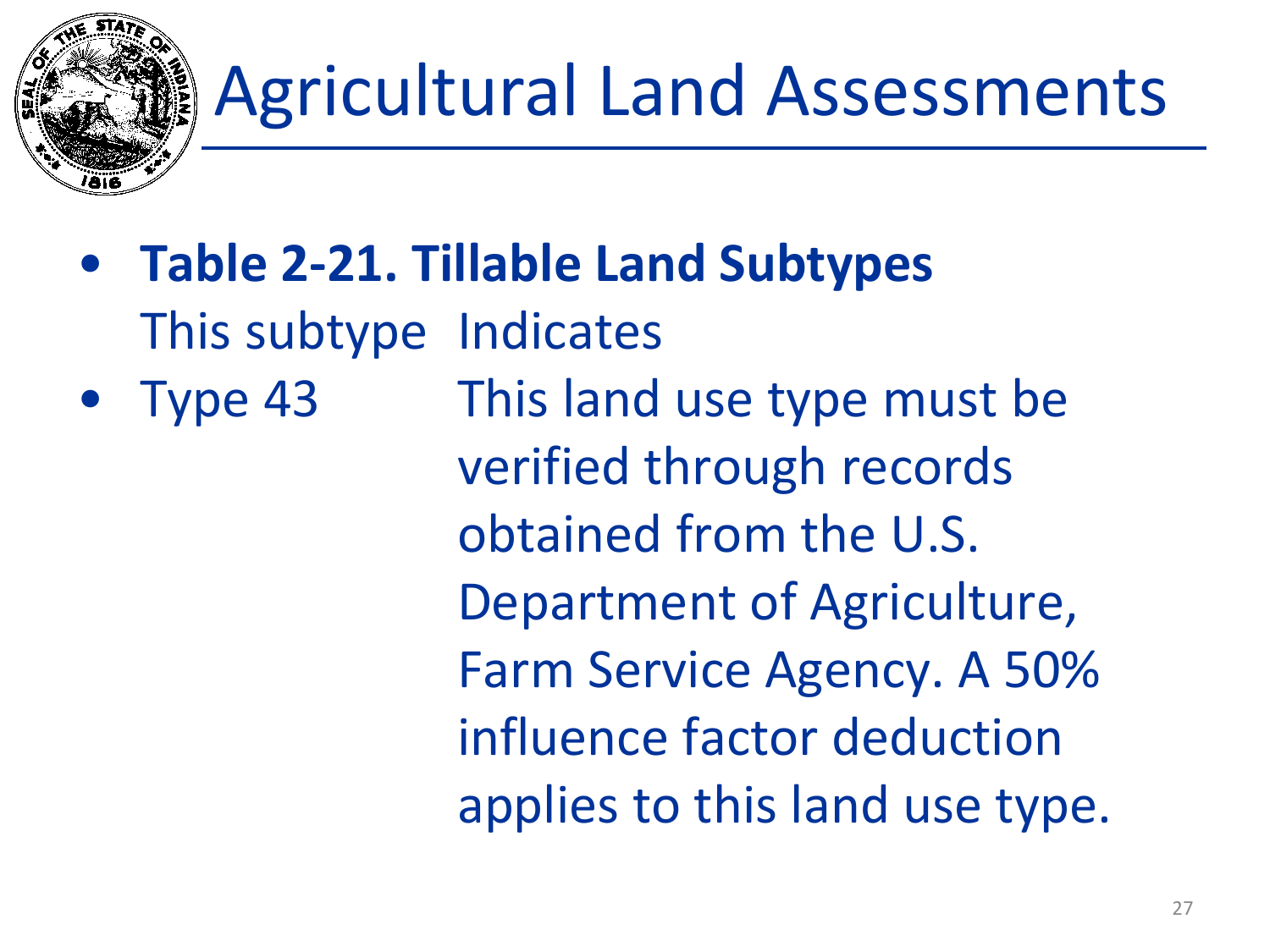

- **Type 5 - Nontillable Land**
- Nontillable land is land covered with brush or scattered trees with less than 50% canopy cover, or permanent pasture land with natural impediments that deter the use of the land for crop production. A 60% influence factor deduction applies to nontillable land.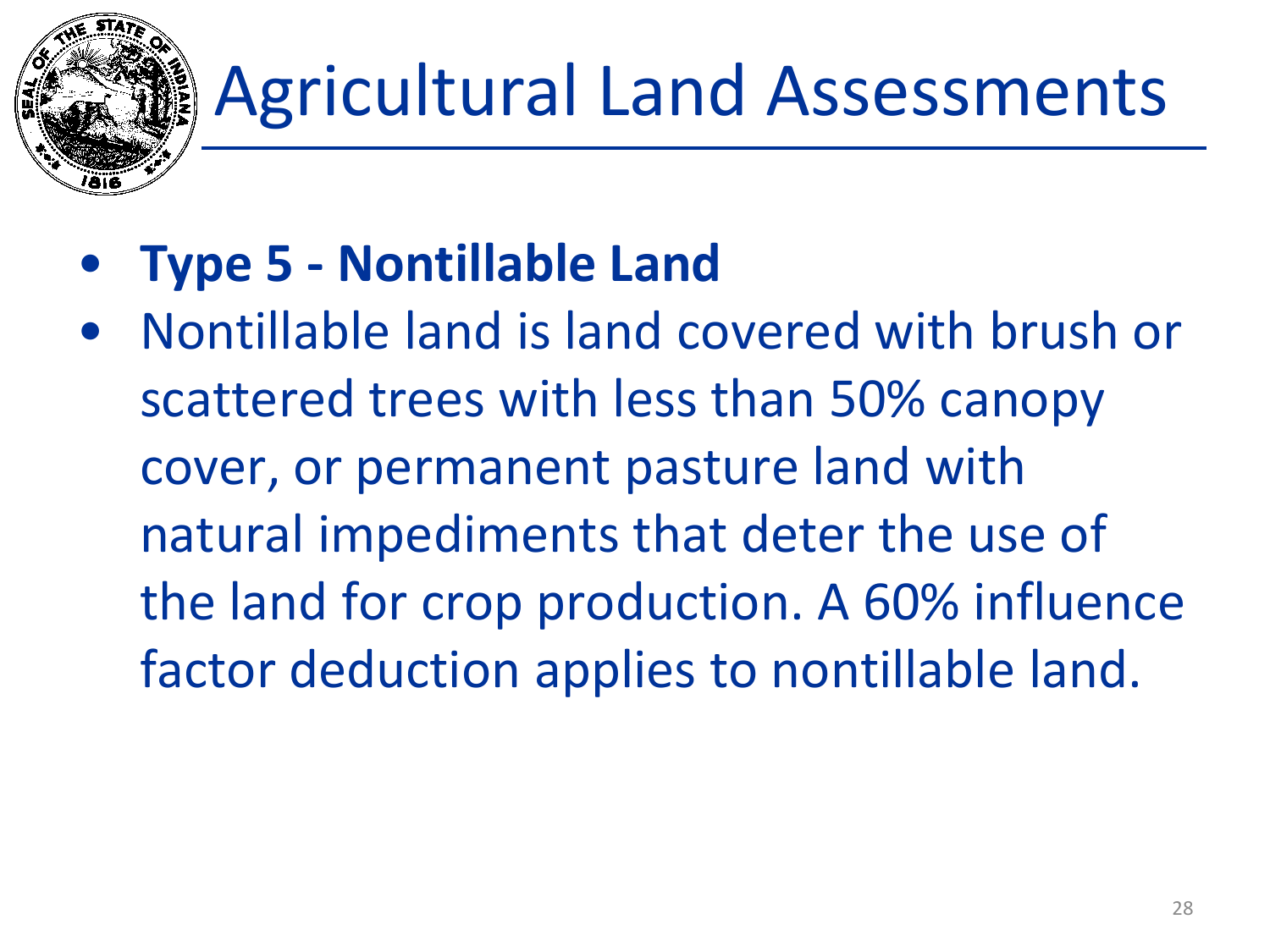

#### • **Type 6 - Woodland**

• Woodland is land supporting trees capable of producing timber or other wood products. This land has 50% or more canopy cover or is a permanently planted reforested area. This land use type includes land accepted and certified by the Indiana Department of Natural Resources (DNR) as forest plantation under guidelines established to minimize soil erosion. An 80% influence factor deduction applies to woodland.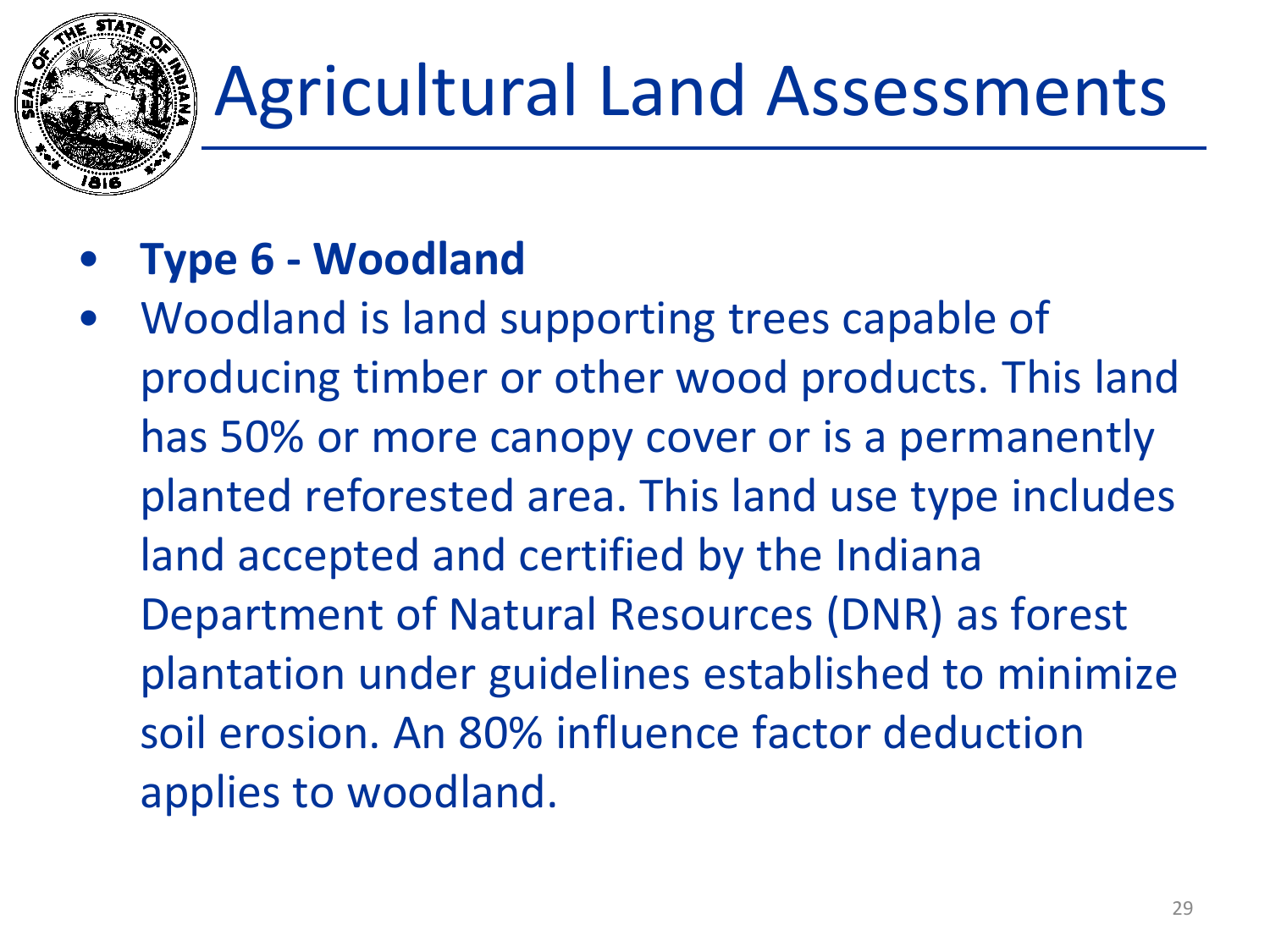

A wooded parcel of land less than 10 acres may be assessed using the agricultural soil productivity method upon evidence of timber production or other agricultural use. In addition, smaller than 10 acre parcels not contiguous with other wooded parcels under the same ownership may qualify as ―agricultural.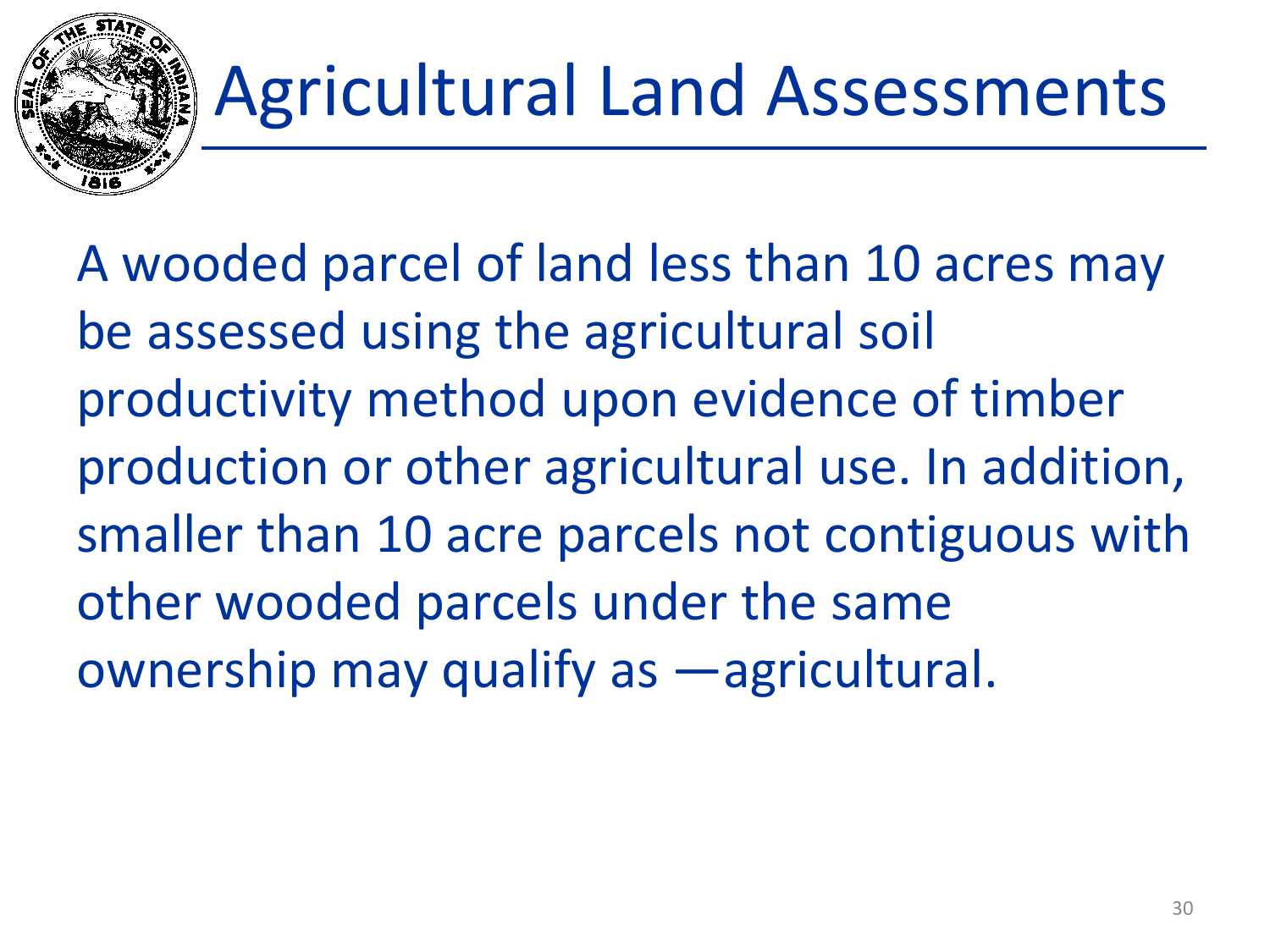

Of assistance to the assessor in determining the classification is evidence of enrollment in programs which assign a ―farm number or programs designed to foster timber production management. The determining factors are provided in Indiana Code section 6-1.1-4-13, the Manual, and Guidelines. Of particular interest to the assessing official is the reason for the purchase of the land.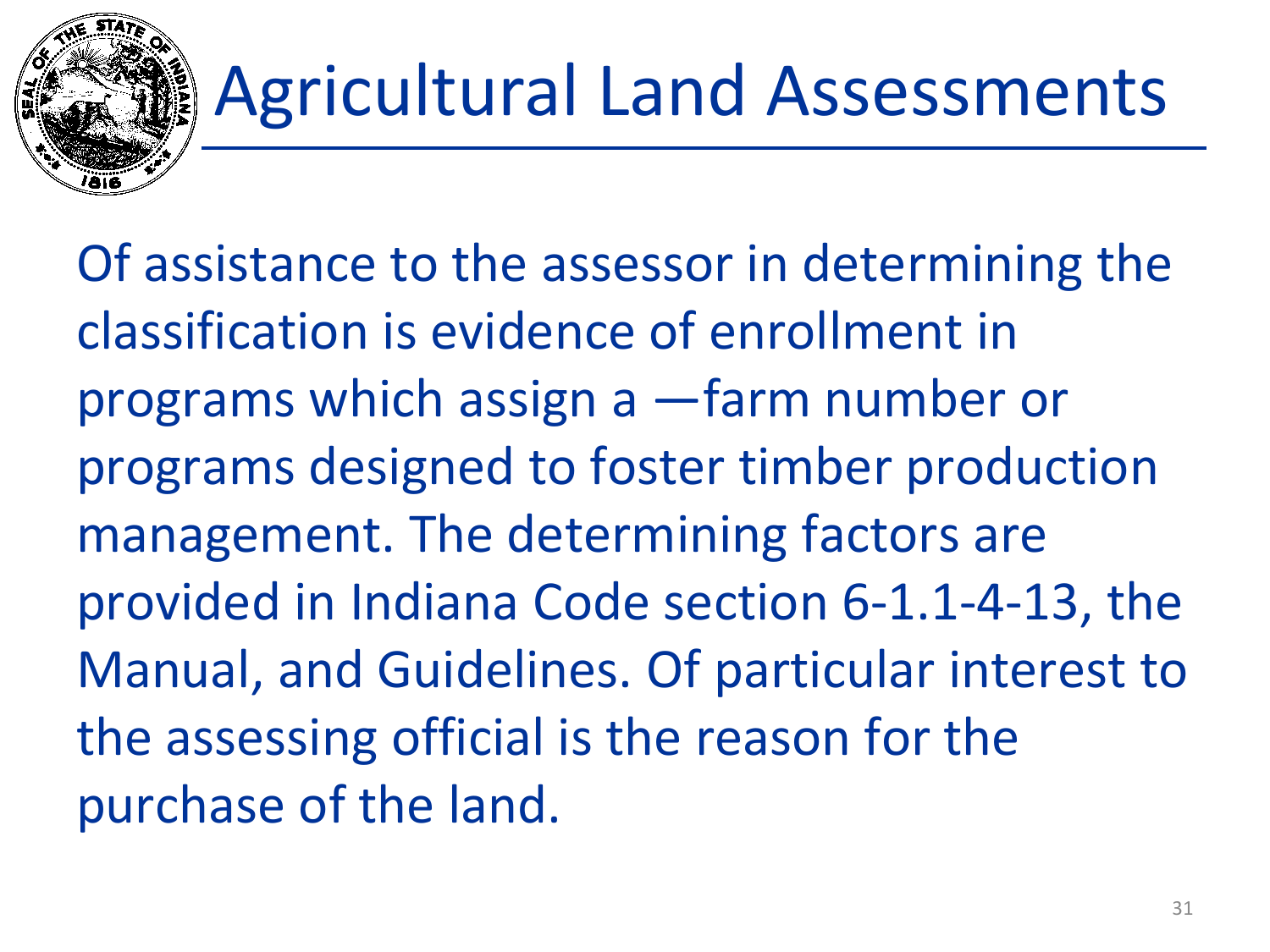

While not controlling in the assessing official's determination, the following factors may be of assistance:

- (1) the acreage is designated by the DNR as qualifying for one of their classified programs. The DNR has established a 10 acre minimum for its programs; and
- (2) the owner can show an active timber management program in place which will improve the marketability of the forest for an eventual harvest; and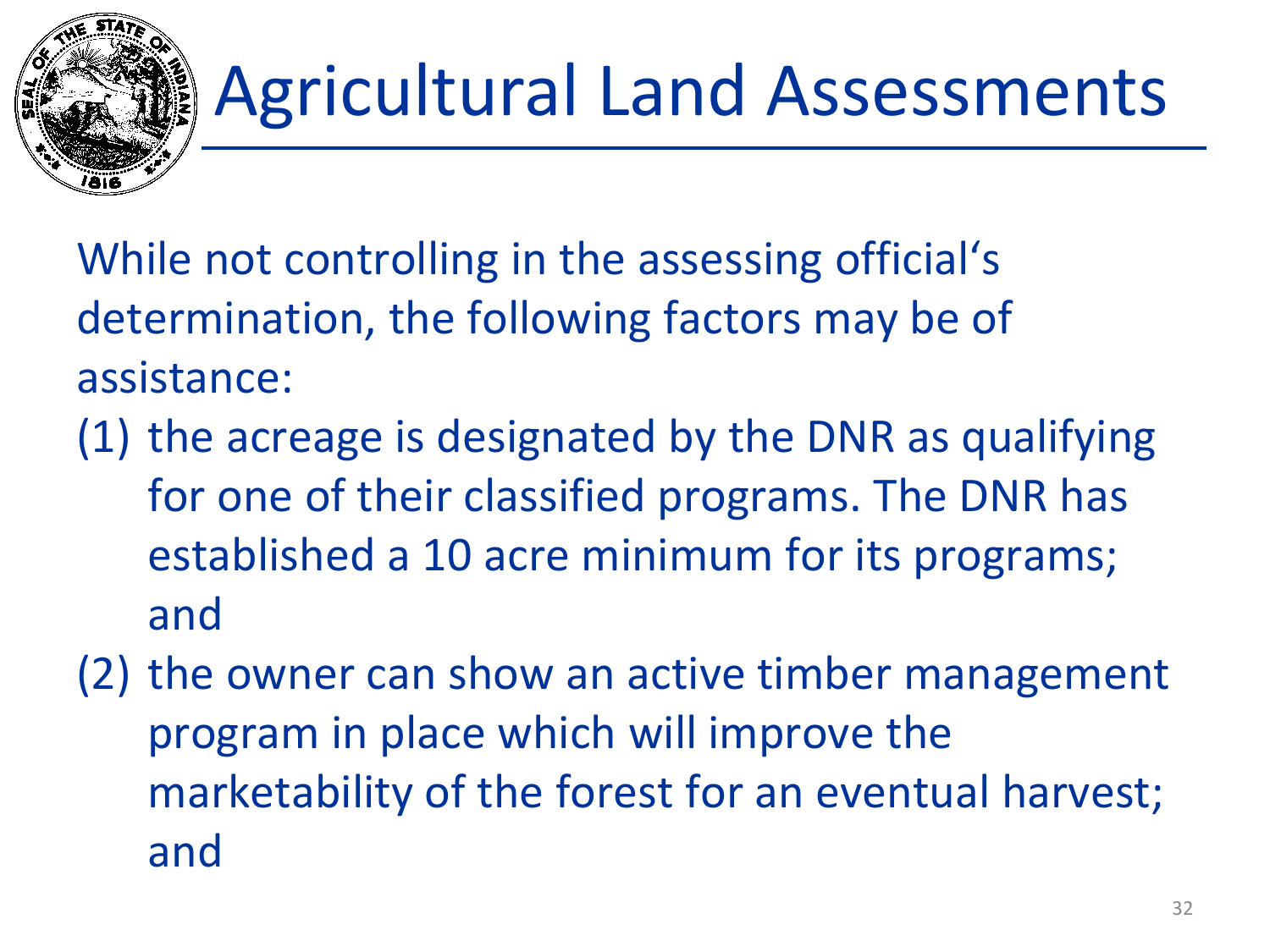

- (3)the owner possesses a DNR management plan to further enhance the forest quality; and
- $(4)$  the owner can show that regular forest harvests have occurred over a long time period.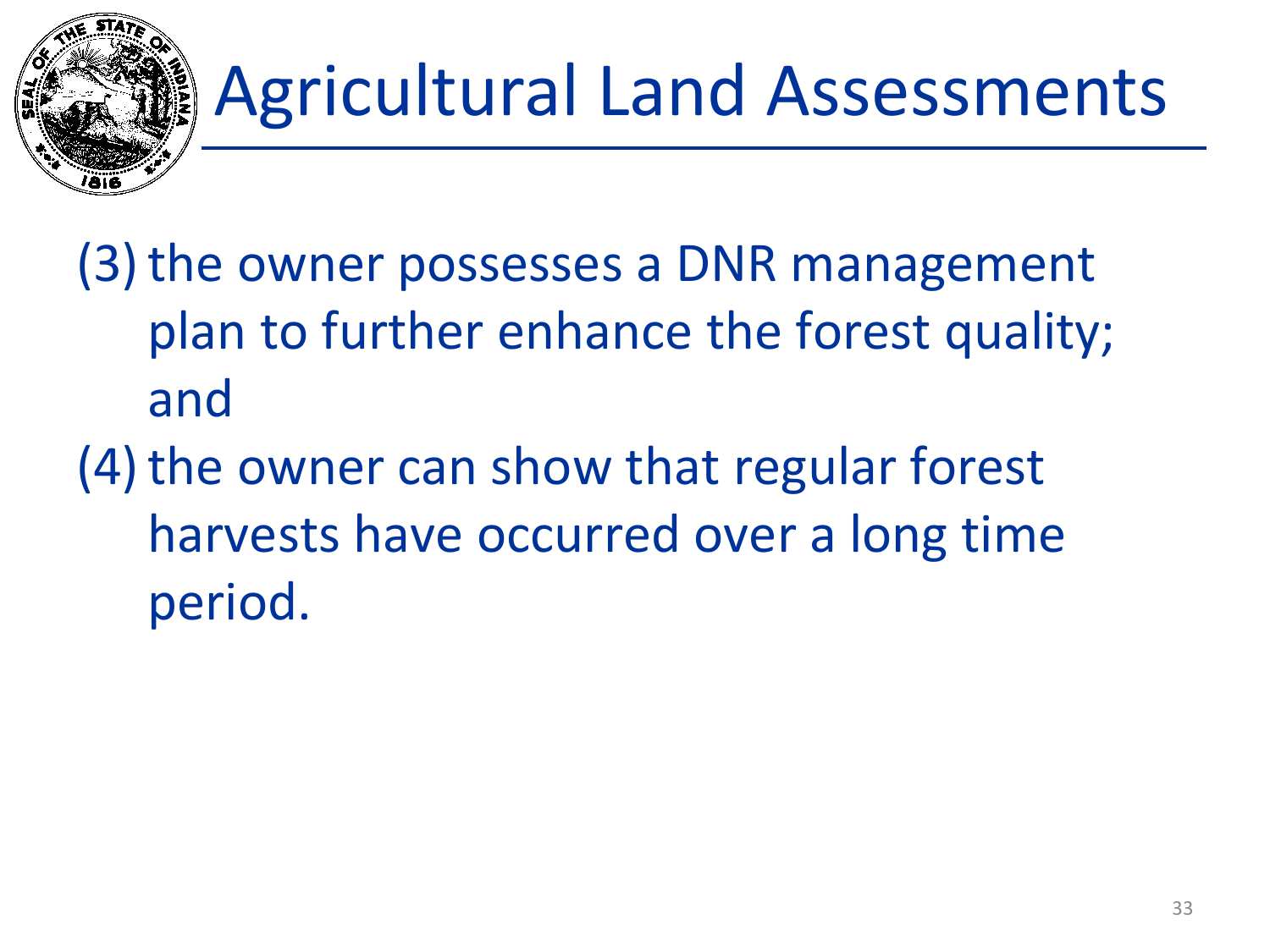

- **Table 2-22. Other Farmland Subtypes**  This subtype Indicates
- Type 71 Land used for farm buildings and barn lots. This land use subtype does not include homesites. The value is determined using the appropriate soil map productivity factor and a 40% influence factor deduction.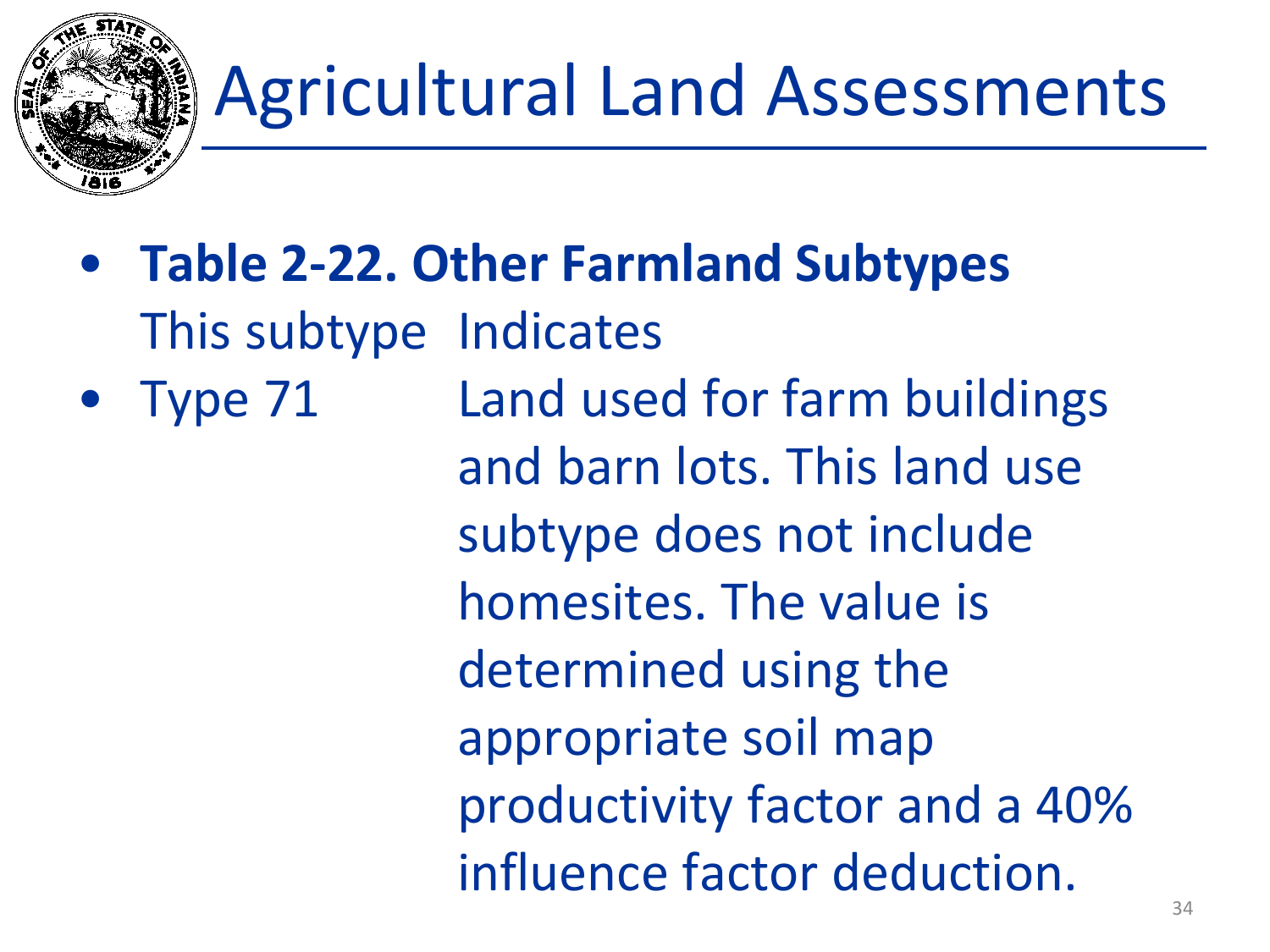

- **Table 2-22. Other Farmland Subtypes**  This subtype Indicates
- Type 72 Land covered by a farm pond or running water. The value is determined using a productivity factor of .50 and a 40% influence factor deduction.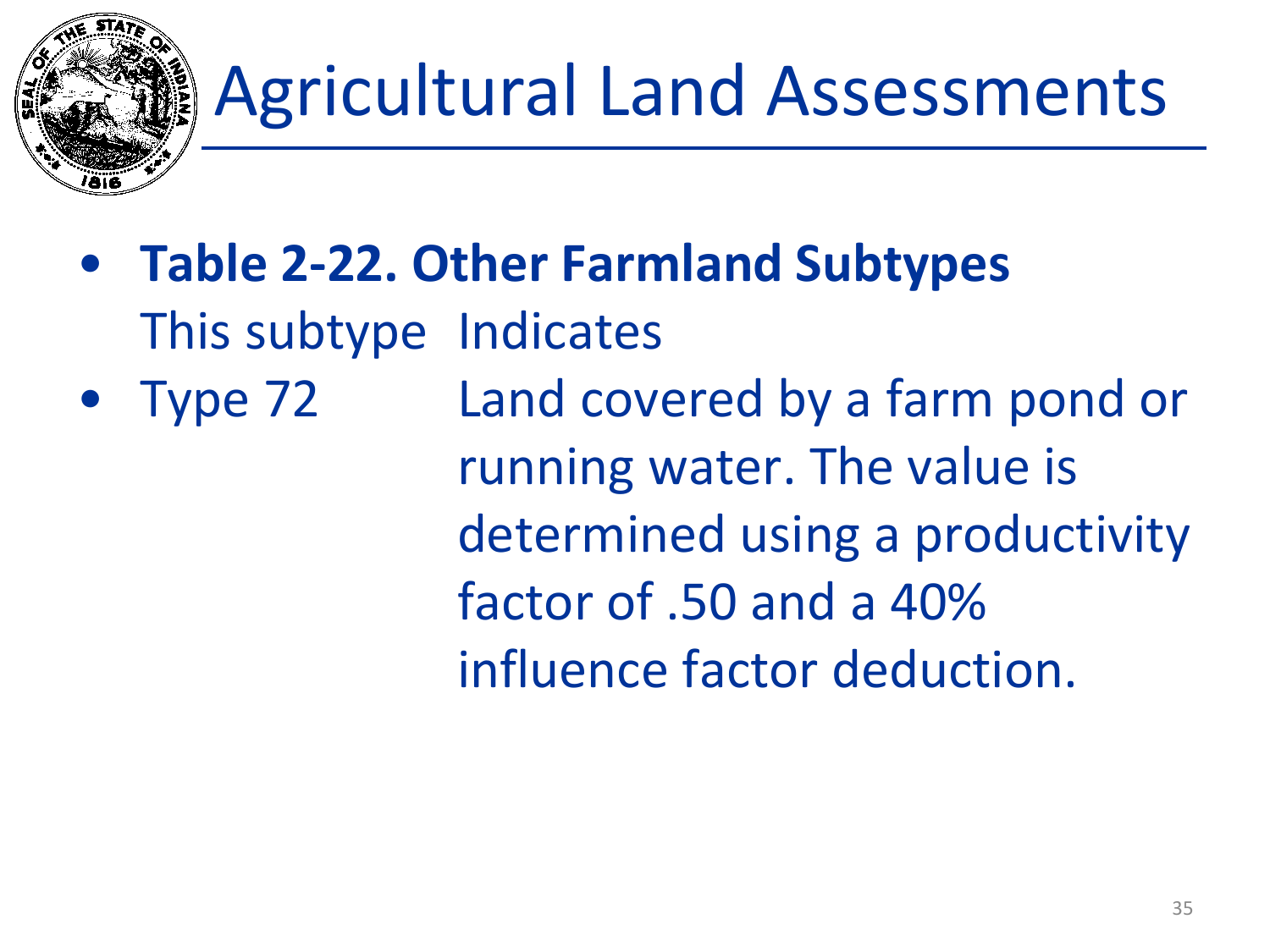

- **Table 2-22. Other Farmland Subtypes** 
	- This subtype Indicates
- 

• Type 73 2.5 contiguous acres of land designated by the U.S. Department of agriculture as wetlands. This land use type must be verified through records obtained from the U.S. Department of Agriculture, Farm Service Agency. The value is determined using a productivity factor of .50 and a 40% influence factor deduction.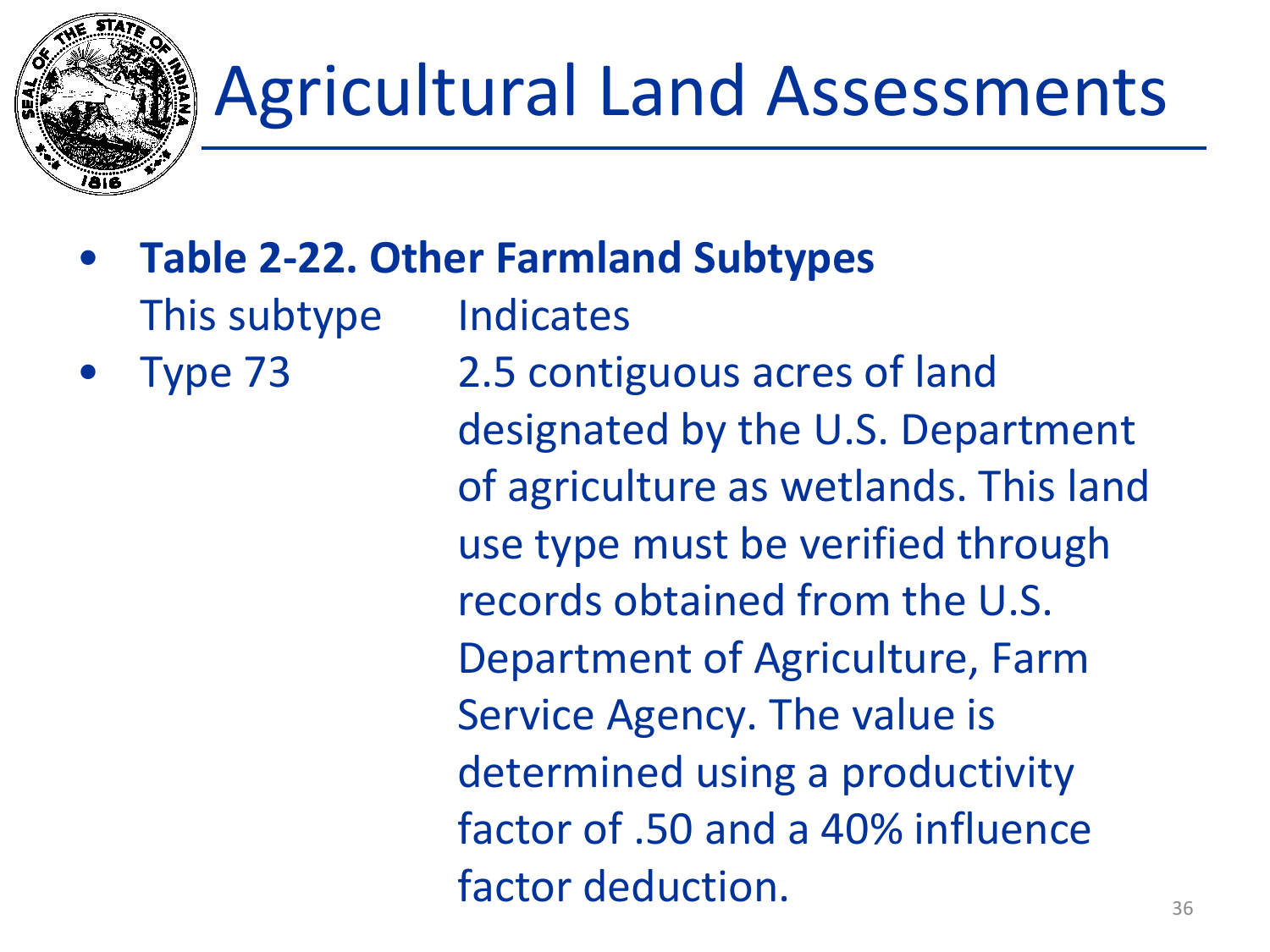

- **Table 2-23. Agricultural Support Land Subtypes** This subtype Indicates
- Type 81 A legal ditch. The area used and occupied as part of a legal drainage ditch is considered to have no value and is deducted from the total parcel acreage. This area also includes the area adjacent to the ditch that cannot be farmed because of the need for access to the ditch.  $\frac{37}{37}$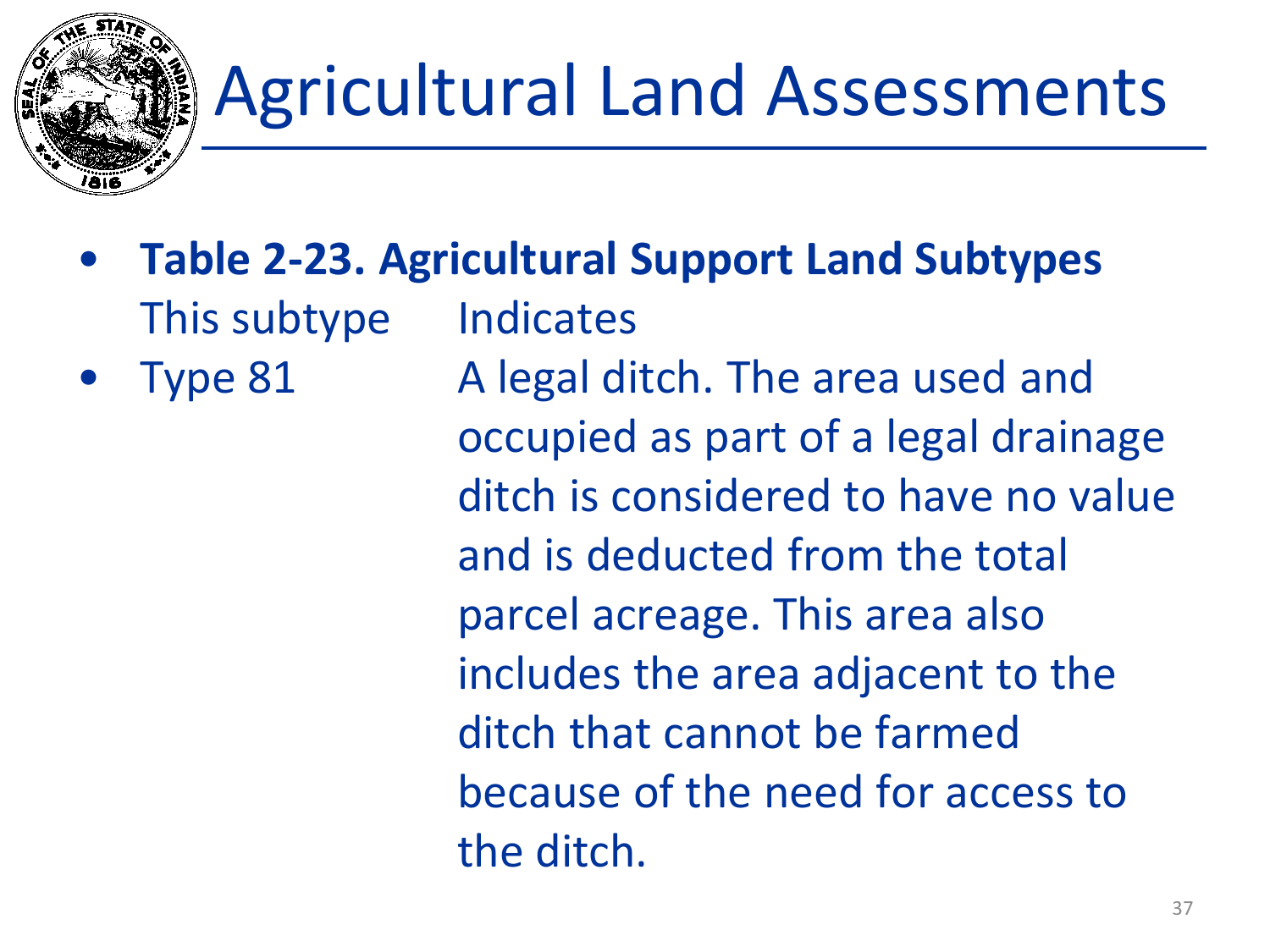

- **Table 2-23. Agricultural Support Land Subtypes**  This subtype Indicates
- Type 82 A public road. The right-of-way area dedicated for public roads is deducted from the total parcel acreage.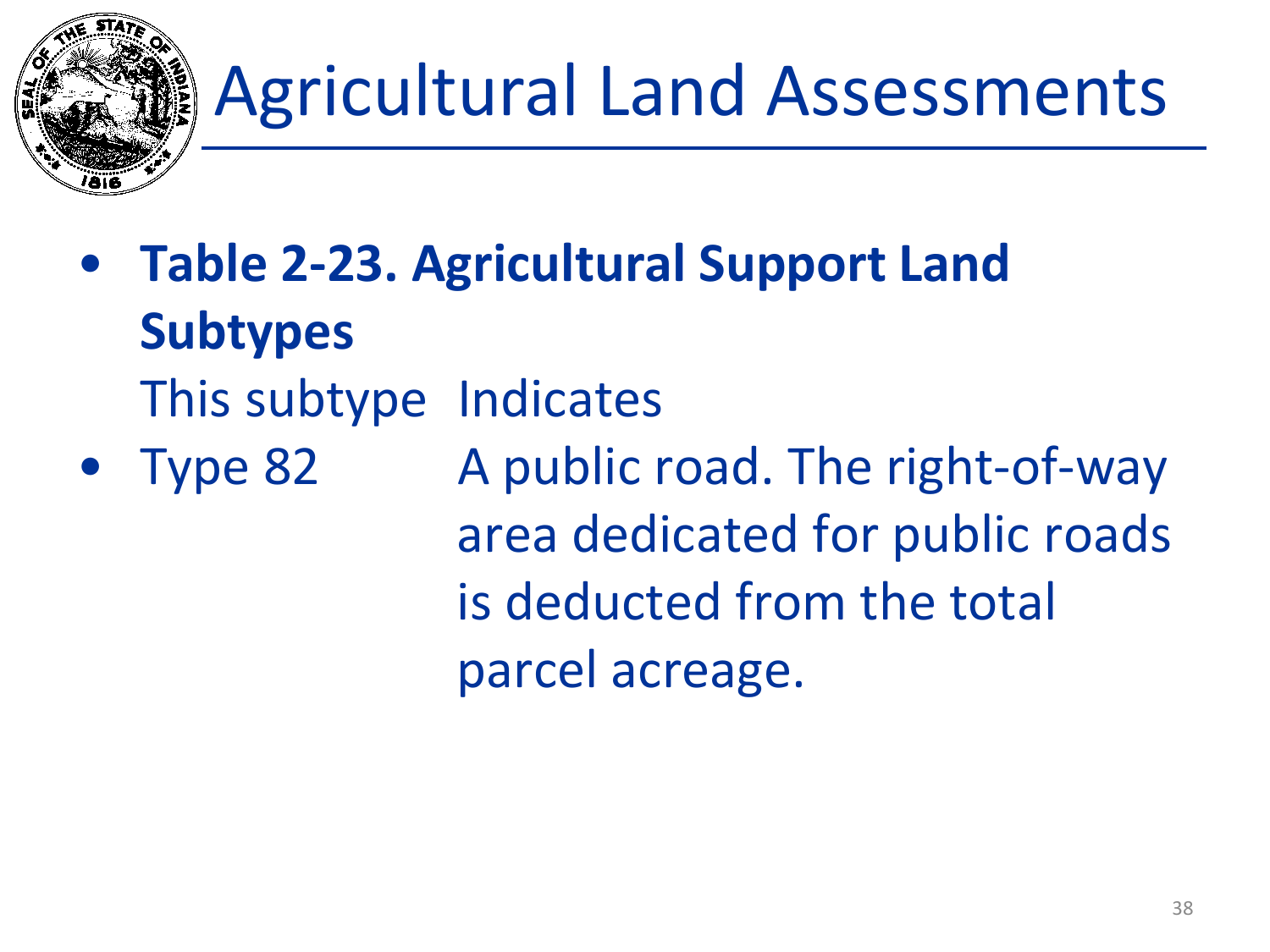

- **Table 2-23. Agricultural Support Land Subtypes** This subtype Indicates
- Type 83 Land on which public utility transmission towers are situated. The area of  $.125(1/8)$  acre is deducted from the parcel acreage. The transmission line right-of-way is assessed according to the land use of the acreage and is not deducted from the parcel acreage.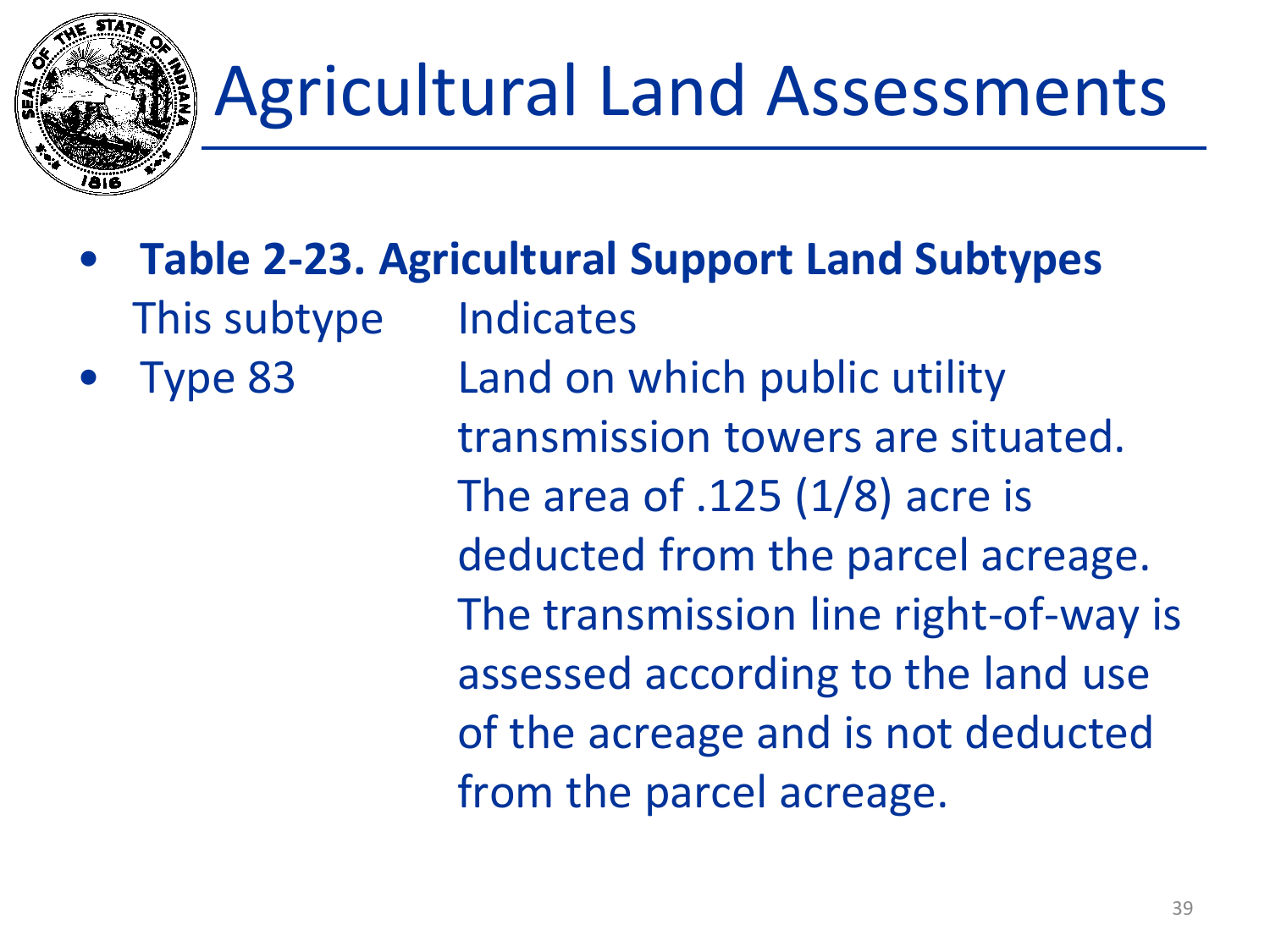- Type 9 Homesite
- One acre per dwelling on an agricultural property is classified as agricultural homesite land. The base rate for an agricultural homesite acre is a flat rate determined by the assessing official. A soil map productivity factor is *not* applied. Information about valuing an agricultural homesite is provided in the section *Valuing Residential Acreage and Agricultural Homesites*. Type 92 is a subtype of Type 9.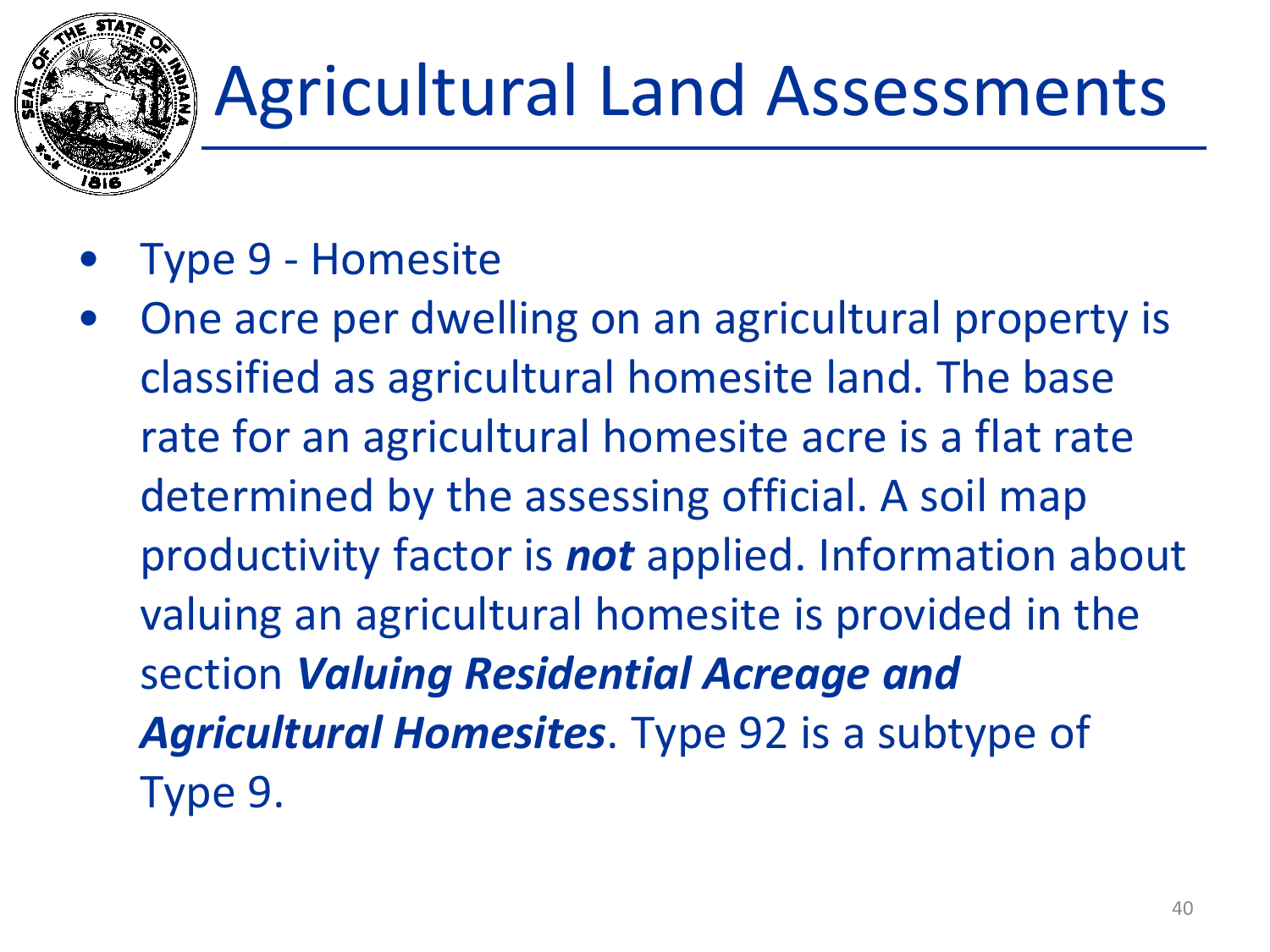

• Type 92 indicates agricultural excess acres. This land area is presently dedicated to a nonagricultural use normally associated with the homesite. Areas containing a large manicured yard over and above the accepted one acre homesite would qualify for the agricultural excess acre designation. The agricultural excess acre rate is the same rate that is established for the residential excess acre category. These rates are determined by the assessing official.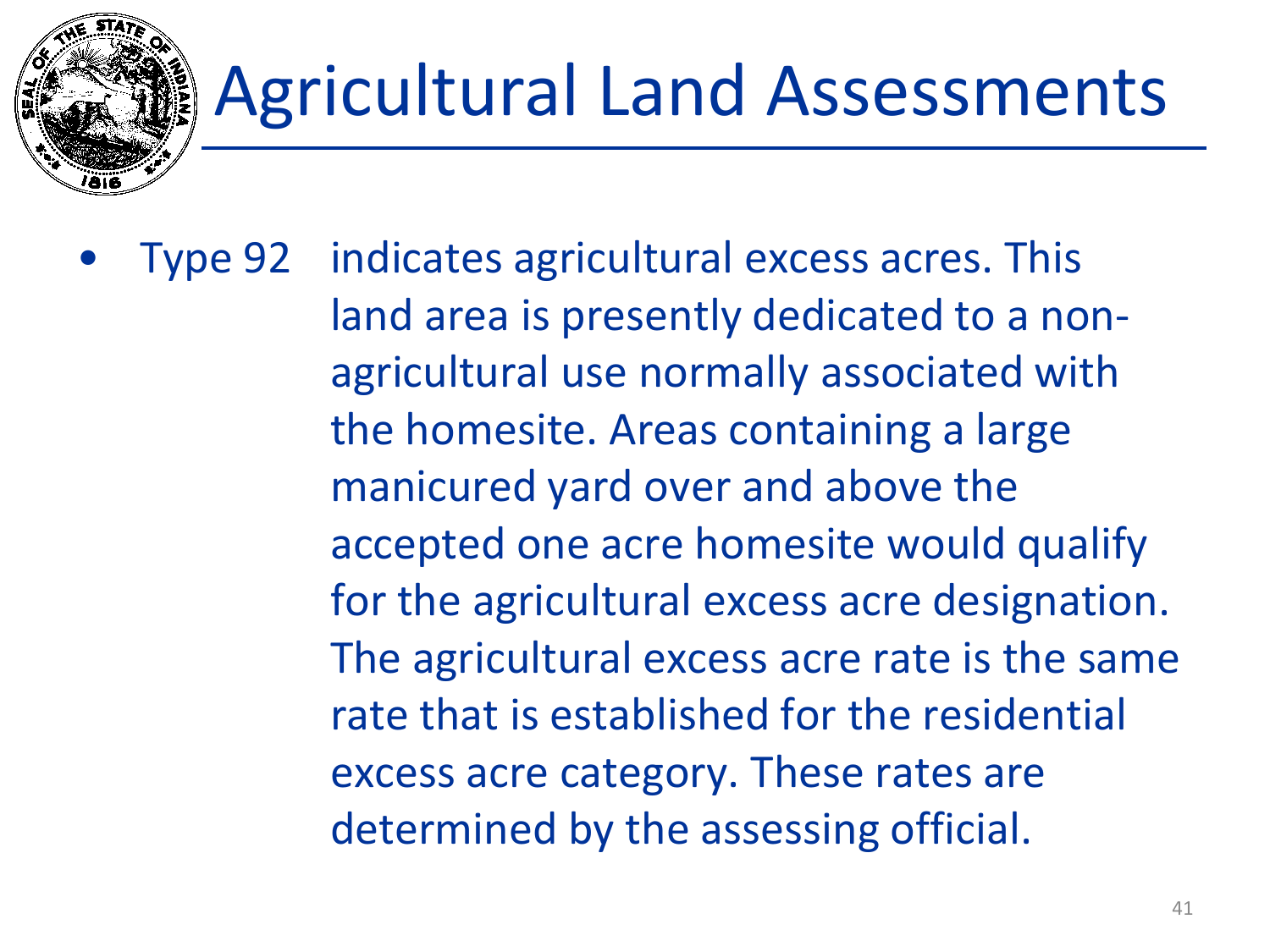#### • **Using Soil Maps**

The agricultural land assessment formula values farmland, in part, based on the productivity of each parcel's soil resources. More productive land is rated higher than less productive land. Therefore, more productive land has a higher value. To evaluate and categorize land according to its productivity, measurements are calculated from detailed soil maps published by the U.S. Department of Agriculture.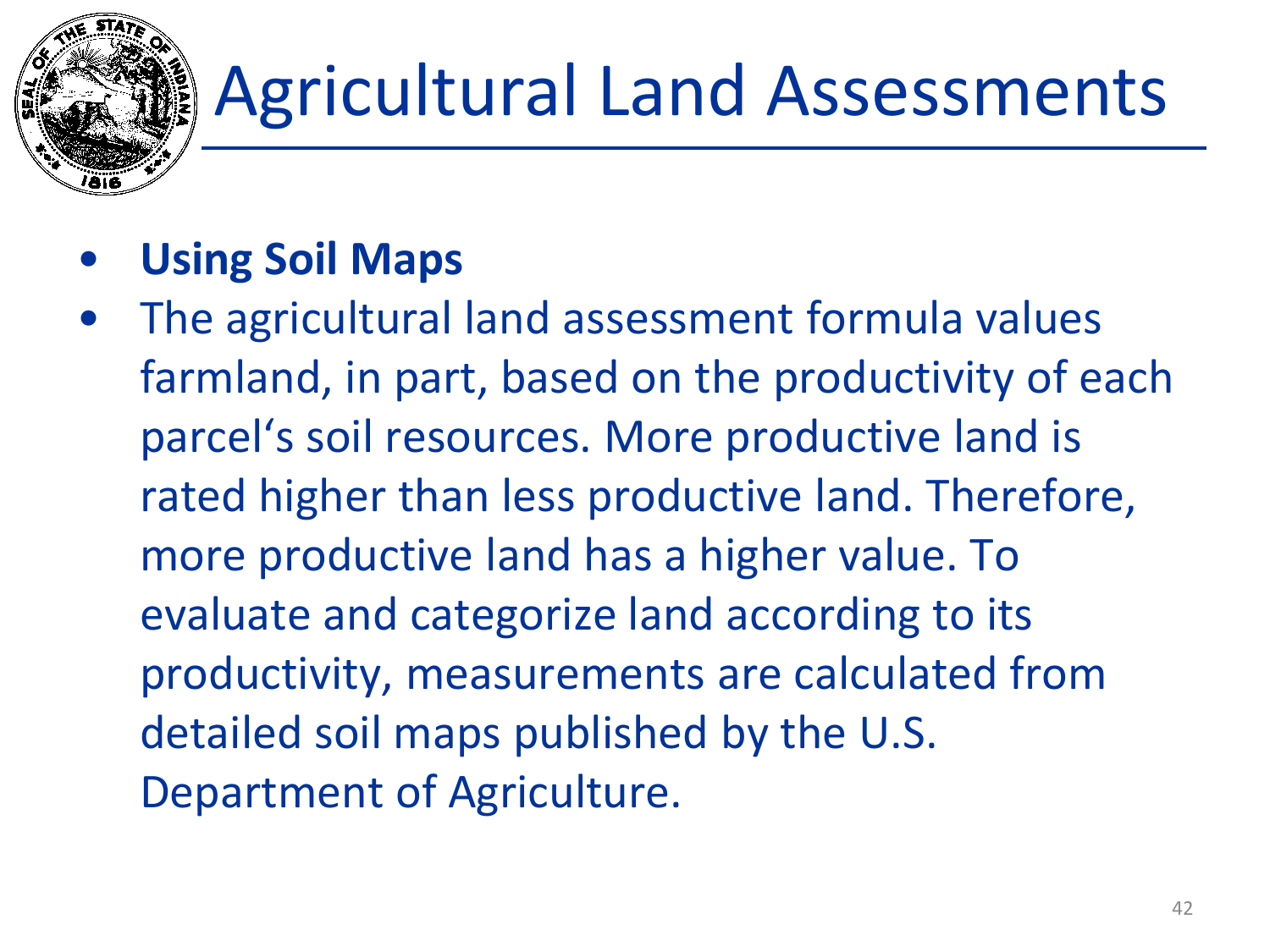

Soil maps show where different soils are located within the landscape and narrative text describes the various soil characteristics. Soils are classified based on soil series and soil map units.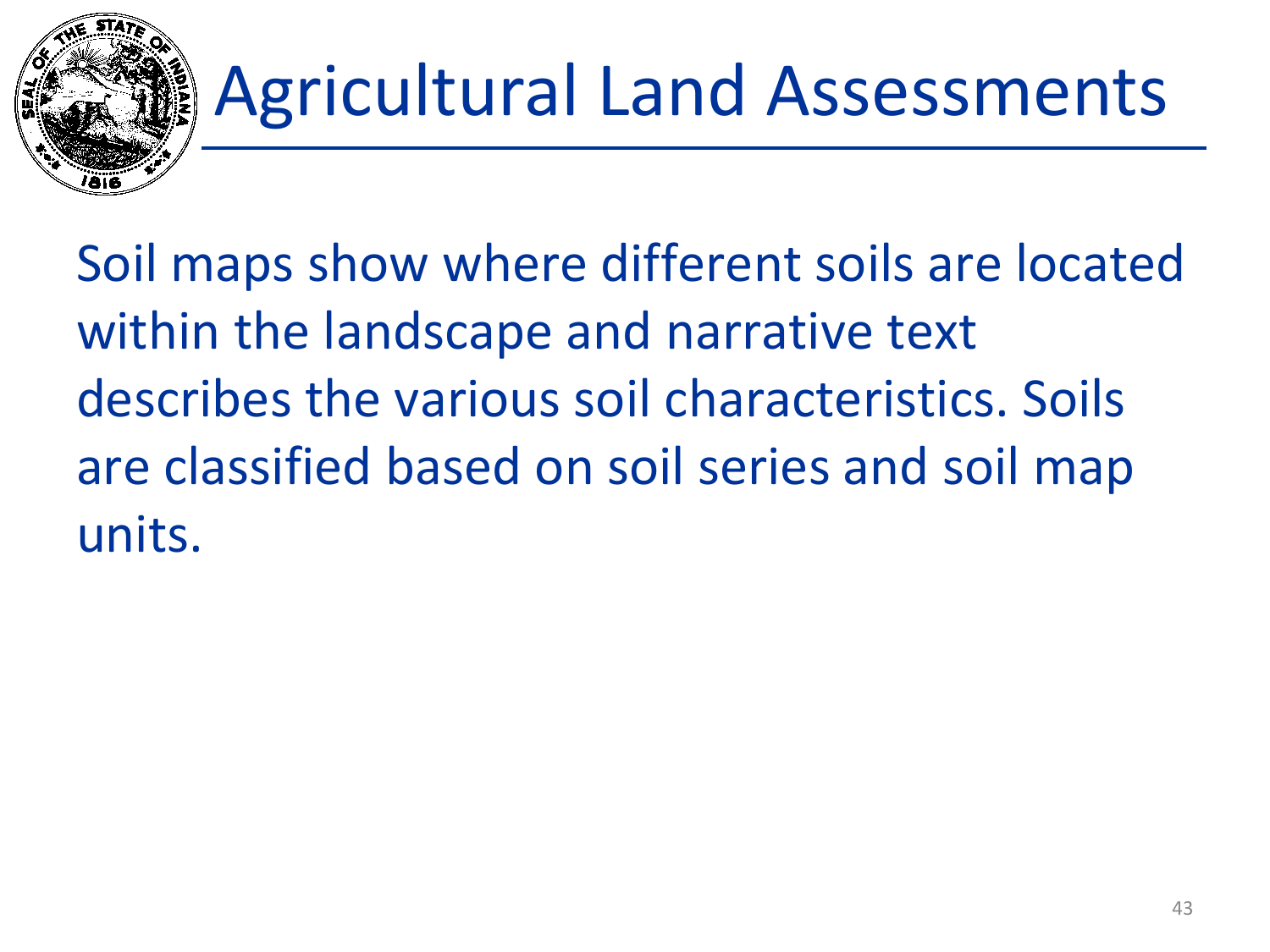

#### • **Soil Series**

- A soil series is a basic classification of soils. A soil series is a group of soil units that are similar according to such characteristics as:
- horizons (soil layering)
- drainage class
- water holding capacity
- organic matter content
- various other soil characteristics.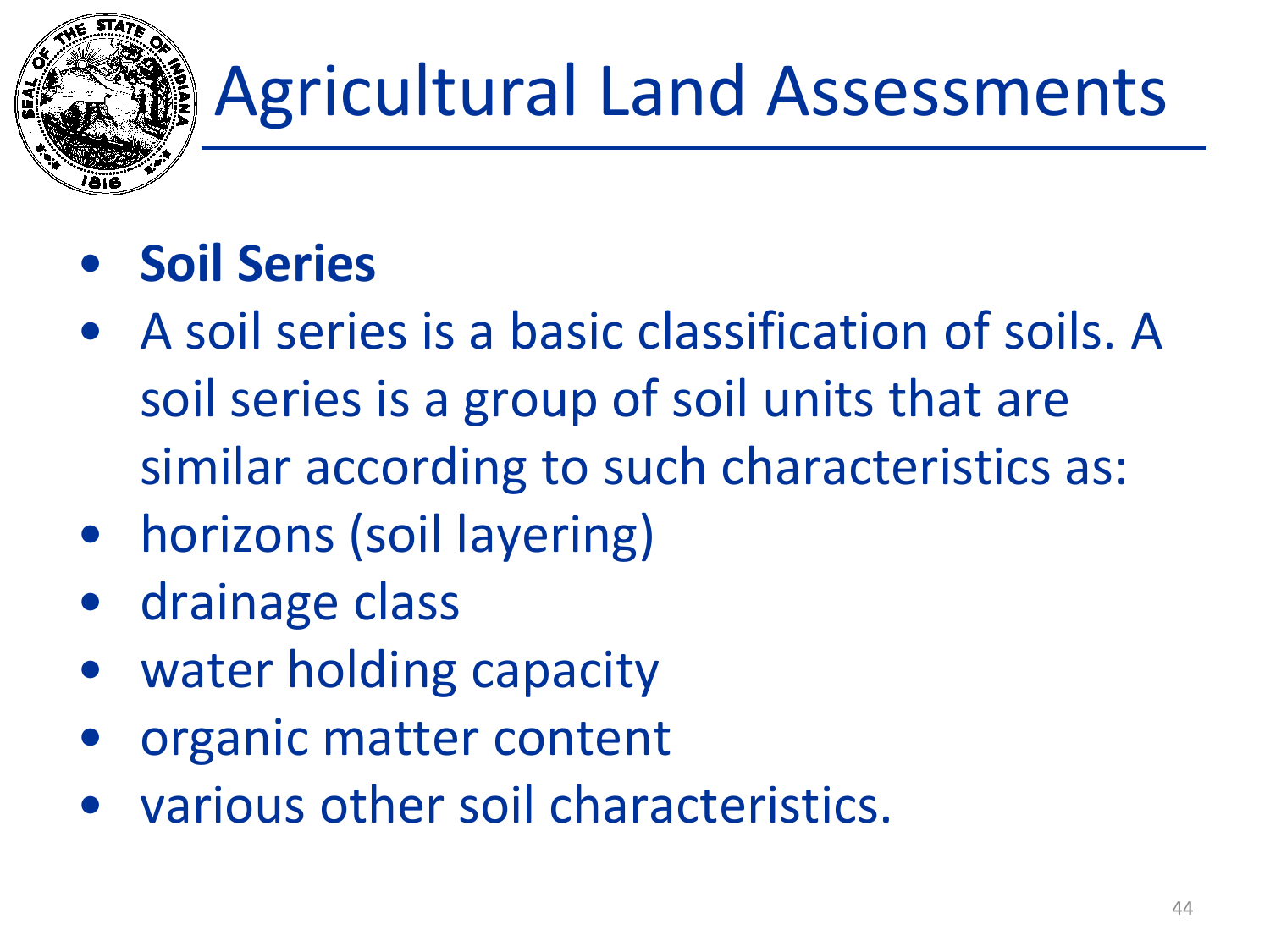

Soil series are named with names such as Miami, Crosby, Fox, and Brookston. Each soil series is formed in a type of parent material and is generally found in a particular type of location in landscapes. For example, the poorly drained Brookston series generally is found in depressions or wide, flat areas. The soil series classification system used in the United States is national in scope.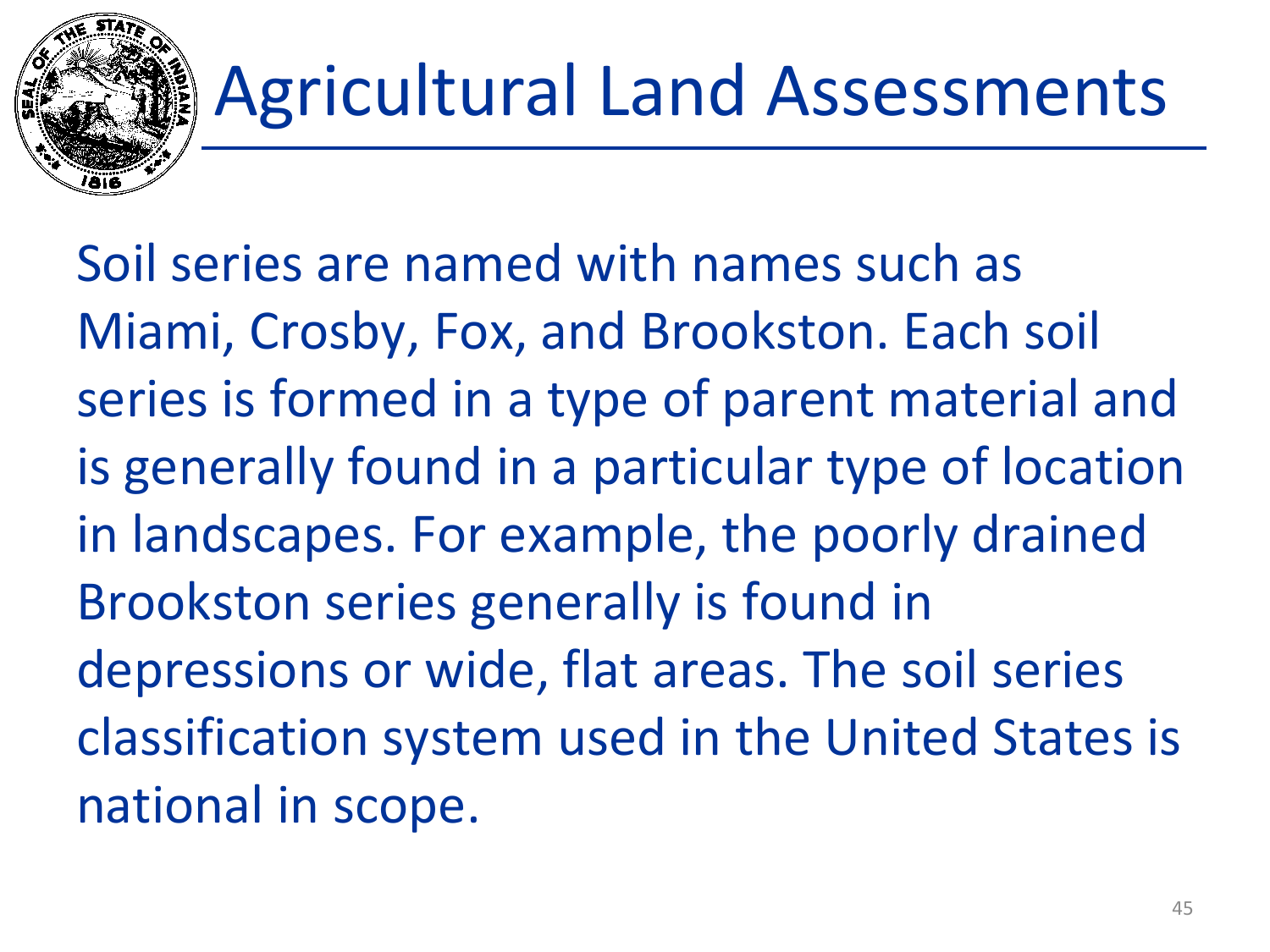

Therefore, the soil categorized in a particular soil series, such as Miami, is the same across counties throughout the state.

Soil properties, such as depth, water holding capacity, and organic matter content, are used to help estimate the productivity of the soil. Because soils are naturally occurring, not all soils categorized in a particular soil series are exactly alike.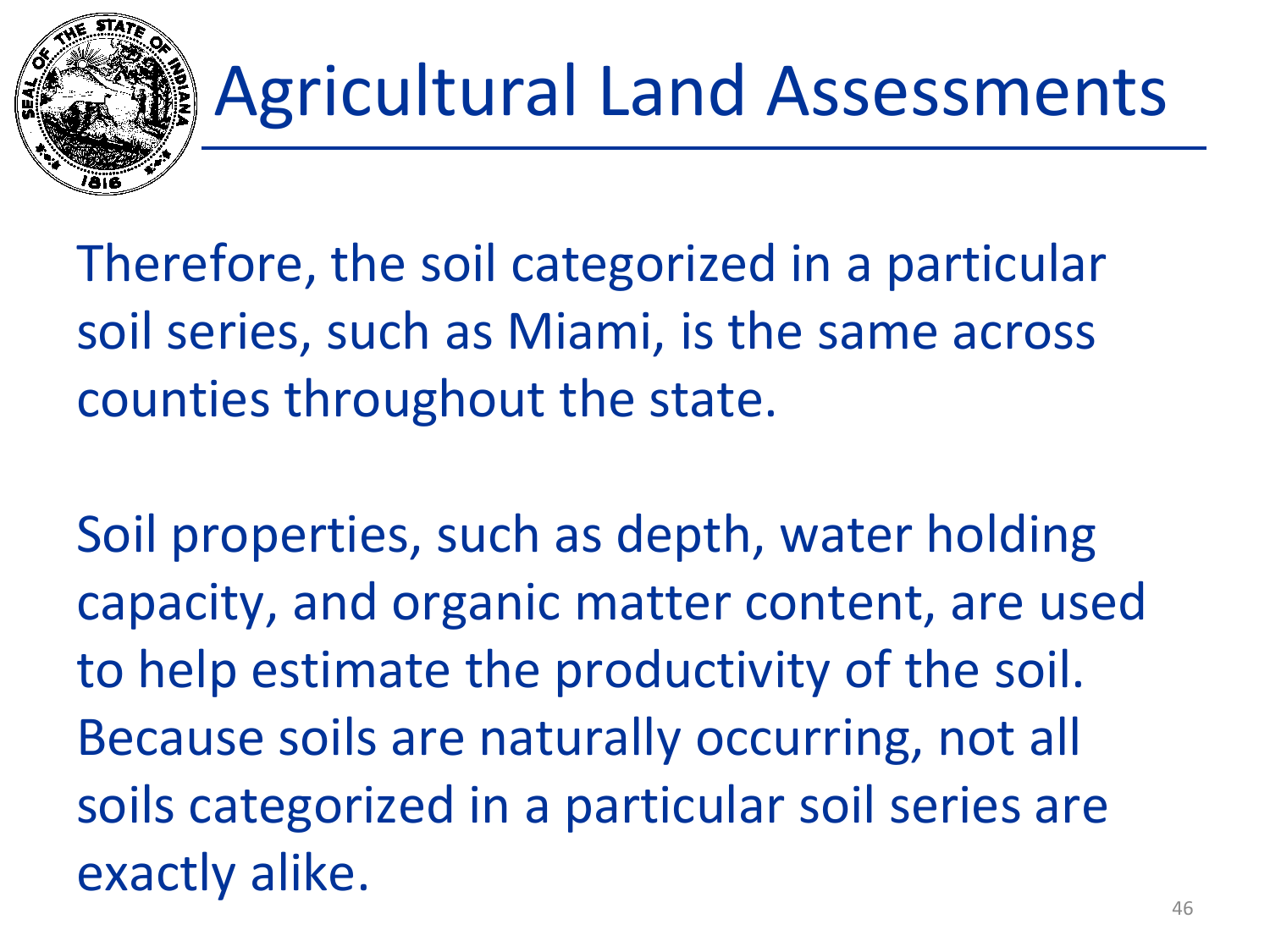

When defining a soil series, a range is defined for the characteristics noted above to account for variations. However, these variations do not greatly affect the productivity of the soil.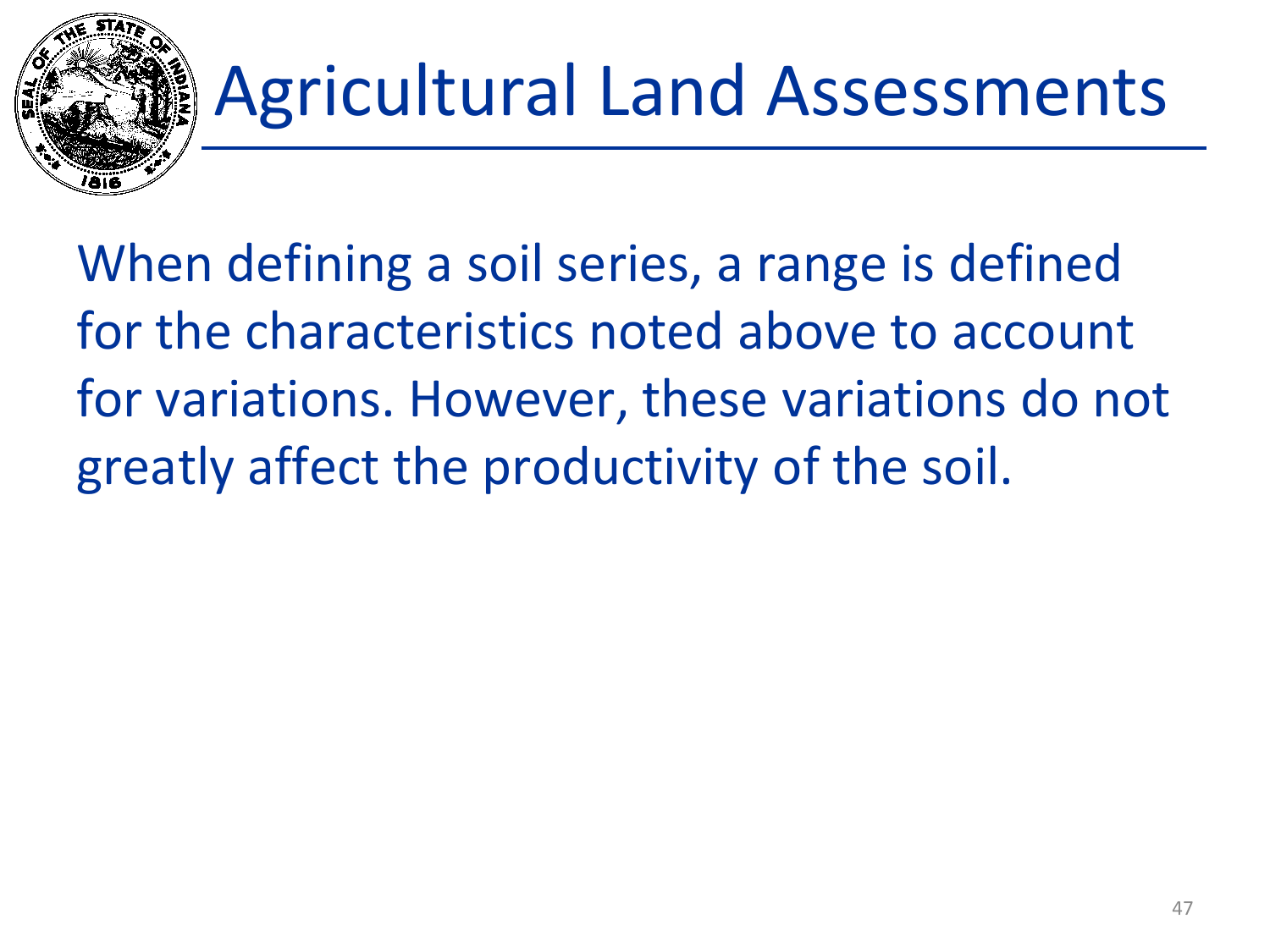

- **Soil Map Units**
- Each soil series is further subdivided into soil map units. After soil scientists identify a soil series, they further subdivide the series by identifying soil map units based on variations in:
- surface texture, such as silt loam or sandy loam
- slope class
- amount of previous erosion.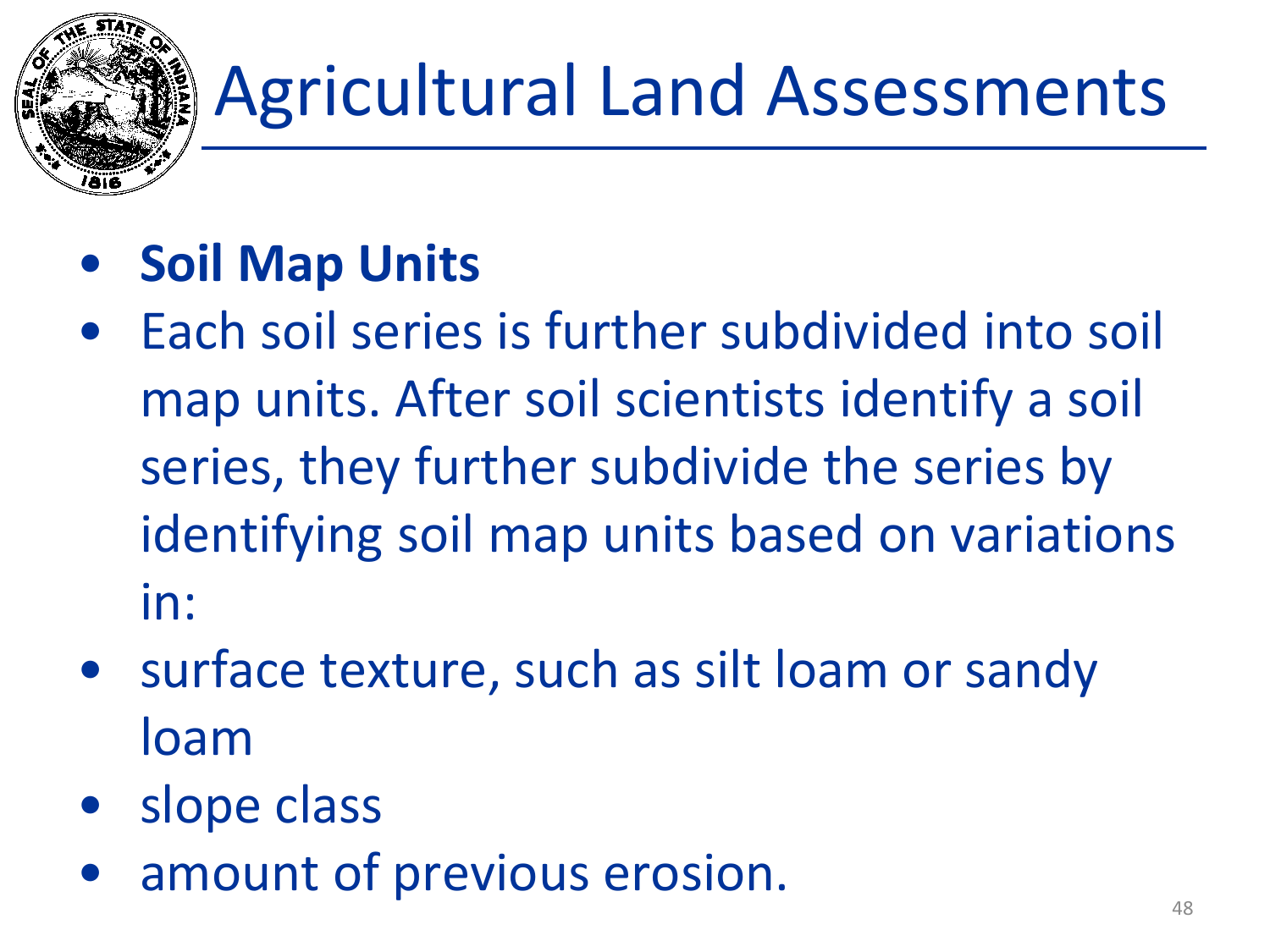

Soil scientists draw lines around each soil map unit on aerial photographs based on their best estimate of where the soil series or soil map unit changes. In reality, the change from one soil map unit to another is gradual.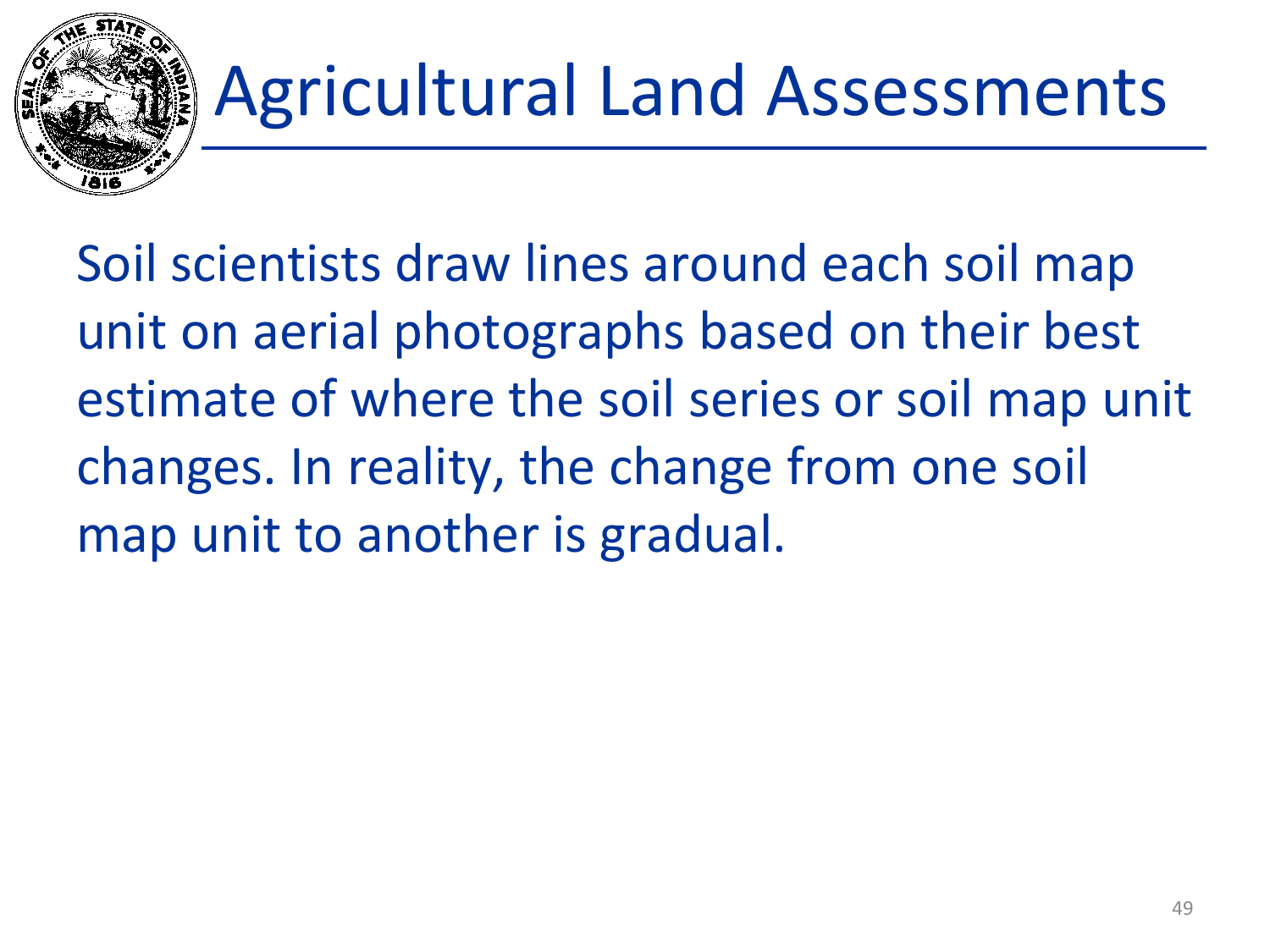

- **Understanding the Calculation of the Soil Productivity Index**
- For the purpose of defining the agricultural land assessment formula, each of the approximately 2,400 soil map units in Indiana is assigned a productivity rating. This rating is based on average estimated crop yields, which in turn are based on the physical properties of the soil, such as: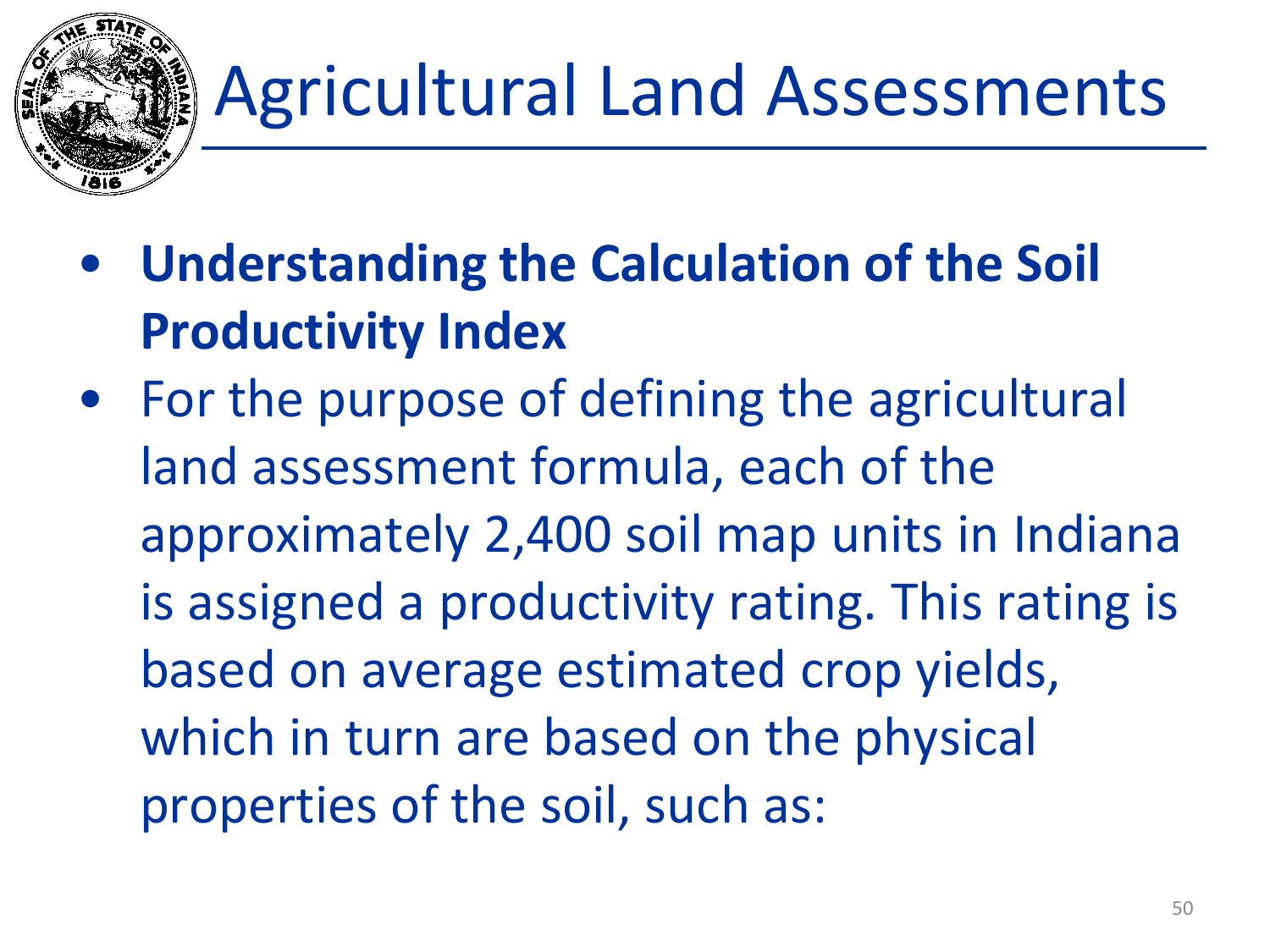

- slope
- moisture holding capacity
- natural drainage class
- depth of rooting
- amount of surface soil remaining
- organic matter content
- various other soil characteristics.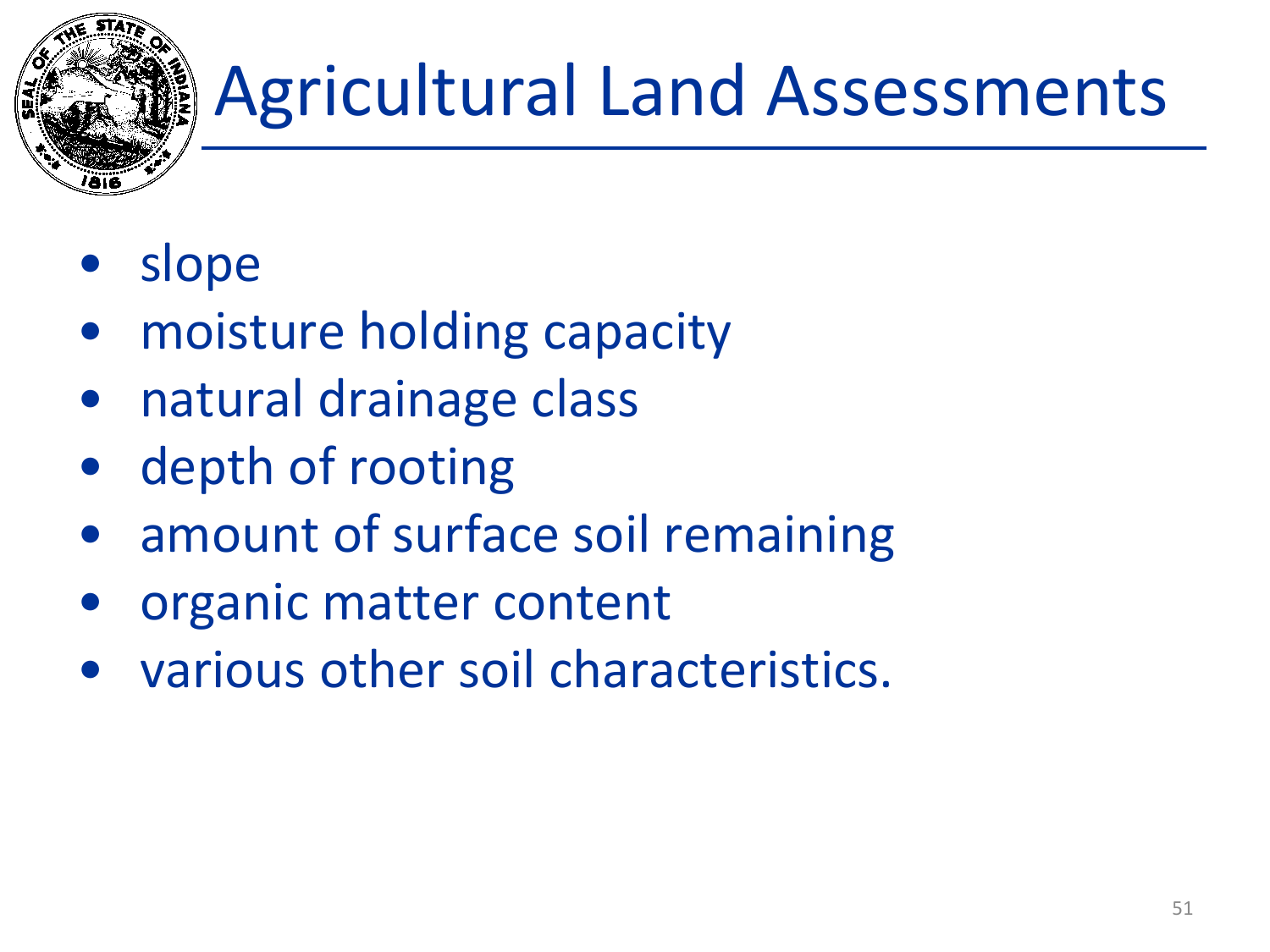

Soil productivity ratings in Indiana are based on corn yield estimates. Estimated corn yields are the most convenient and reliable yield estimates since no other crop is grown on a wider range of soils or over a larger area in the state. Estimated corn yields are based on an average level of crop management and reflect a 10-year average.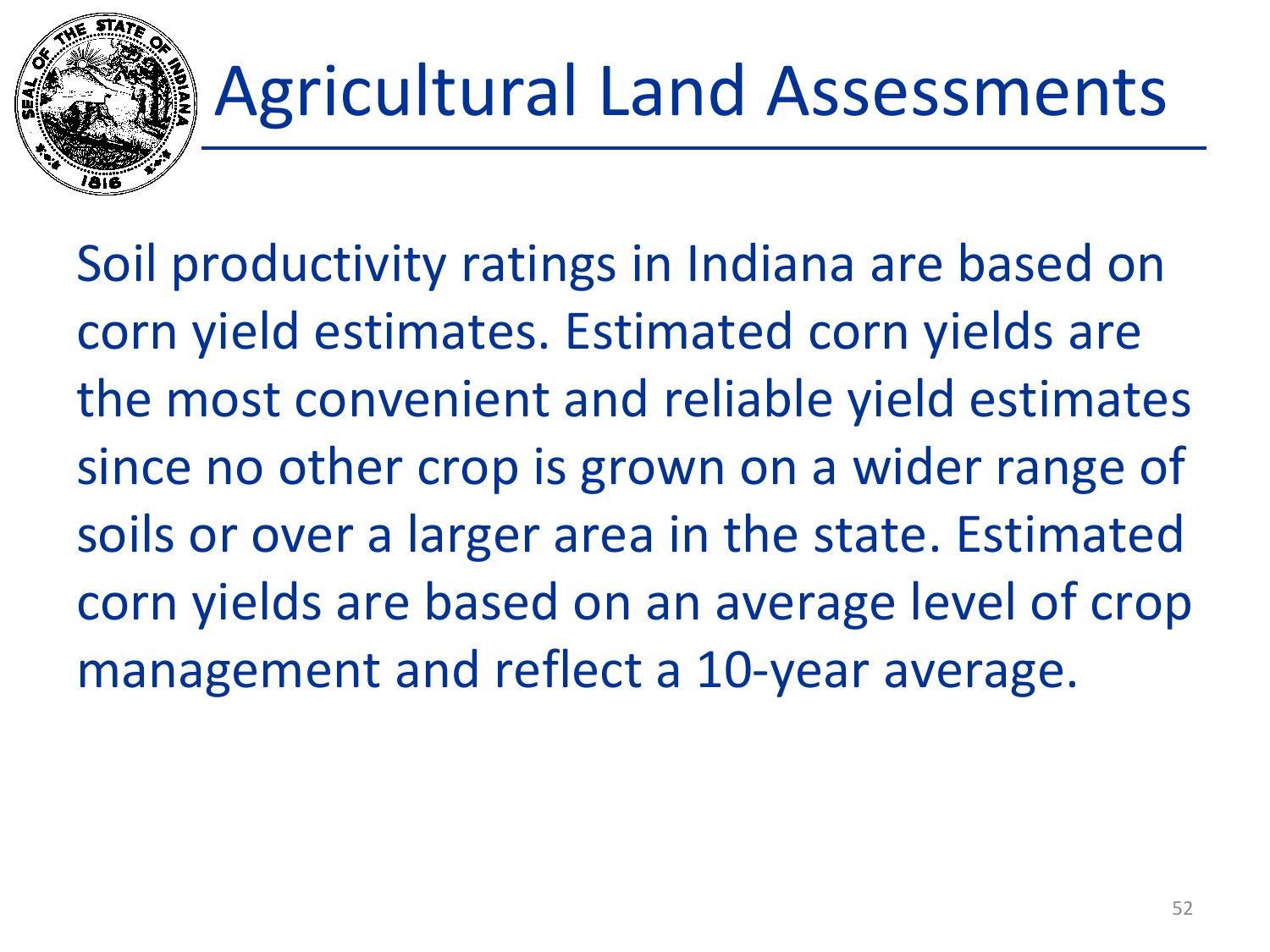

Estimates of corn yields for particular soil map units are tested using data collected by Purdue University and the U.S. Department of Agriculture, Natural Resource Conservation Service from field trials, yield tests, and producer experiences. An average level of crop management is assumed to account for variations in the amount of fertilizer used, time of planting, hybrid performance, and tillage systems--crop management factors that can cause yield differences.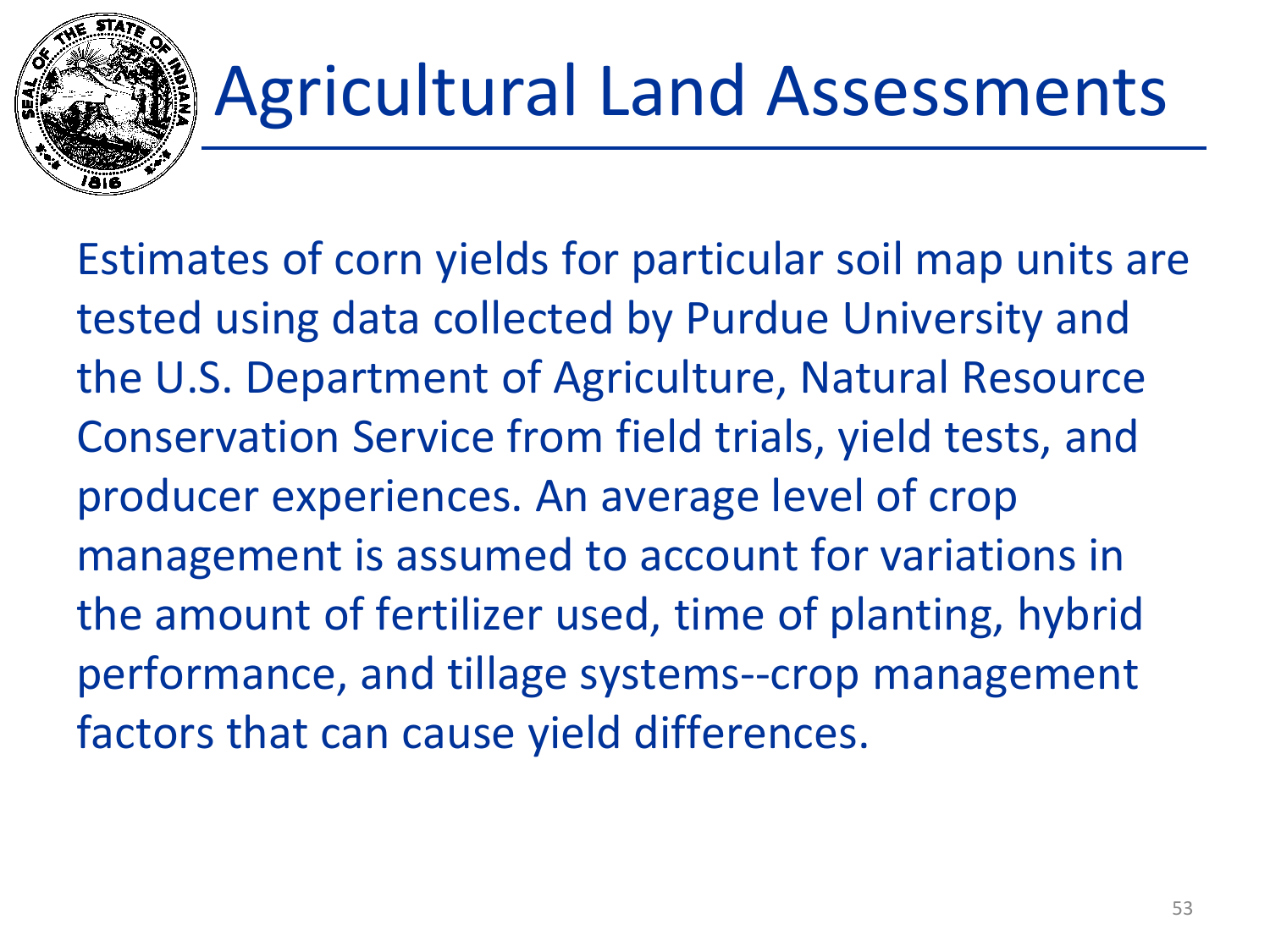

- Thus, the soil productivity ratings reflect the yield differences caused by the properties of the soil, not the crop management decisions made by agricultural producers.
- The productivity factor for a soil map unit is calculated by dividing the estimated 10-year average corn yield (calculated in bushels per acre) by 100. Productivity factors do not accurately predict the actual yields for a particular year since weather has a great influence on actual yields.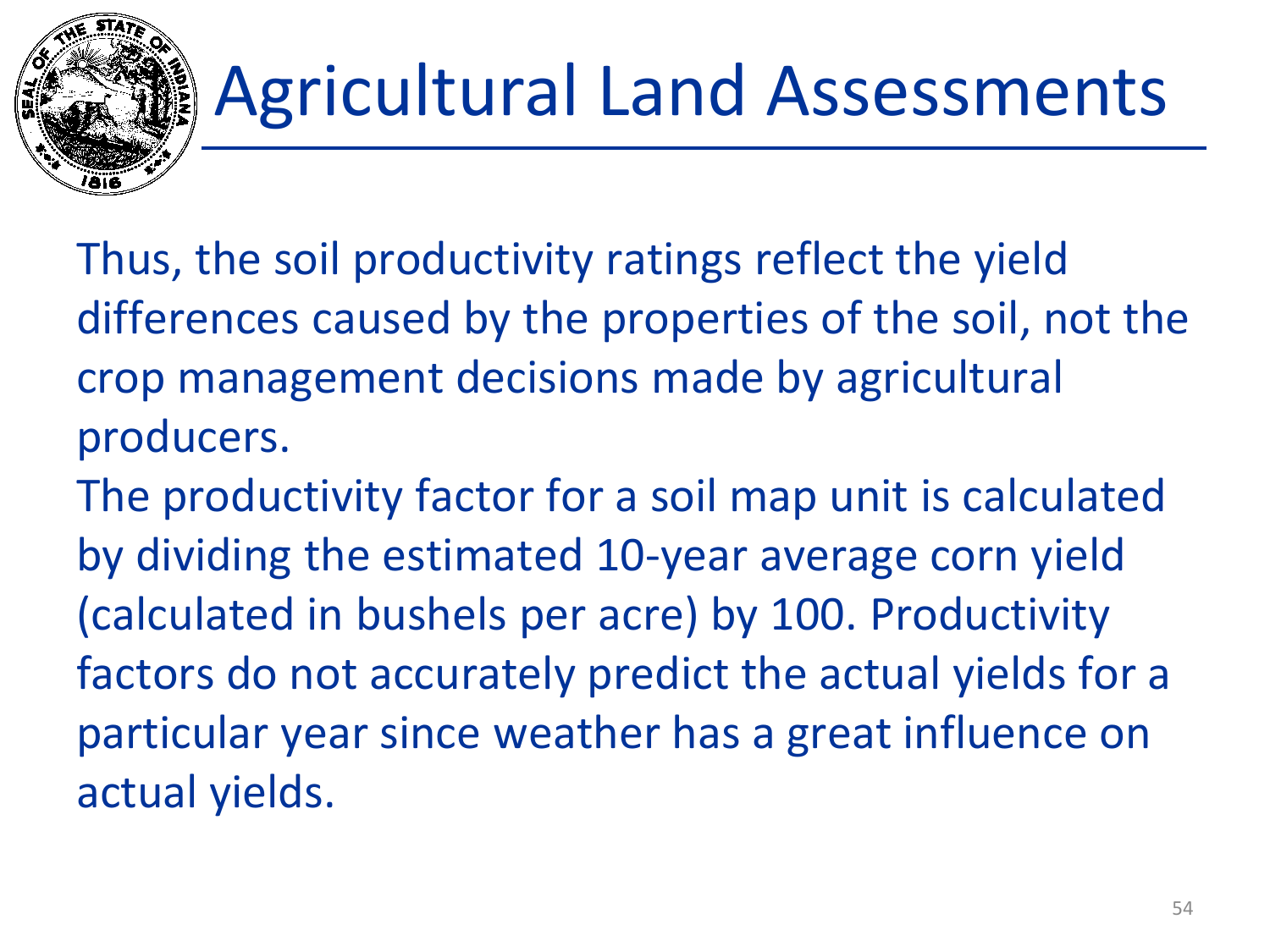

However, you can think of the soil productivity index as a relative ranking of soil map units. The more productive the soil, the higher the rating. The best soil in the state has a productivity factor of approximately 1.28; the poorest soil has a productivity factor of .50.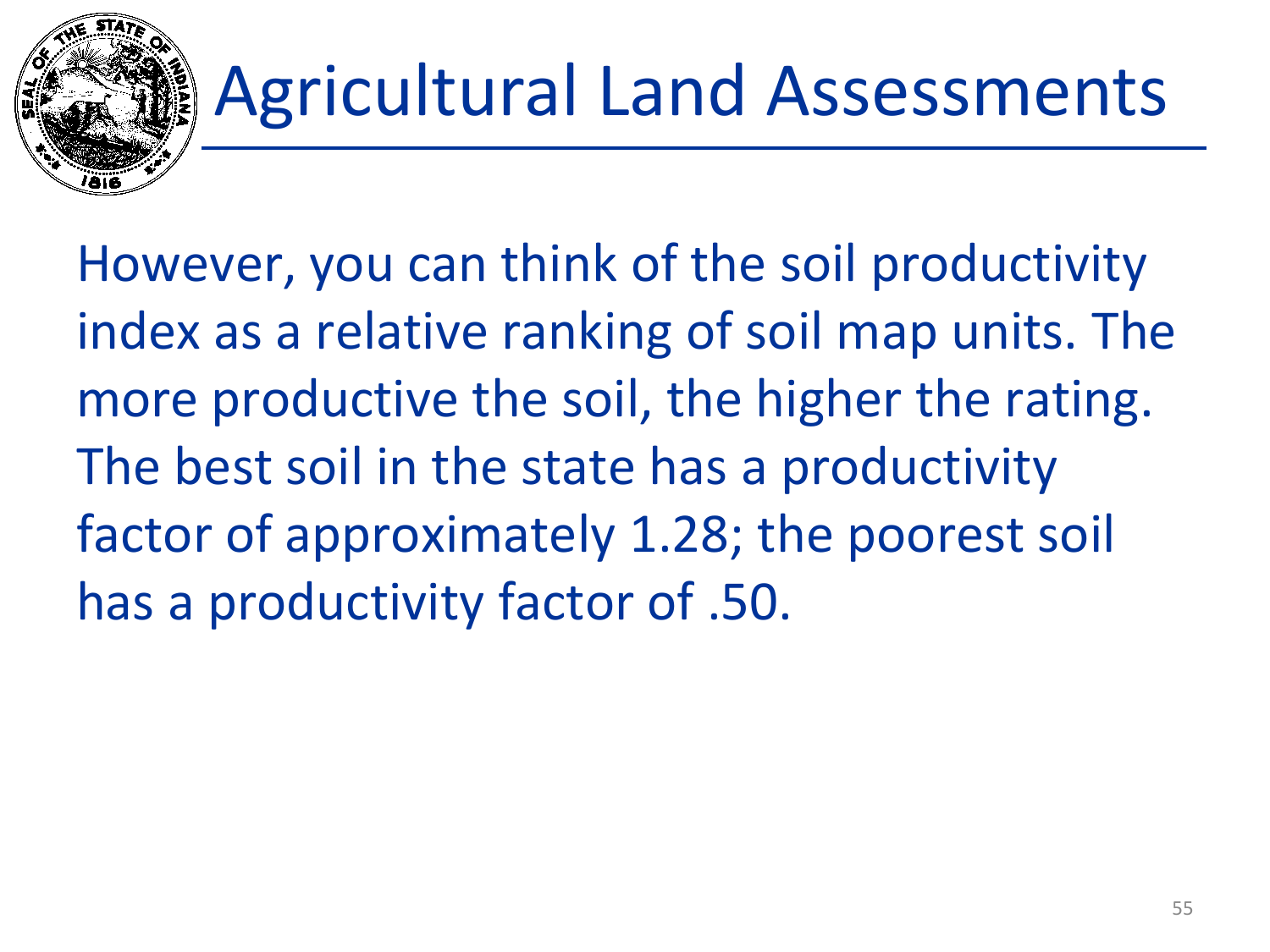- **Valuing Strip Mined Agricultural Land**
- If coal has been strip mined from agricultural land subsequent to the creation of the detailed soil map for the area, the assessor must apply a special productivity factor to that land:
- For land strip mined on or before December 31, 1977, identify the ―Soil I.D. as ―SBD7 and apply a productivity factor of .75.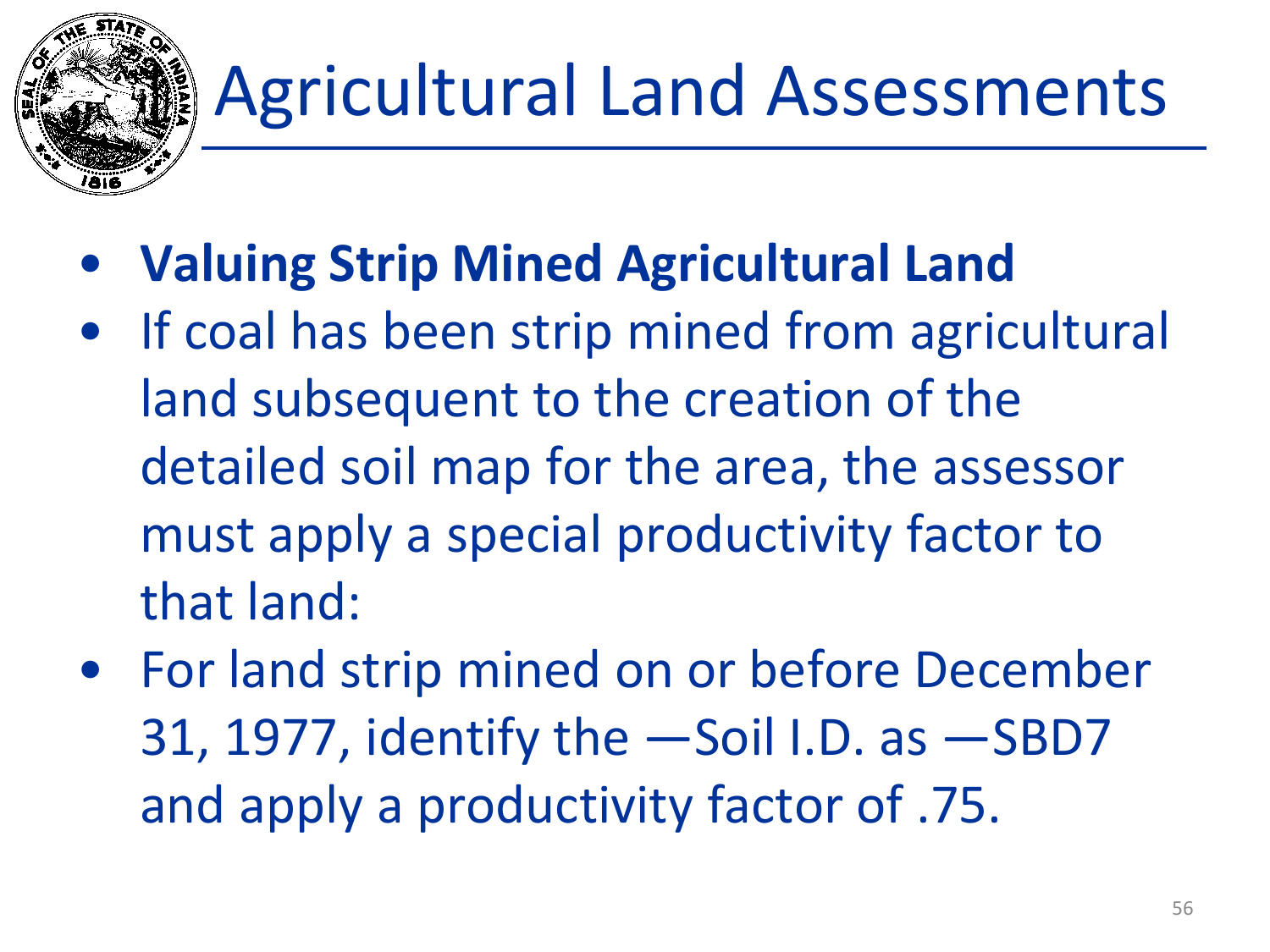

- **Valuing Strip Mined Agricultural Land**
- For land strip mined after December 31, 1977, identify the ―Soil I.D. as ―SAD7 and apply a productivity factor of .68.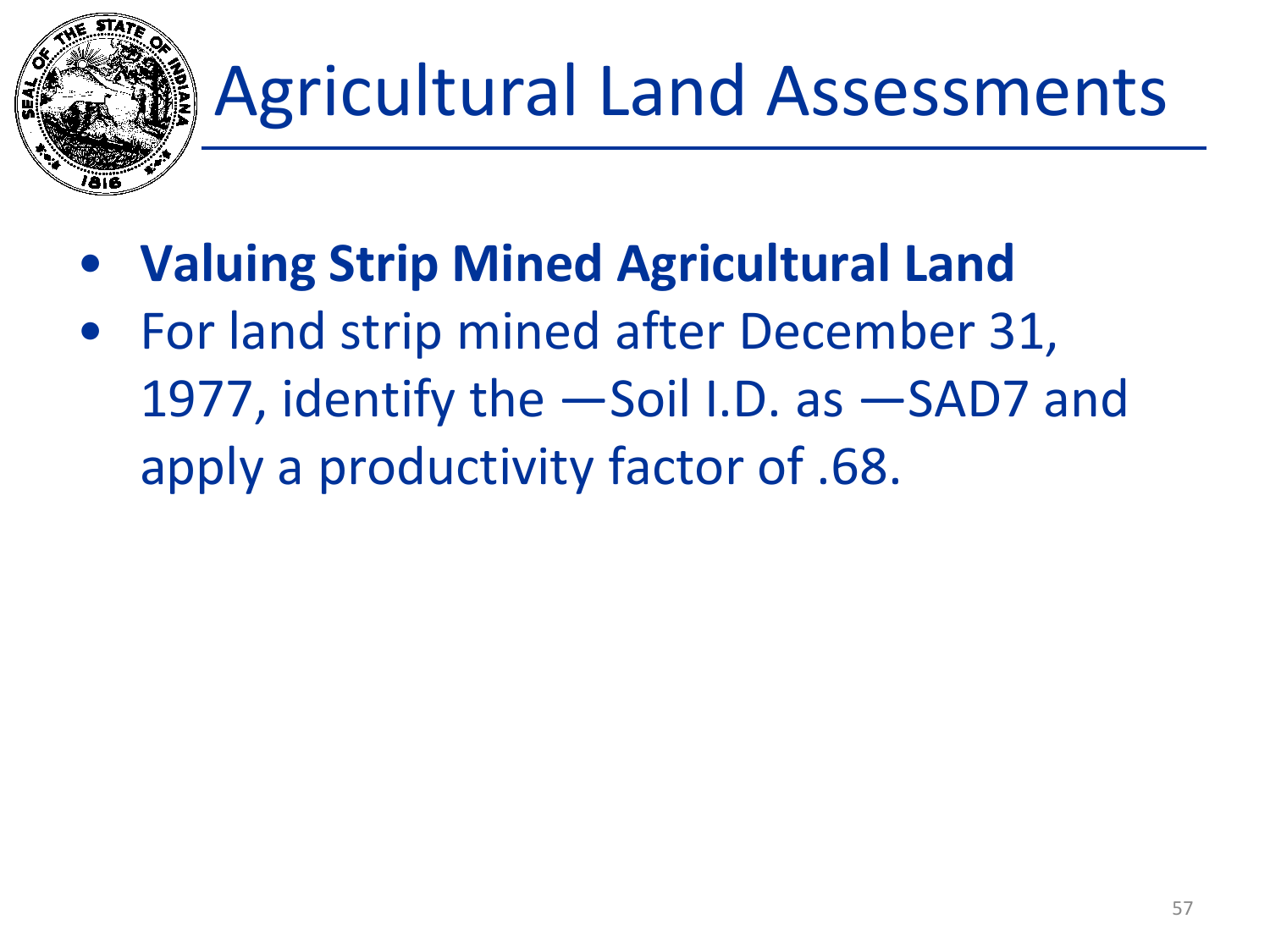

- **Table 2-24. Agricultural Land Use Types**  This type Indicates
- 21 Classified forest land
- 22 Wildlands
- 24 Classified windbreak land
- 25 Classified filter strip land
- 4 Tillable land
- 41 Tillable land that floods occasionally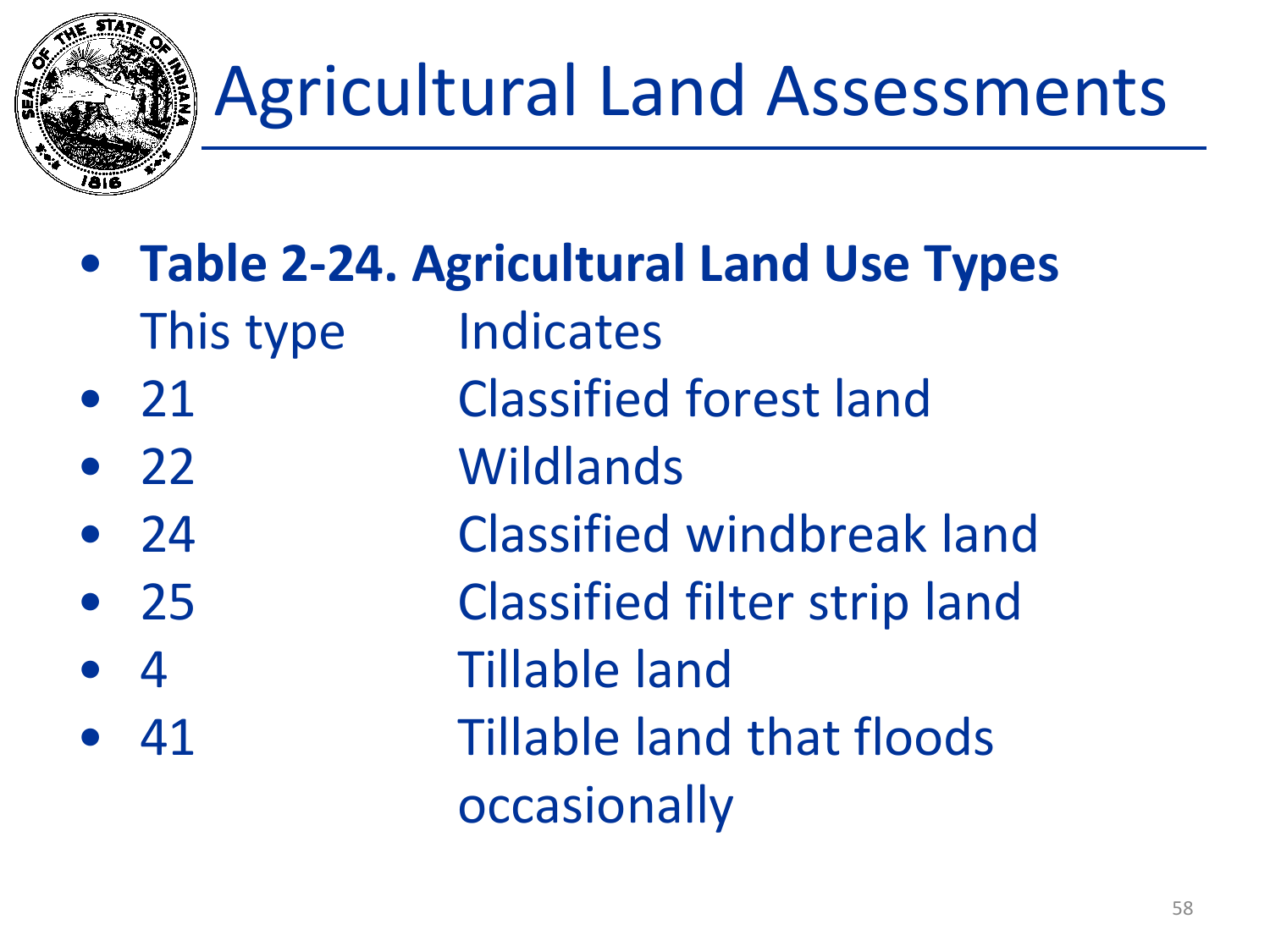

- **Table 2-24. Agricultural Land Use Types**  This type Indicates • 42 Tillable land that floods
- severely
	- 43 **Designated farmed wetlands**
- 5 Nontillable land
- 6 Woodland
- 71 Other farmland: land used for farm buildings and barn lots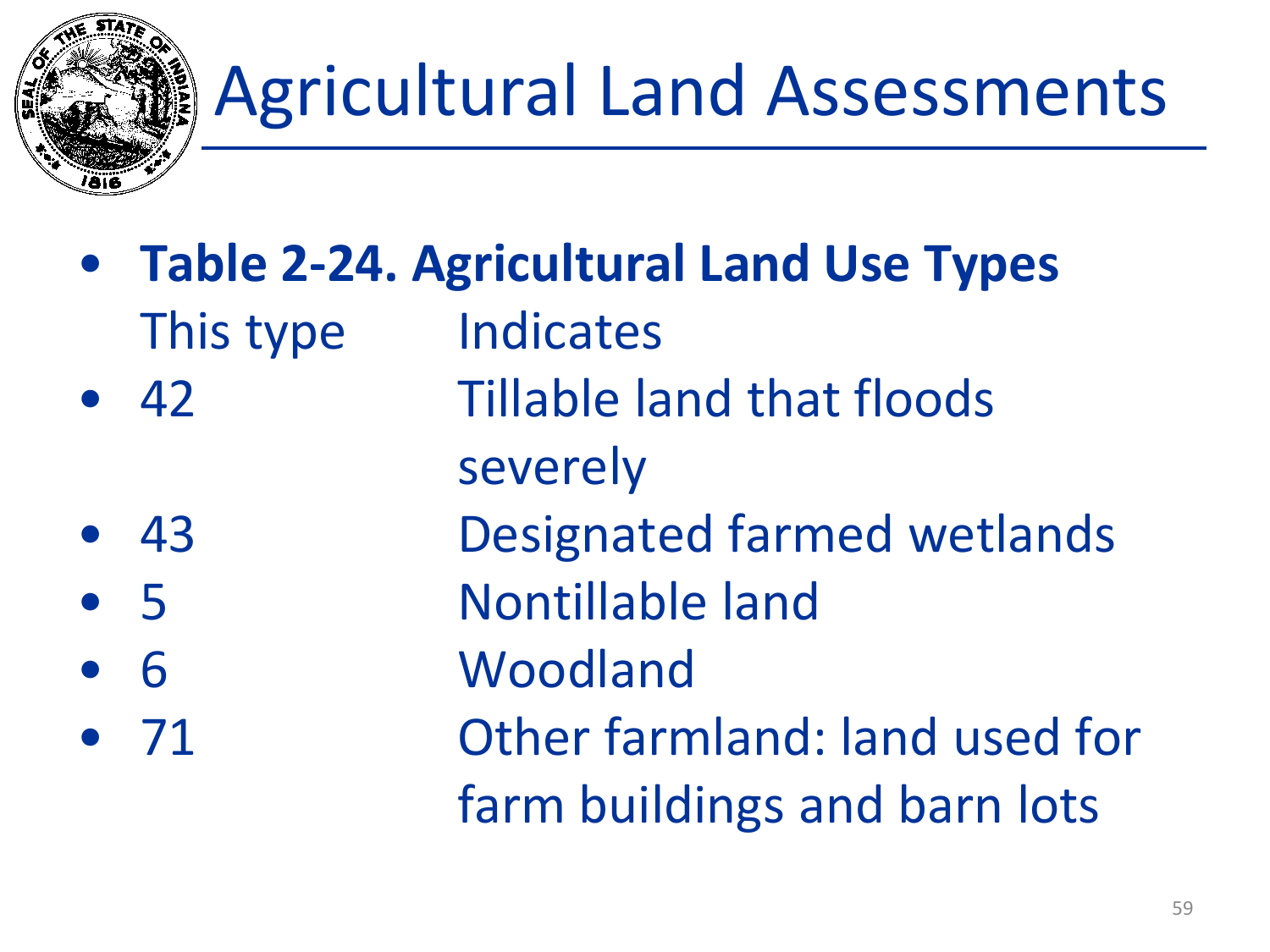

• **Table 2-24. Agricultural Land Use Types**  This type Indicates • 72 Other farmland: land covered with a farm pond or running water • 73 Other farmland: designated wetlands 81 **Agricultural support land: legal** ditch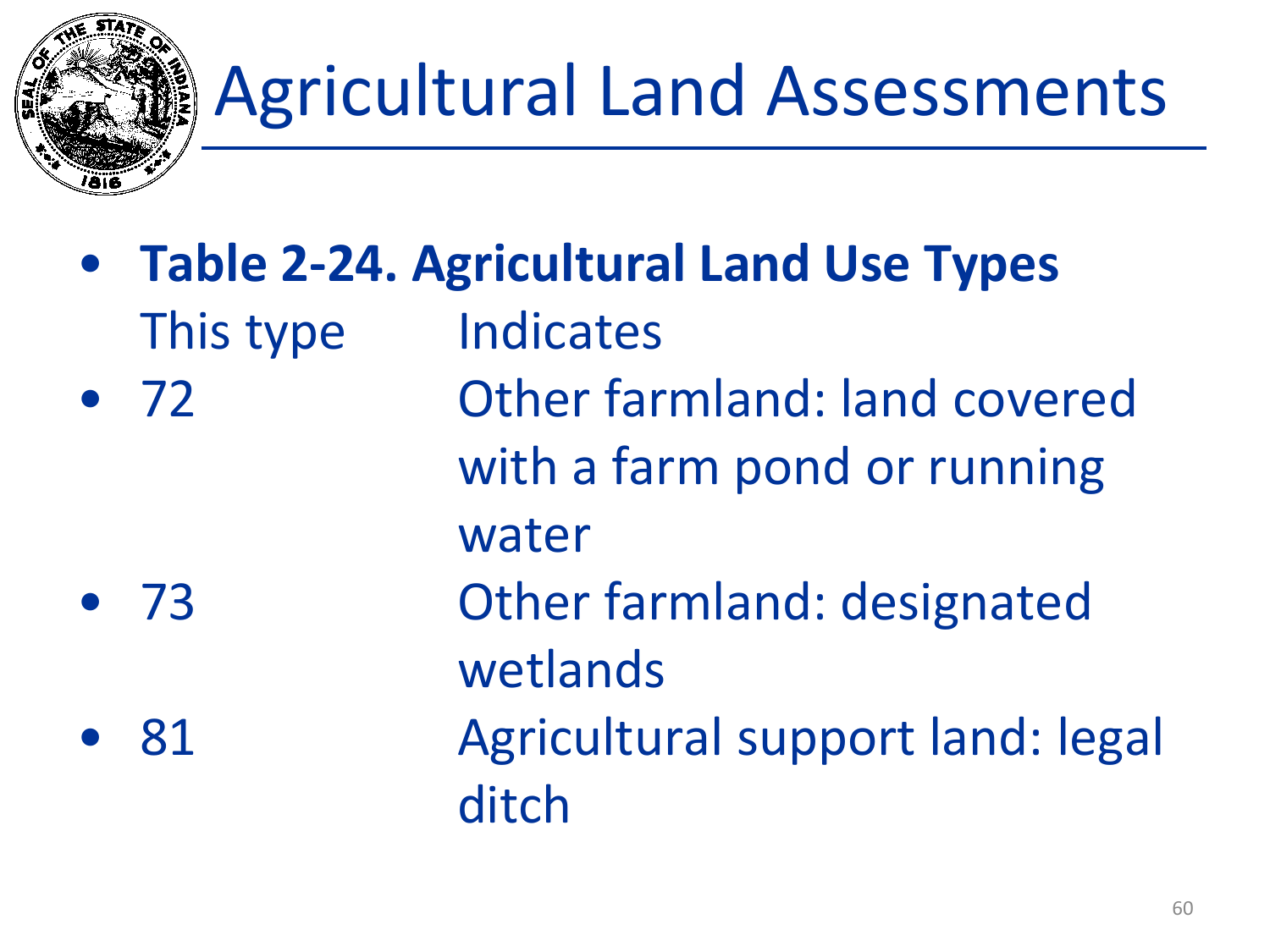

• **Table 2-24. Agricultural Land Use Types**  This type Indicates • 82 Agricultural support land: public road right-of-way • 83 Agricultural support land: land on which public utility transmission towers are situated • 9 One-acre homesite • 92 Agricultural excess acres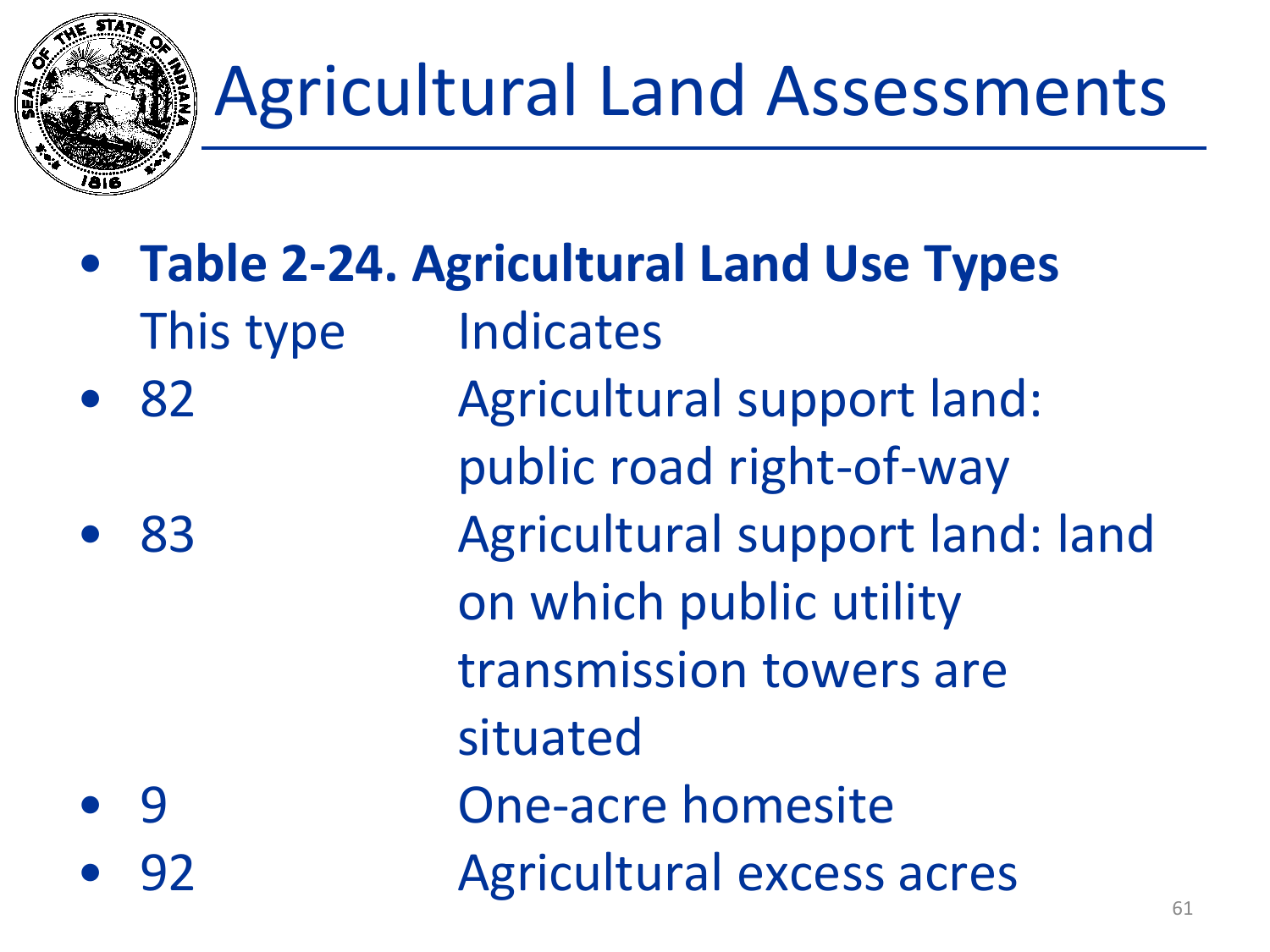

- **Table 2-25. Influence Factors for Agricultural Acreage**  For this land use type Use this influence
- 
- 
- 
- 
- 
- 
- factor deduction
- 21 100%
- 22  $-100\%$
- 24  $100\%$
- 25  $-100\%$ 
	- example and the set of the set of the None set of the None set of the None set of the None set of the None set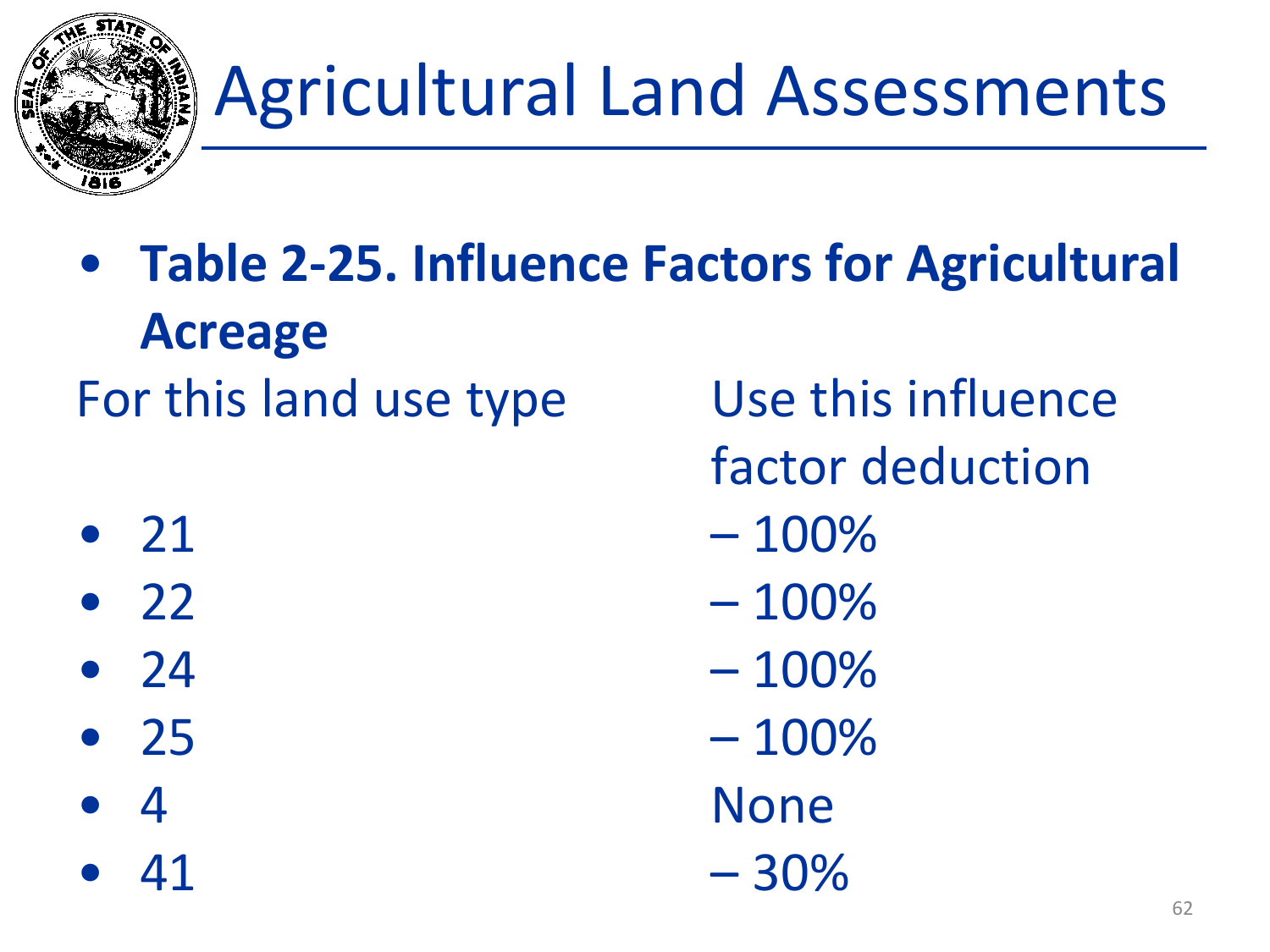

- **For this land use type Use this influence** 
	- **factor deduction**
- 42 50%
- $43 50\%$
- $5 60\%$
- $6 80\%$
- 
- 
- 
- 
- 
- 
- $71 40\%$
- $72 40%$
- $73 40%$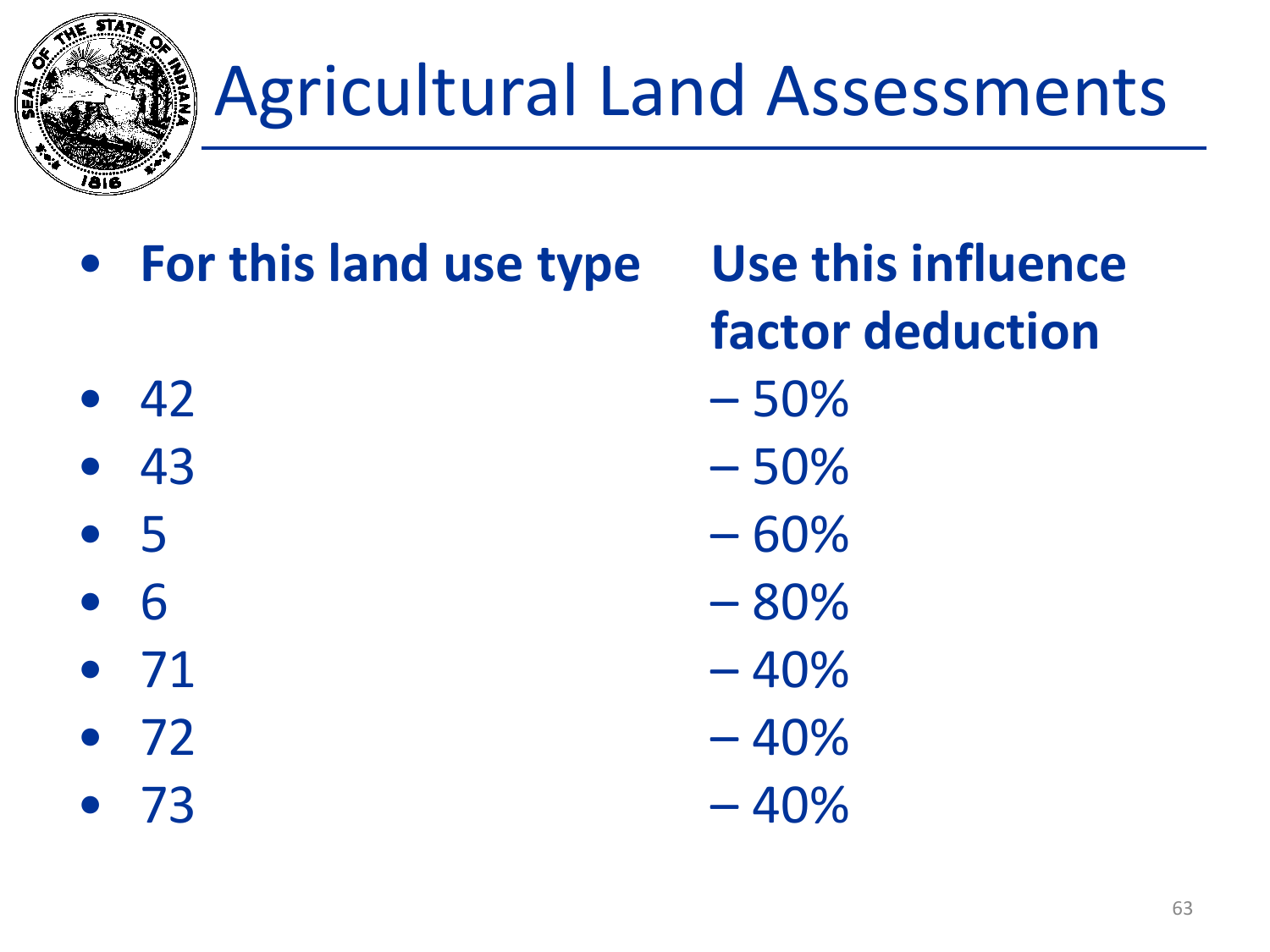

#### **Frequently Asked Questions:**

• Q: I have a taxpayer who is questioning whether or not a rye field would be considered agricultural or not. They have permits for a brewery & so the rye would be used for this purpose. I assume it would qualify such as grapes, lavender etc. Please let me know your thoughts on this.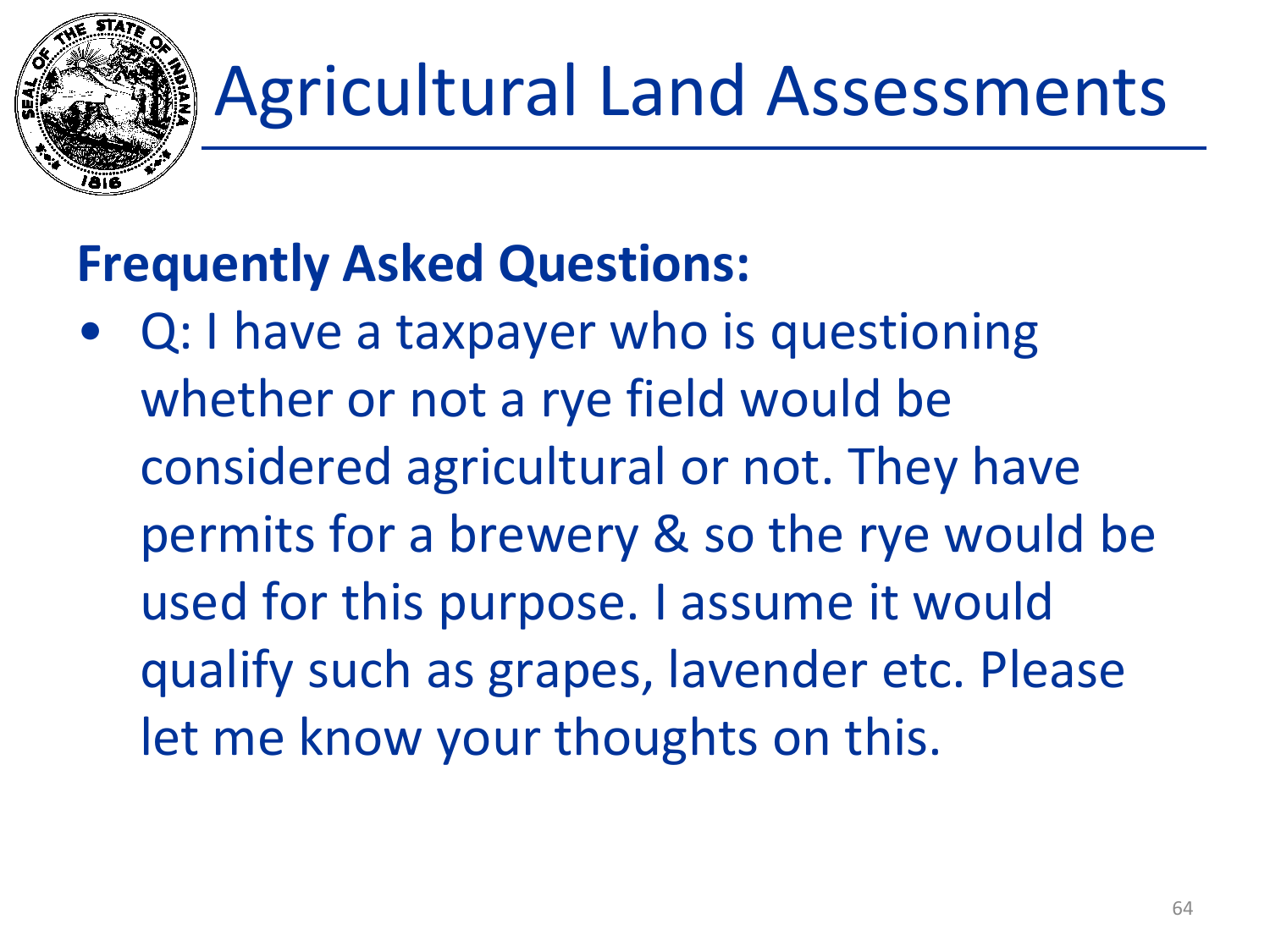

A: My understanding is that rye is a grass grown extensively as a grain, a cover crop and a forage crop. Hence, I would consider the land being used to grow the rye to be agricultural land. Of course each situation should be reviewed separately, and the specific use of the property. If you do not believe it should be assessed as agricultural land, that is your prerogative. If the taxpayer does not agree with his assessment, in this case the classification of his land, he could file an appeal.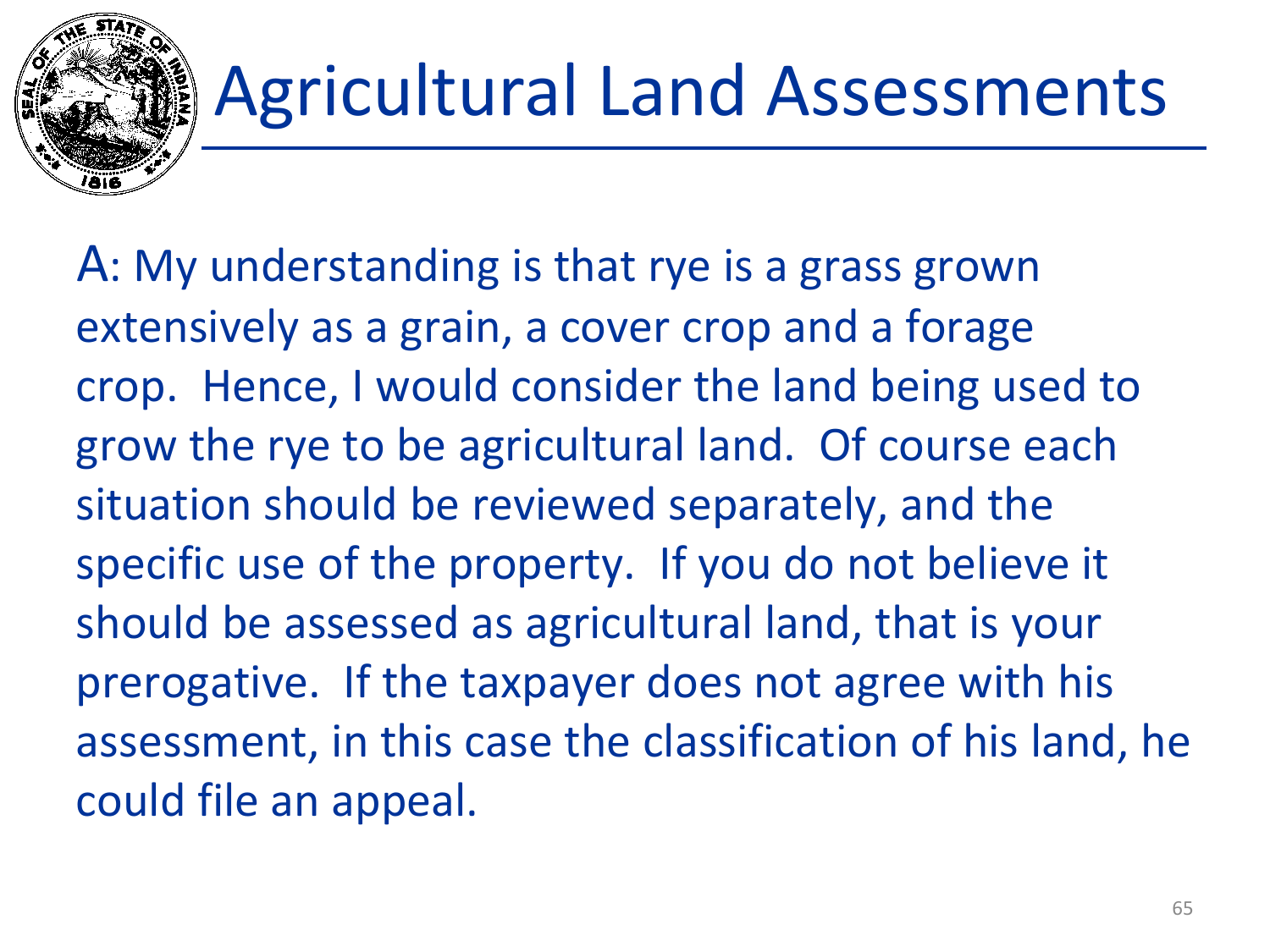

Q: My father is a farmer in XXX County and I'm trying to help him find the answer to a question concerning a woods he owns. The question is this...what percentage of a woods must have tree coverage to qualify that piece of property as a woods?

A: As part of the property tax assessment process, land that has at least a 50% canopy cover or is a permanently planted reforested area can receive an 80% influence factor.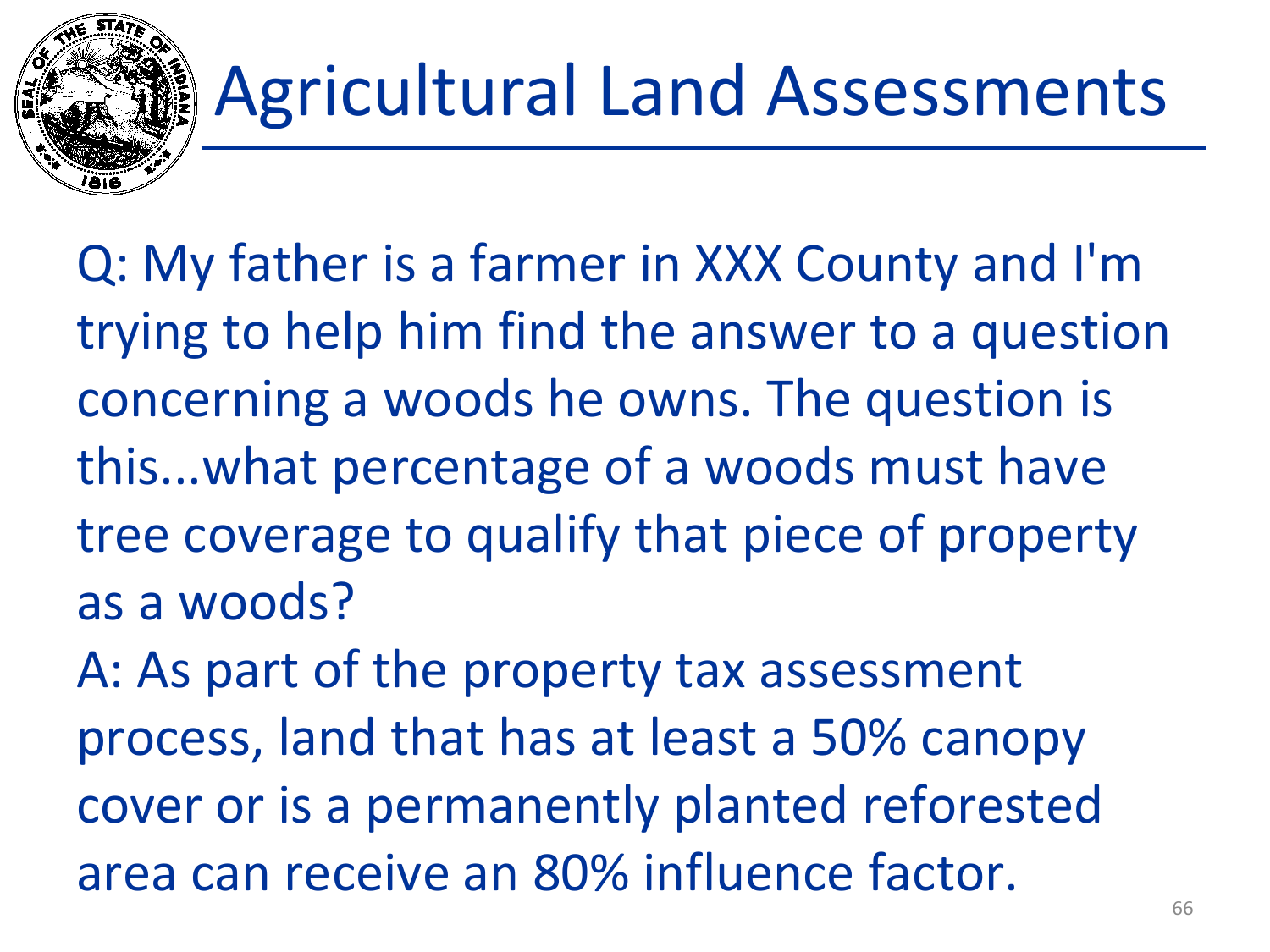

A: con't: Additionally, the DNR has a "Classified Forest and Wildlands Program" (see [http://www.in.gov/dnr/forestry/files/fo-](http://www.in.gov/dnr/forestry/files/fo-ClassifiedForestBrochure.pdf)ClassifiedForestBrochure.pdf). I have copied some pertinent information below: A Classified Forest and Wildlands tract is an area of at least 10.0 contiguous acres of forest or non-forest wildlife habitat where the landowner has agreed (by application) to be a good steward of the land and its natural resources.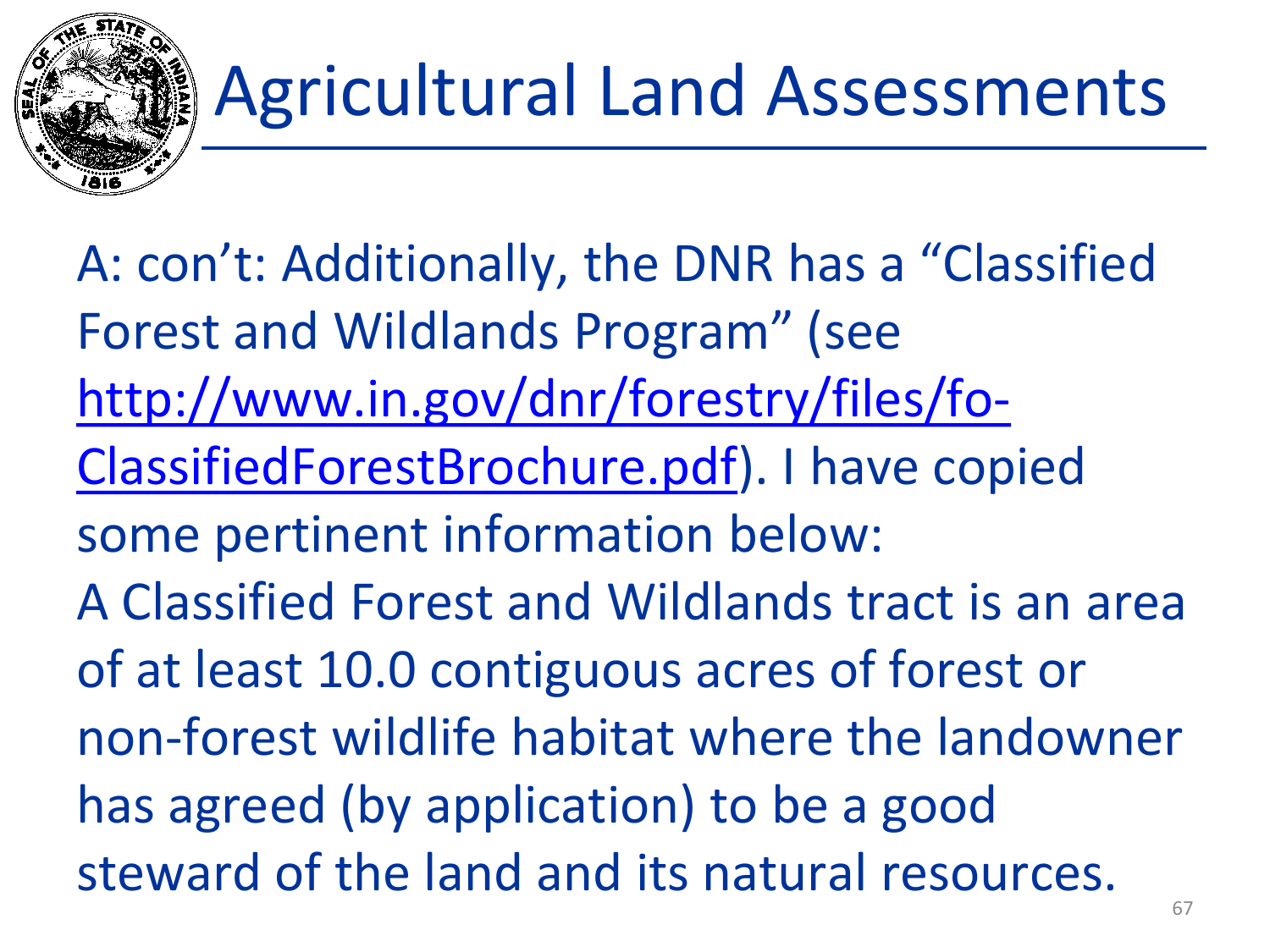

In return, the State of Indiana agrees to see that the assessed value of the land is significantly reduced and taxed on that preferential assessment. The land is managed for timber production, wildlife habitat, and the protection of watersheds, while conserving other natural resources and values.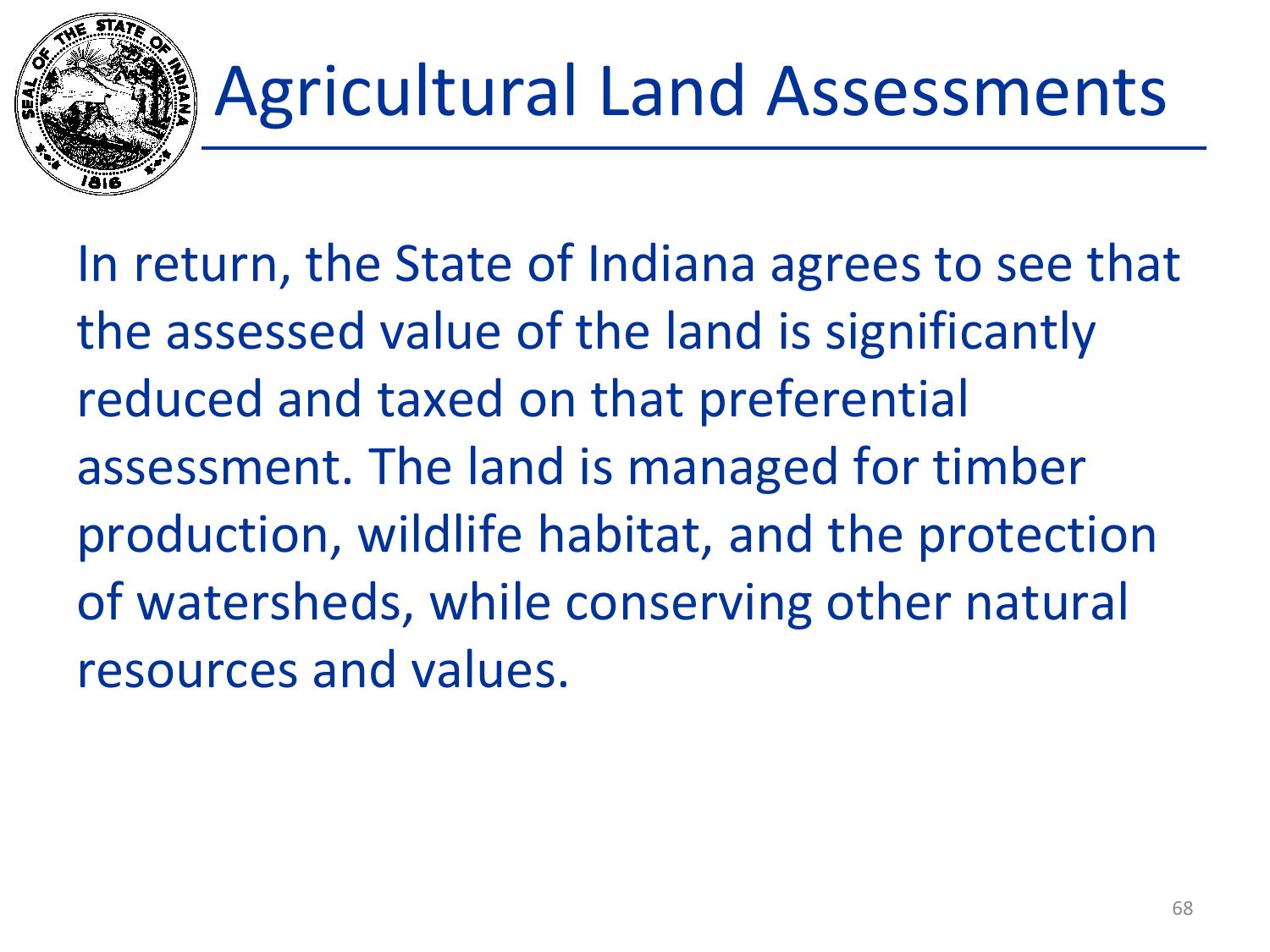

Eligible lands may be either native forests containing at least 40 square feet of basal area per acre or at least 1,000 timber-producing trees (any size) per acre. Tree plantations with at least 400 well-established timber-producing trees are also eligible to be classified. Wildlands can include natural or planted grasslands, wetlands, native woody vegetation, or areas of open water averaging less than 4 feet in depth or less than 2 acres in size.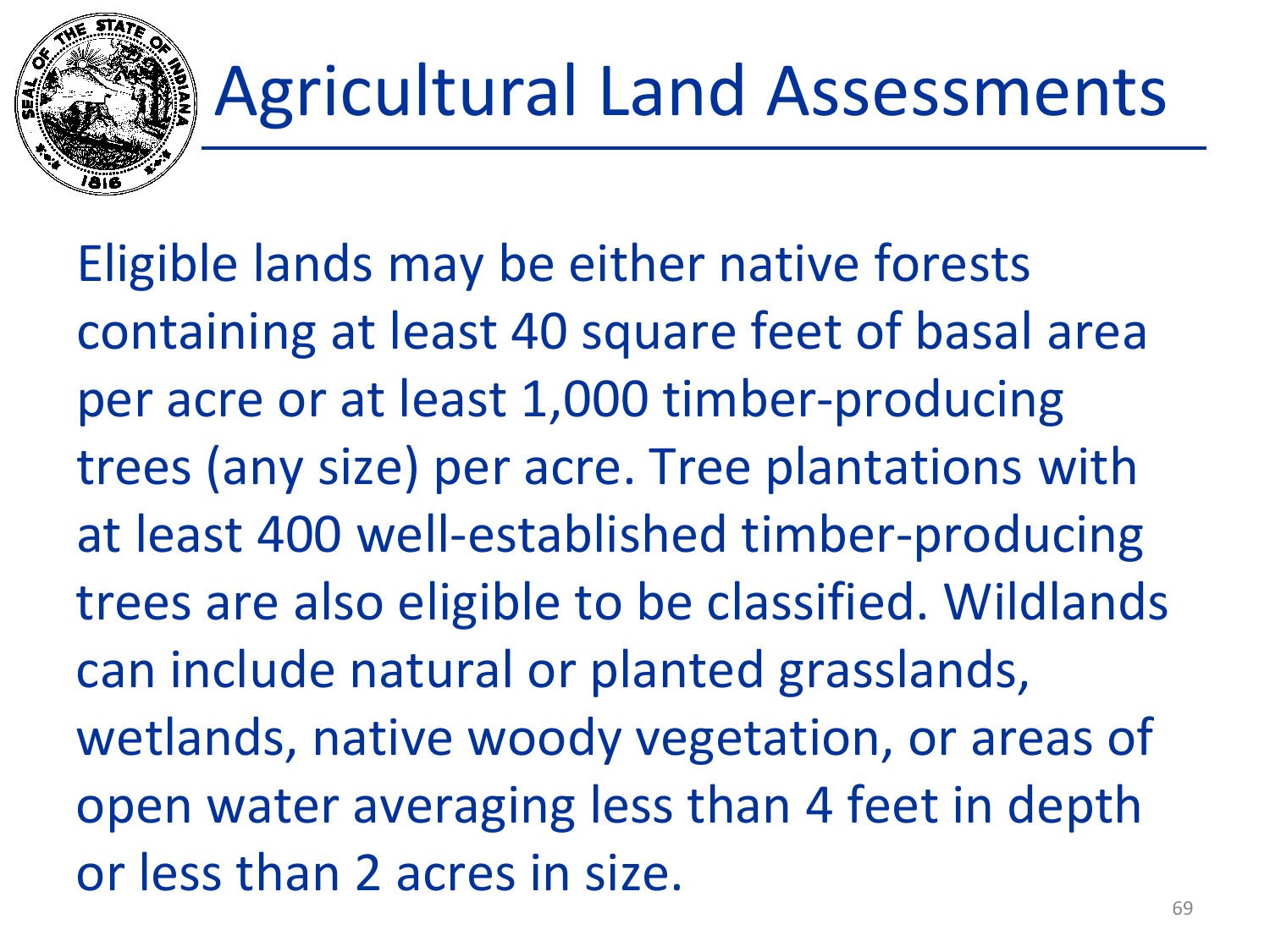

Q: This parcel is 133.5 acres classified forest. How is this value from \$100 to \$2,000 going to affect the tax bill for 2017 pay 2018? The 2016 pay 2017 tax bill was \$5.00. Why such a drastic increase in one year? A: In 2016, Senate Enrolled Act 308 – 2016, changed the assessment rate of classified forest land from \$1 per acre to \$13.29 per acre, effective for the January 1, 2017 assessment date.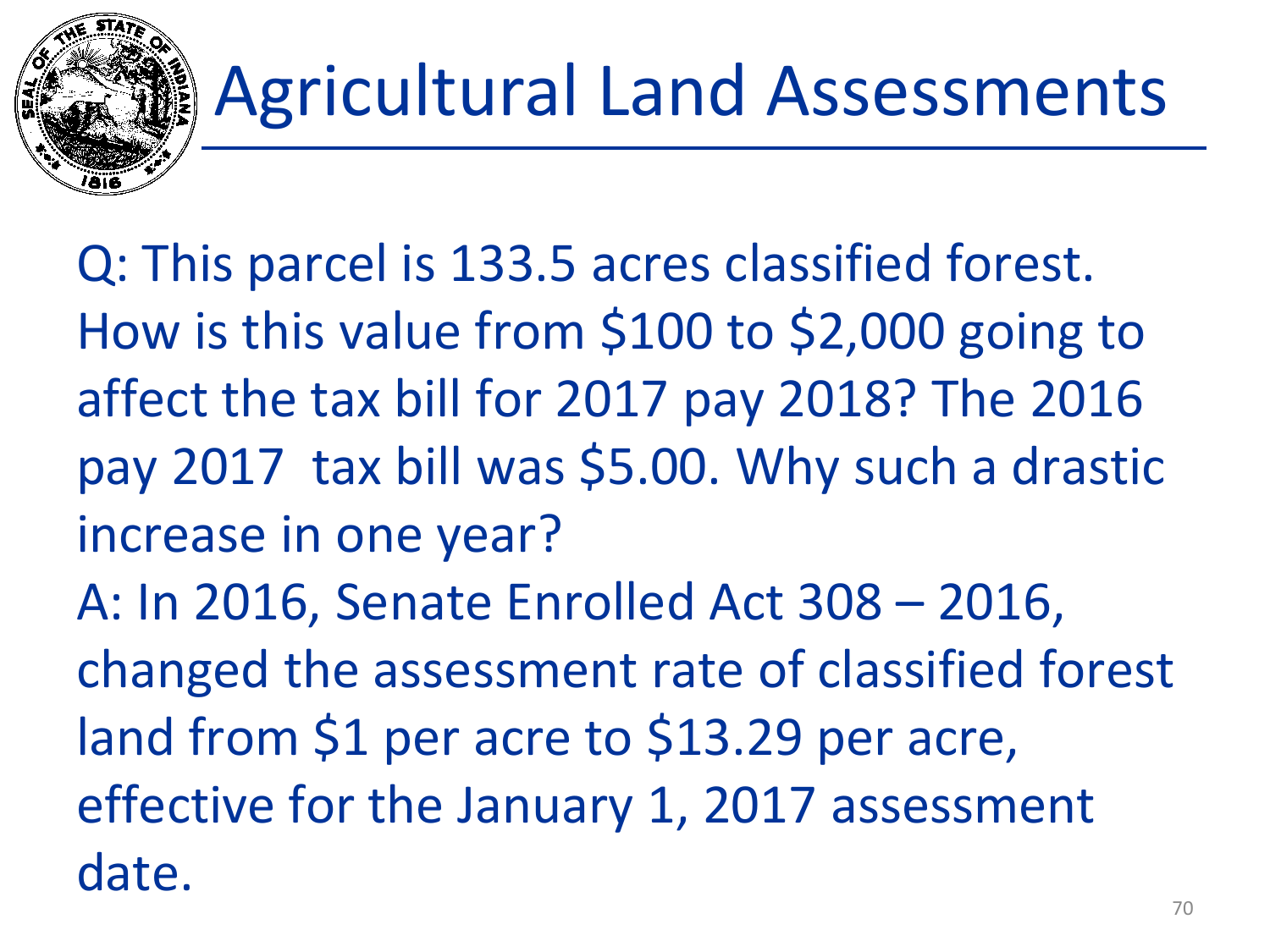

A: con't: In regard to the constituent's question about the tax implications as a result of the change in assessed value, depending on the tax rate, the tax bill will go from \$5 (which is the minimum tax bill amount) to no more than \$40 (it may be less than \$40). The \$40 amount is derived by taking the \$2,000 times the 2% circuit breaker for agricultural land (\$2,000 x 2%  $=$  \$40).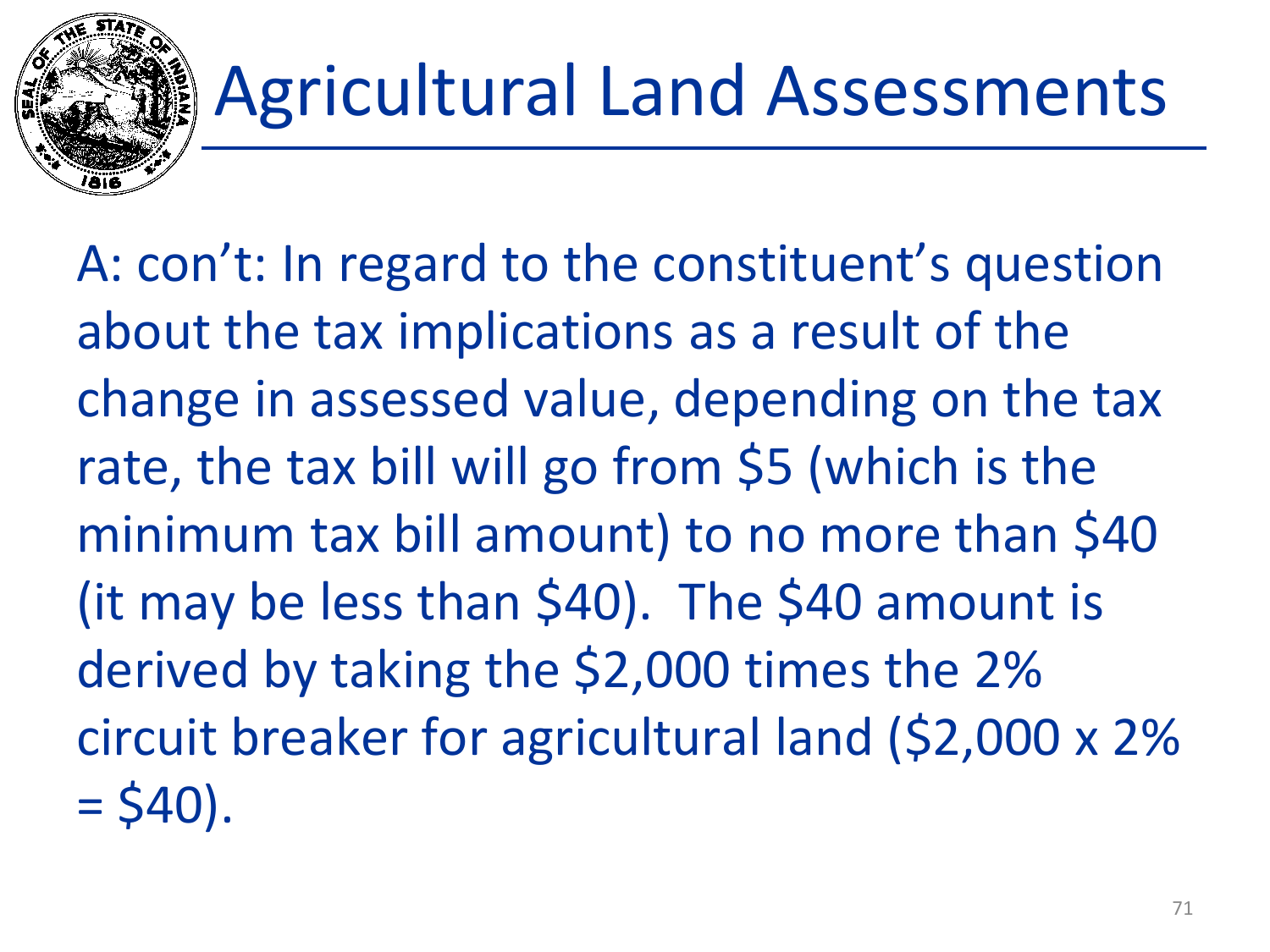

#### **Resources:**

- [http://in.gov/dlgf/files/pdf/2017%20Certifica](http://in.gov/dlgf/files/pdf/2017%20Certification%20Letter%20-%20Signed.pdf) tion%20Letter%20-%20Signed.pdf
- [http://in.gov/dlgf/files/pdf/Ag%20Packet%20](http://in.gov/dlgf/files/pdf/Ag%20Packet%202017.pdf) 2017.pdf
- http://www.in.gov/dlgf/files/170504%20- [%20History%20of%20Ag%20Land%20Base%2](http://www.in.gov/dlgf/files/170504%20-%20History%20of%20Ag%20Land%20Base%20Rate%20-%20January%201%202017.pdf) 0Rate%20-%20January%201%202017.pdf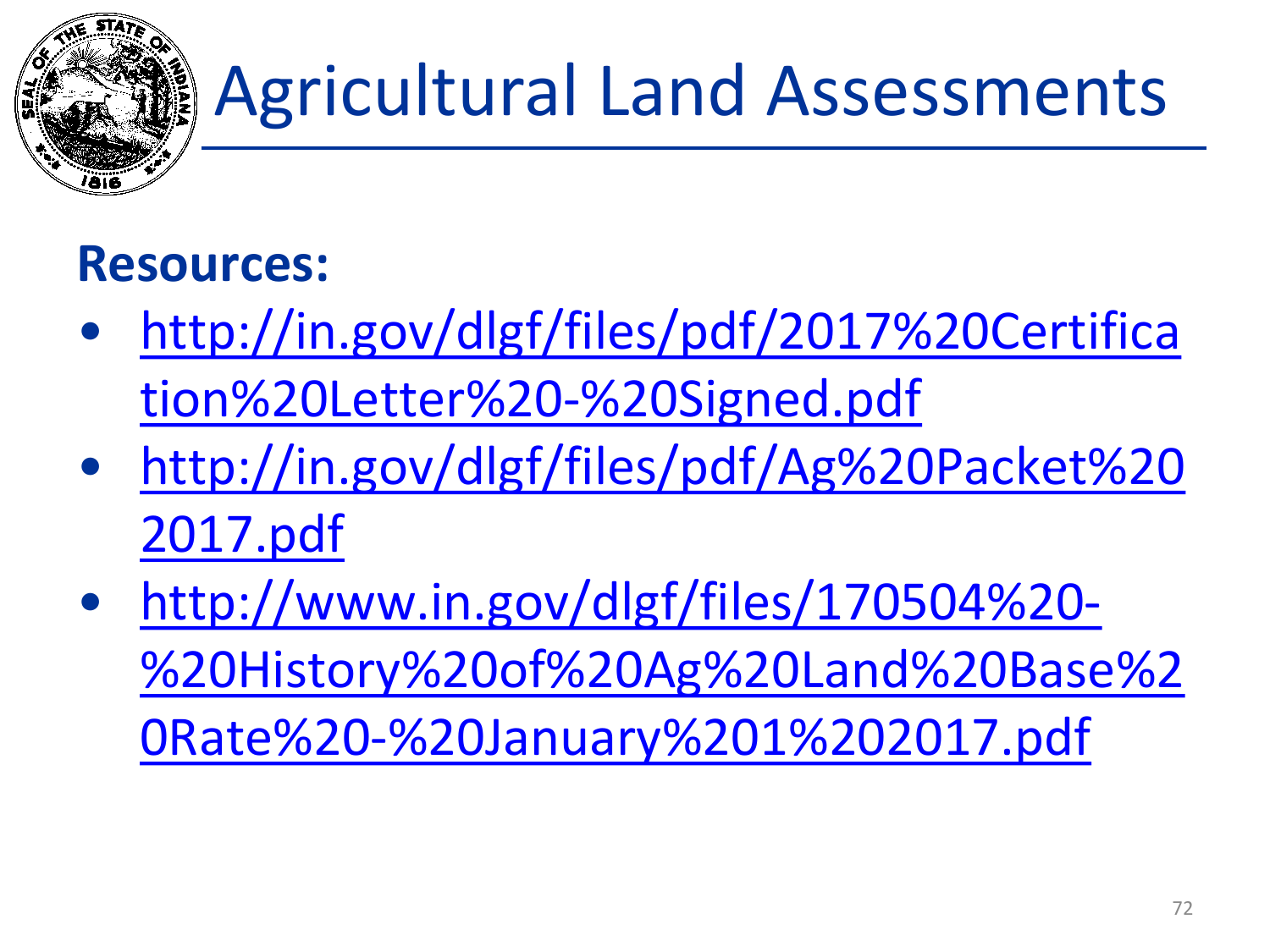

# Agricultural Land Assessments

#### **Resources con't.:**

• http://www.in.gov/dlgf/files/pdf/160330\_- \_Schaafsma\_Memo\_-

Legislative Changes Affecting Property As sessment.pdf

• http://www.in.gov/dlgf/files/pdf/150513 -\_Schaafsma\_Memo\_-

Assessment of Agricultural Land and Exc

ess\_Residential\_Land.pdf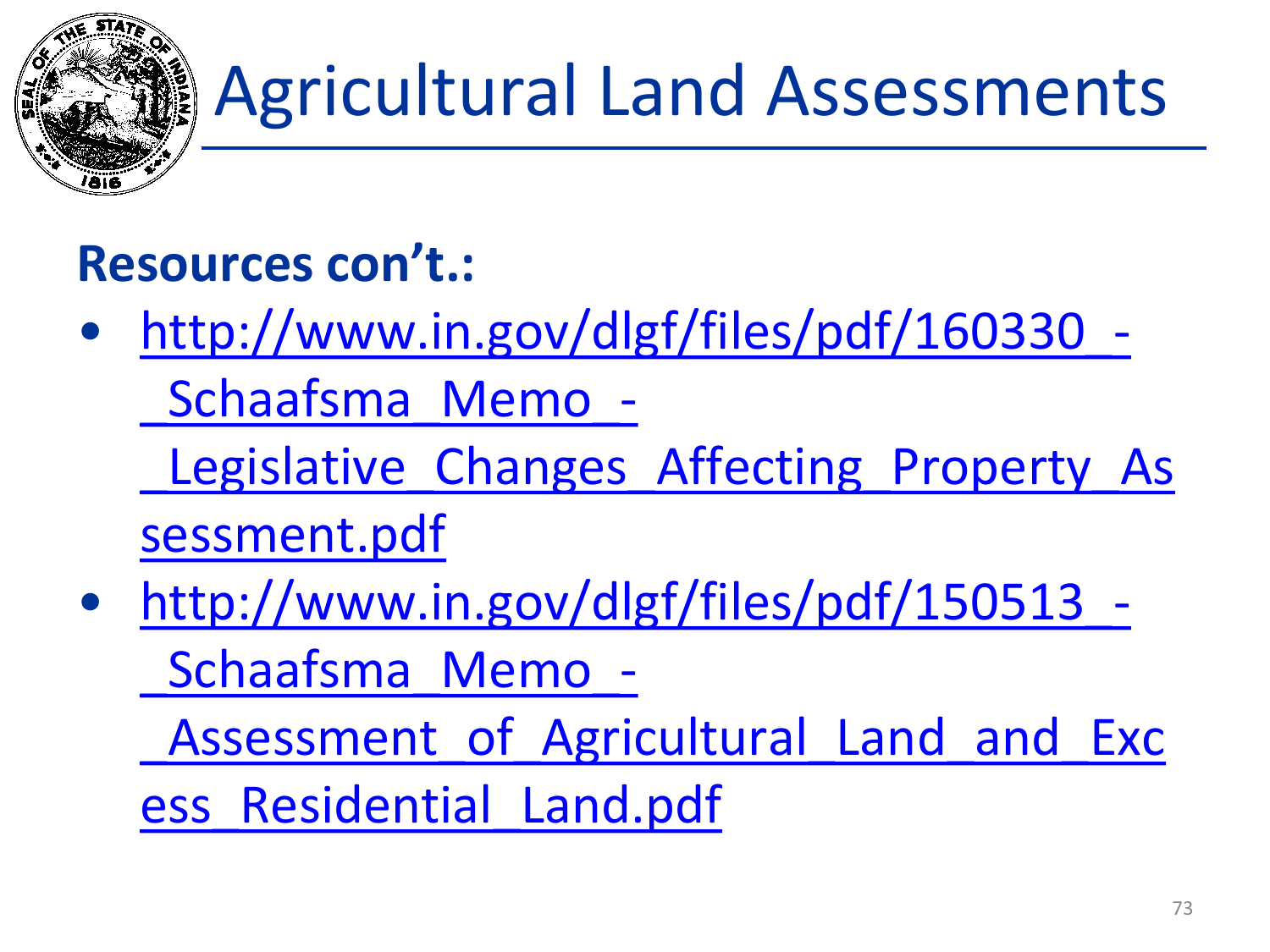

# Agricultural Land Assessments

#### **Resources con't.:**

- http://www.in.gov/dlgf/files/pdf/101110\_- Wood Memo - Woodlands Guidance.pdf
- [http://www.in.gov/dlgf/files/pdf/Memo\\_020](http://www.in.gov/dlgf/files/pdf/Memo_020808WoodlandPricing-FINAL_2_with_Examples.pdf) 808WoodlandPricing-

FINAL 2 with Examples.pdf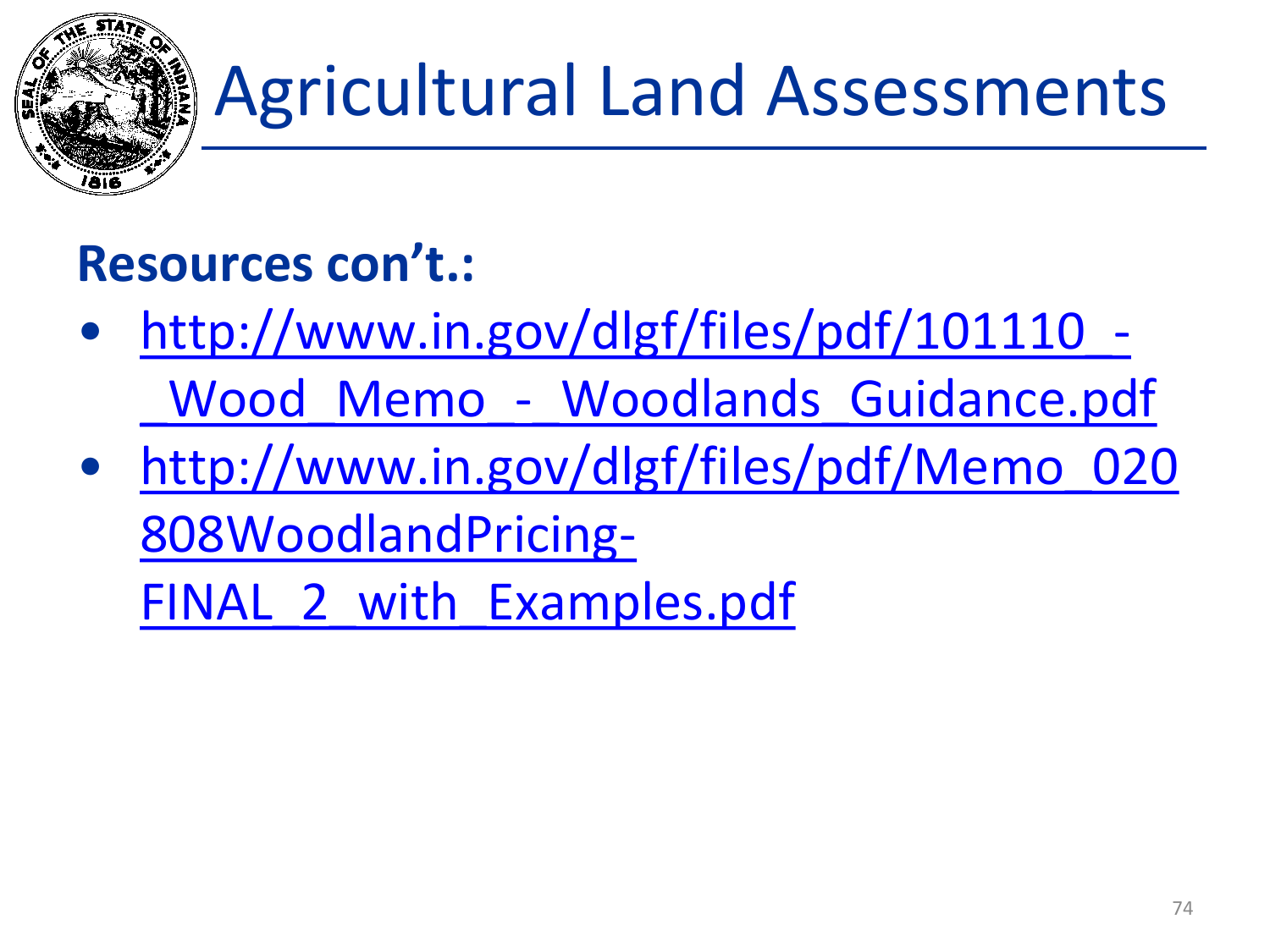

### **Questions**